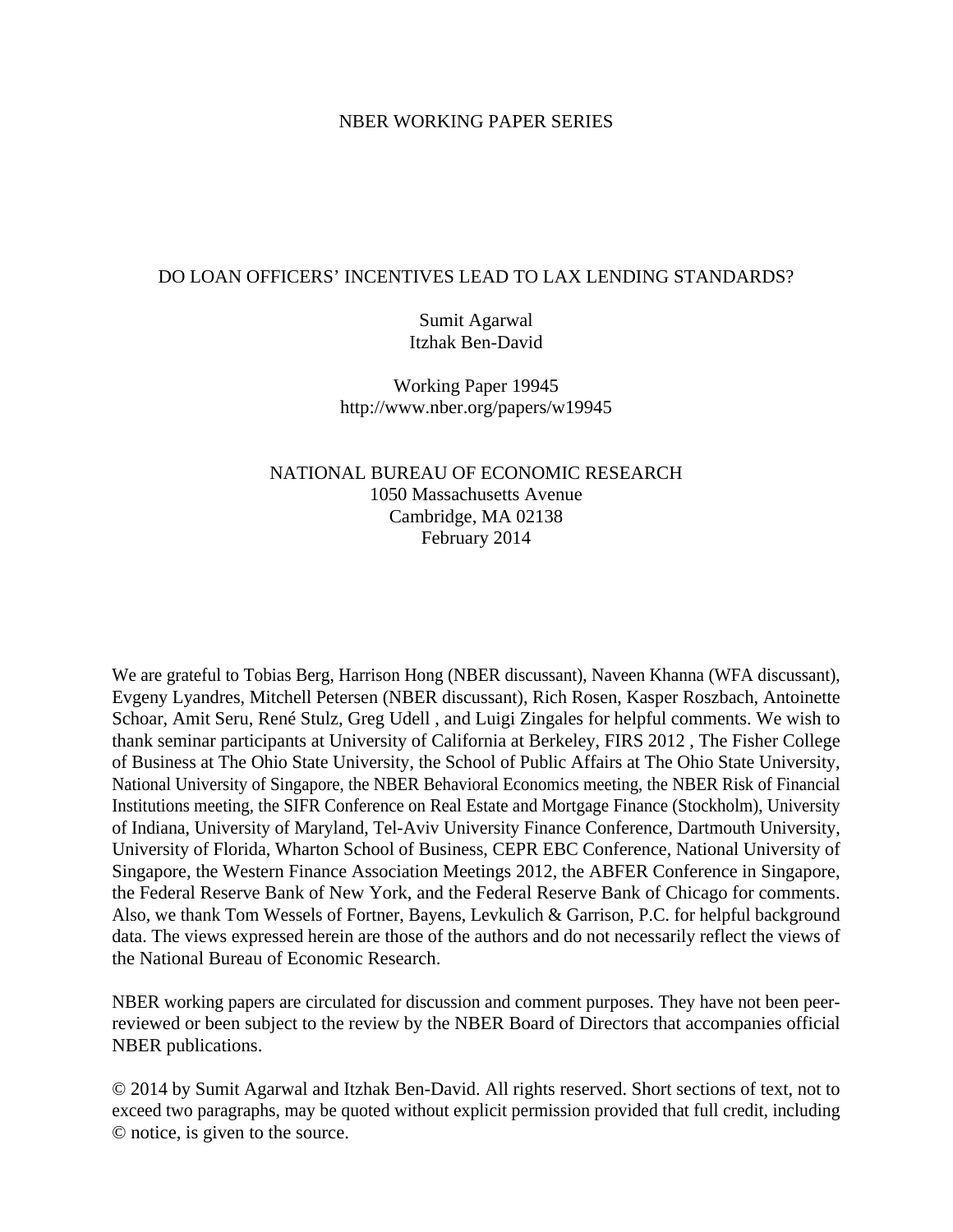Do Loan Officers' Incentives Lead to Lax Lending Standards? Sumit Agarwal and Itzhak Ben-David NBER Working Paper No. 19945 February 2014 JEL No. G01,G21

## **ABSTRACT**

We study a controlled corporate experiment in which loan officers' compensation structure was altered from fixed salary to volume-based pay. The incentives increased aggressiveness of origination: higher origination rates (+31%), larger loan sizes (+15%), and higher default rates (+28%). Under the incentive system, loan officers have greater influence on loan approval decisions; however, their recommendations do not convey more information. Poor loan performance is caused by lax approval and aggressive loan terms, and is more likely to occur among end-of-month originations, male loan officers, and tenured loan officers. About 10% of the loans under the incentive system are likely to have negative net present value.

Sumit Agarwal Associate Professor of Finance and Real Estate NUS Business School Mochtar Raidy Building, BIZ1 15 Kent Ridge Road Singapore, 119245 ushakri@yahoo.com

Itzhak Ben-David Associate professor of finance and Neil Klatskin Chair in Finance and Real Estate Fisher College of Business The Ohio State University 2100 Neil Avenue Columbus, OH 43210 and NBER bendavid@fisher.osu.edu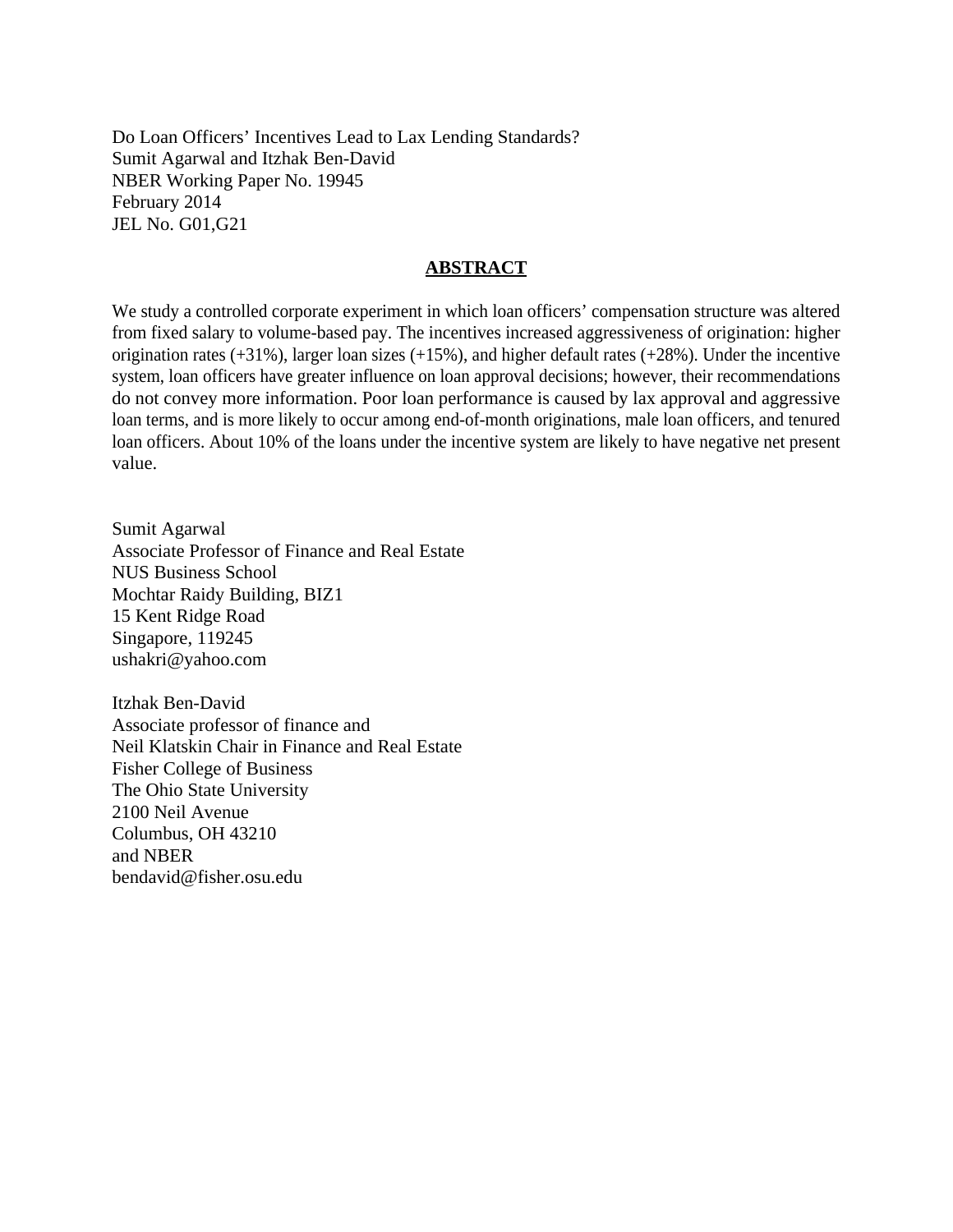### **1. Introduction**

 $\overline{\phantom{a}}$ 

The recent financial crisis has led to much debate about incentive provisions at financial institutions (e.g., Bebchuck and Spamann 2009; Fahlenbrach and Stulz 2011). While the causes of the mortgage meltdown are complex, many would argue that perverse economic incentives are an important contributing factor. For example, Professor Alan Blinder of Princeton University writes, "Despite the vast outpouring of commentary and outrage over the financial crisis, one of its most fundamental causes has received surprisingly little attention. I refer to the perverse incentives built into the compensation plans of many financial firms, incentives that encourage excessive risk-taking with OPM—Other People's Money."<sup>[1](#page-2-0)</sup> Indeed, many banks in recent years gave out incentive packages to encourage loan underwriting. While such financial incentives are designed to promote greater employee efforts, anecdotal evidence suggests that they also encourage loan officers to make more loans to unqualified borrowers.<sup>[2](#page-2-1)</sup> Moreover, the incentive compensation may have affected loan officers' efforts as well as their role in the decision making process—both of which are typically unobservable to economists.

In this paper, we explore the effects of widely used volume-based compensation on the origination process of loans. Our analysis is based on a controlled experiment conducted by one of the largest U.S. commercial banks ("the Bank"). This experiment provides novel and direct evidence about the effects of changing the loan officers' incentive structure from fixed salary to incentive pay. Using a difference-in-differences study design, we are able to make causal statements about the effects of commission-based compensation on the lending process. Our data provide a unique opportunity to examine the influence of loan officers on the approval decision and assess the amount of soft information that they contribute to this process.

The experiment that we analyze was designed by the Bank to examine the influence of variable compensation on loan origination output. For many years, the compensation of small business loan officers was based on a fixed salary. With the credit expansion of the early 2000s, the Bank's management decided in 2004 to explore the effects of compensation based on

<span id="page-2-0"></span><sup>&</sup>lt;sup>1</sup> Alan Blinder, "Crazy compensation and the crisis," *Wall Street Journal*, May 28, 2009. Another example is Gretchen Morgenson's "Was there a loan it didn't like?" *New York Times*, November 1, 2008.

<span id="page-2-1"></span><sup>&</sup>lt;sup>2</sup> Supporting the notion that loan officer incentives distort their behavior, the Consumer Financial Protection Bureau proposed in mid-2012 to restrict the degree to which loan officers' compensation depends on loan origination volume, e.g., by allowing commissions to be paid only to retirement accounts. See [http://files.consumerfinance.gov/f/201208\\_cfpb\\_tila\\_mlo\\_compensation\\_proposed\\_rule.pdf.](http://files.consumerfinance.gov/f/201208_cfpb_tila_mlo_compensation_proposed_rule.pdf)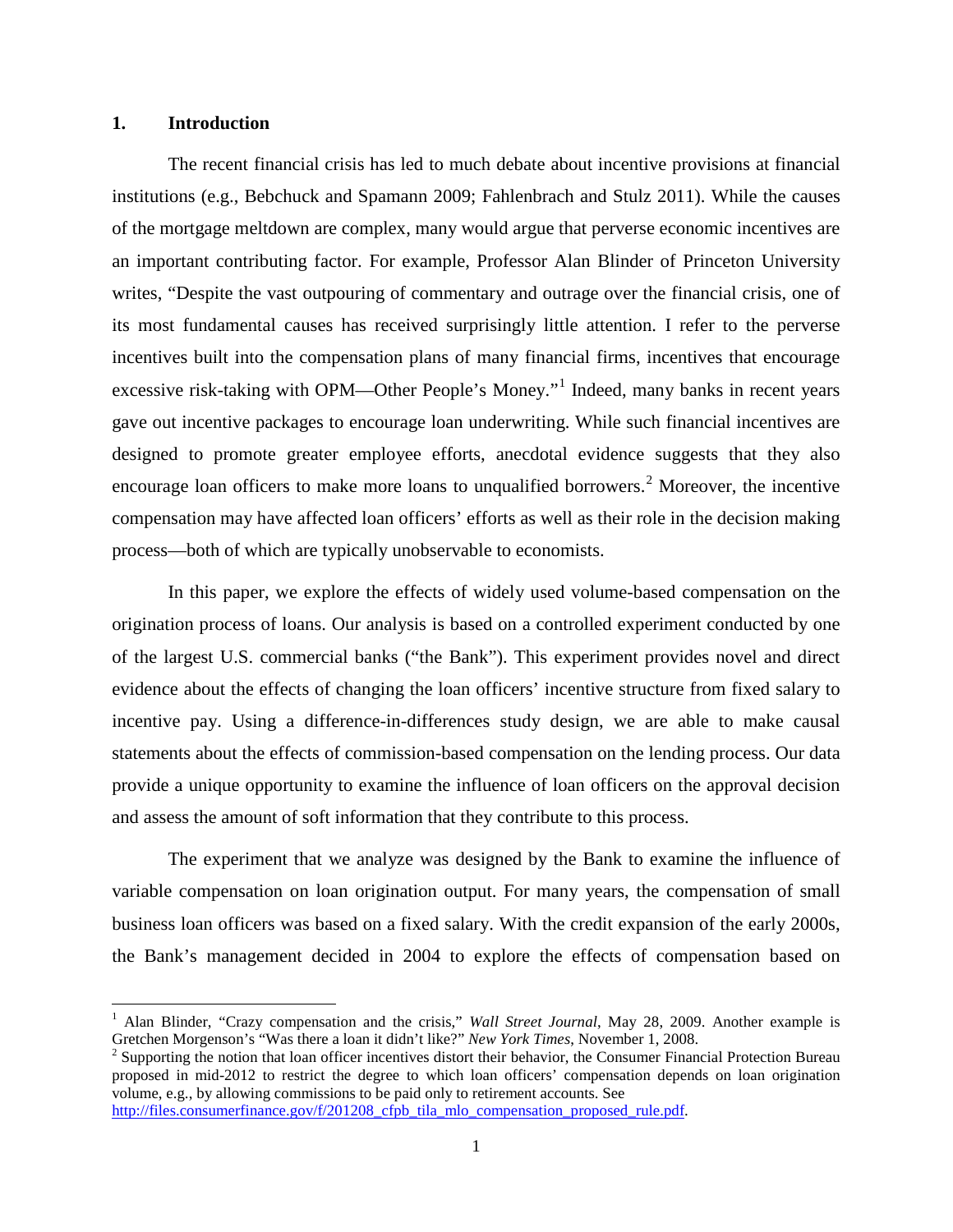originated volume for about half of the small business loan officers in the Bank's New England division. This experiment took place in 2005. The assignment of loan officers to their groups was determined by the legacy human resources computer system to which they belonged. Loan officers could not switch between systems. Although loan officers' assignments were not randomized, the choice was unrelated to their performance or prospects. Our dataset contains loan details for more than 30,000 small business loan applications processed by more than 130 loan officers during the 24-month window around the change in compensation. Our diff-in-diff research design allows us to detect the effects of incentive compensation by exploiting withinloan officer variation.

We begin the empirical analysis by reaffirming the conjecture that the loan officer groups are comparable. Our analysis shows that the pool of applications for the treated and control groups are statistically indistinguishable in all of their loan characteristics (e.g., loan size, personal collateral, business collateral, requested loan-to-value (LTV), business credit score, and personal credit score). Furthermore, we show that there is no statistically significant difference in the decisions made by loan officers in the two groups in 2004, the year before the experiment began. These facts bolster the likelihood that the effects we detect in 2005 are caused by a change in the loan officers' behavior that occurs in response to the change in compensation structure, not to differences in the quality of the pools of applications or the manner in which loan officers make decisions.

As expected, the introduction of variable compensation led to an increase in the aggressiveness of loan approval. We document that treated loan officers are 31% more likely to approve loans. Also, approved loans in the treated group are 14.9% larger and their leverage (loan-to-value ratio) is higher by 2.4 percentage points. The fact that loan amounts increase dramatically with only a modest increase in leverage suggests that borrowers posted more collateral than they proposed in the original application. We also show that the Bank became more efficient and competitive: time-to-decision was shortened by half, and the withdrawal rate of loan offers declined by more than a third. Not surprisingly, we find that the 12-month default probability increased by 1.2 percentage points (a 27.9% increase).

While aggressive lending could be consistent with the Bank's business-expansion objectives, a further analysis reveals that variable compensation had deeper effects on the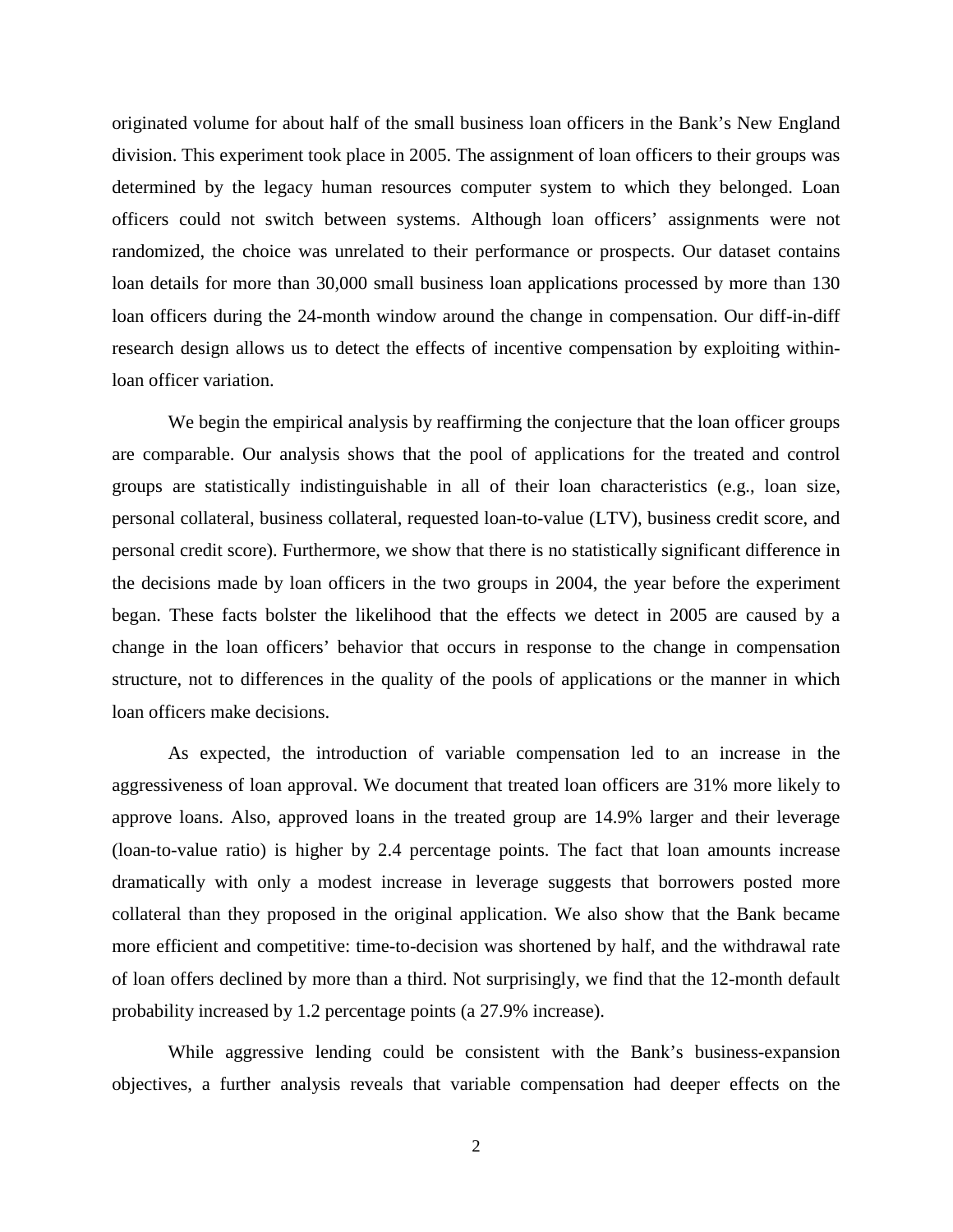origination process. We document that while the ex ante quality of loans increased, their ex post performance worsened. Specifically, the average loan quality, as measured based on either soft or hard information, is *higher* in the treated group. Specifically, the internal risk score determined by loan officers—improved by 30% of a standard deviation. In addition, the average external credit quality (measured by a third-party rating agency) increased by 10% of a standard deviation. However, the default rate of loans originated by the treated loan officers increased dramatically. We show that this pattern is consistent with manipulation of soft information by loan officers that led to the adverse selection of poor quality borrowers (see Section 4.2).

We find additional evidence showing that the compensation change led loan officers to push to approve loans as if they had positive soft information about the borrowers. Under the bonus-based compensation system, the weight given to the loan officers' internal risk rating in the approval decision doubled. Similarly, loan officers' opinions have greater weight in providing aggressive loan terms (i.e., size, leverage), irrespective of observable fundamentals. This behavior could be justified if loan officers provided additional valuable information in the origination process, but we find no evidence consistent with this assertion. Whereas loan officers' discretion under the treatment is highly correlated with the approval decision, it has no incremental power in explaining loan performance. This means that bonus-compensated loan officers appear to be adding soft information to the origination process, but they are simply adding noise.

We find additional evidence suggesting that bonus compensation led loan officers to push loans above the approval hurdle. In particular, we document that the average internal risk rating improved in the treated group, especially for loans with a medium-range probability of origination, i.e., loans for which loan officers' opinion would matter the most. This is consistent with loan officers "pushing" borderline borrowers beyond the approval threshold. Similar evidence is documented by Berg, Puri, and Rocholl (2012), who uncover data patterns consistent with loan officers manipulating hard information in order to get applications approved, and by Brown, Schaller, Westerfeld, and Heusler (2012), who find that loan officers often use their discretion and override their banks' credit rating systems even though these rating changes are not informative about future loan performance.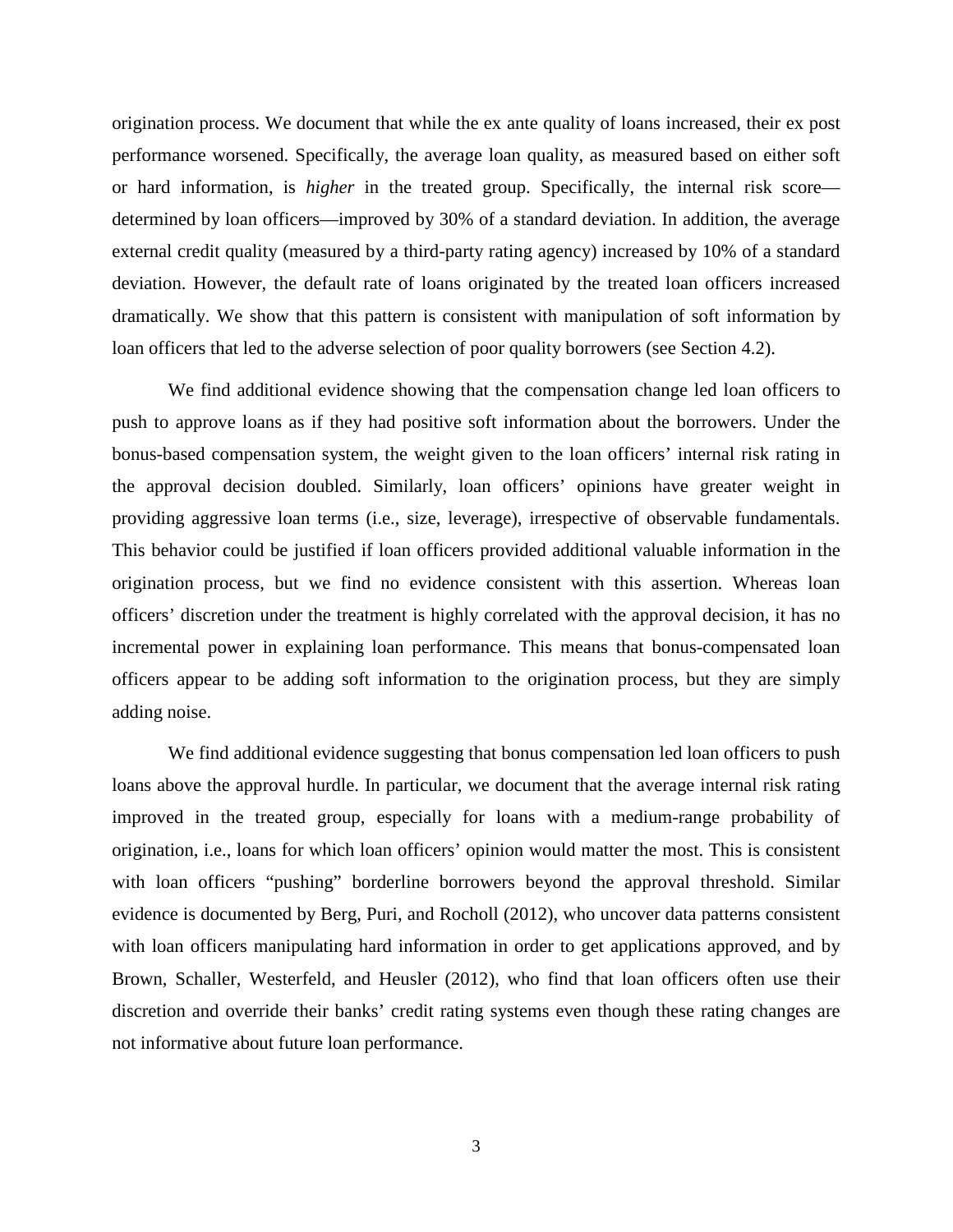Our analysis shows that the likelihood of approval increases for factors that are correlated with benefits to the loan officer and are unrelated to the fundamental characteristics of the loans. We show that the probability of loan approval is higher among the treatment group in the second half of the month (when the marginal bonus is higher), among older loan officers (who have fewer career concerns), and among male loan officers (complementing the gender effects for loan officers documented by Beck, Behr, and Guettler 2013). There are no comparable effects in the control group.

Another piece of evidence for moral hazard comes from analyzing the determinants of borrower default. We show that the defaulting loans are concentrated in the subset of loans that would not have been originated in the absence of commission-based compensation. This effect accounts for 40% of the increase in the probability of default. We also find a concentration of high borrower default among loans that were originated by commission-compensated loan officers and that have an excessive dollar amount. Together, these effects account for 66% of the increase in the probability of default. Despite the fact that the discretion of loan officers in the treated group has greater weight in the approval decision, we document that their risk assessments do not contain any additional information about the probability of default. Additionally, the same nonfundamental factors discussed previously also affect the probability of borrower default. The probability of default is higher for loans in the treated group that were originated at the end of the month, consistent with the results of Tzioumis and Gee (2013) for the residential mortgage market. In addition, loans that were originated by male loan officers and by older loan officers are more likely to default. The latter result resembles the finding of Garmaise (2012) that senior loan officers are more likely to allow borrower misrepresentation.

Finally, we conduct an analysis of the net present value (NPV) of originated loans. Because the default is relatively low during the studied period, loans originated by loan officers in the treated group do not appear to have a negative NPV, on average. When we examine the distribution of ex ante default likelihoods, we find that the likelihood of default is materially higher for loans originated under the incentive-based compensation system. However, the interest rates on these loans do not differ substantially from those of loans with a low default probability. We show that under reasonable assumptions about the loan recovery rate and other fees that are charged, these loans with high default probability have negative NPV—i.e., they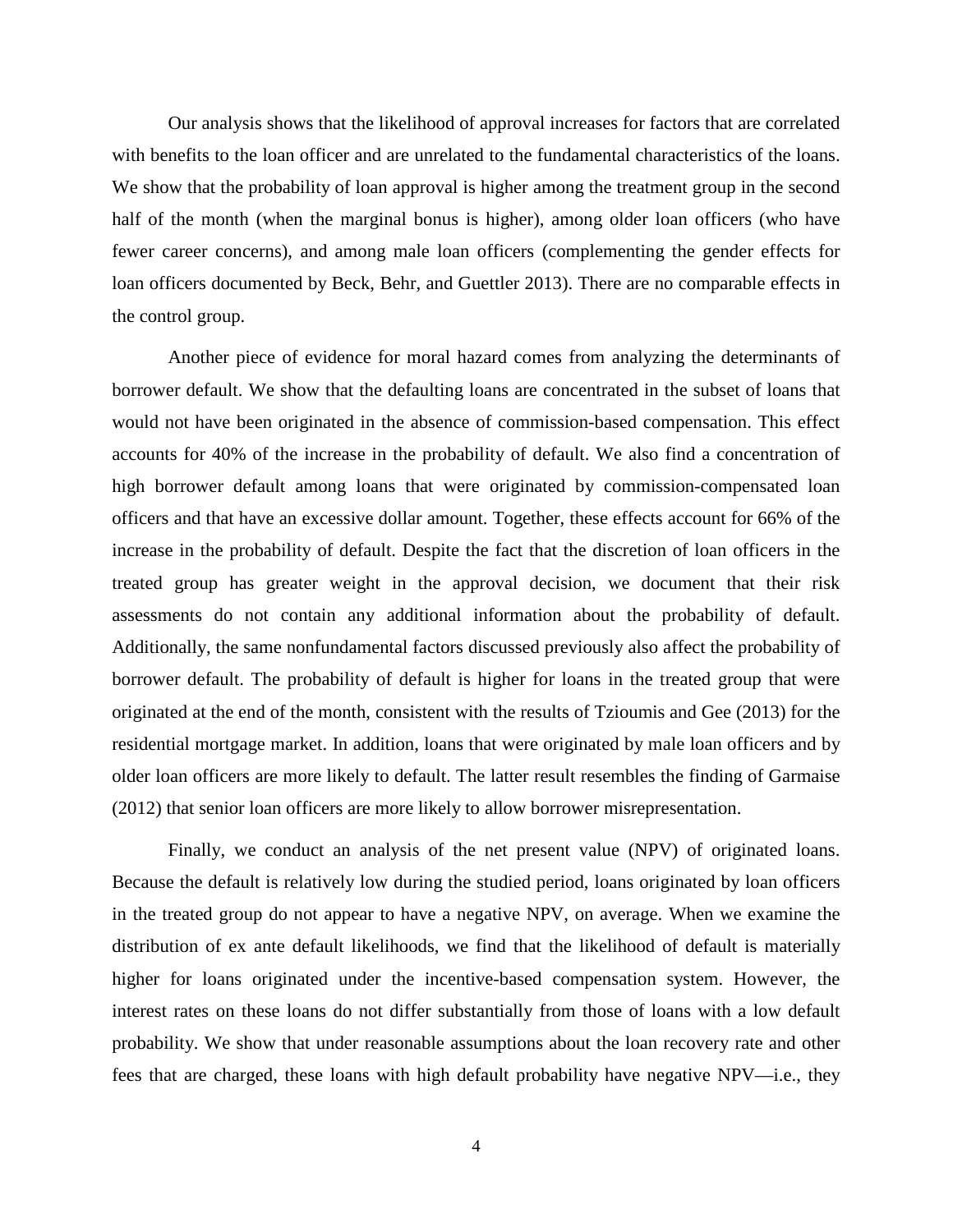destroy shareholder value. Hence, incentive-based compensation leads to lending standards that are too lax.

In sum, our evidence shows that the incentive pay system leads to an increase in the loan volume generated by the Bank but at the cost of substantial deterioration in the information quality that is generated in the origination process. We conclude that in regard to the 20% bonus considered in this study, it is difficult to determine that the cost overshadows the benefits.

Our study relates to several veins of the literature. In the context of bank lending, our paper is complementary to Cole, Kanz, and Klapper (2011), who study similar issues in different environments. Whereas we study changes in the compensation scheme in a corporate environment in the United States, they make use of a pure experimental setting implemented with a group of loan officers at a commercial bank in India. They compare the loan approval pattern of real loans and effort by loan officers in response to different incentive schemes. Consistent with our results, they note that loans are more likely to be approved when an origination bonus is given to loan officers. In addition, they find that incentives increase the likelihood of accepting loans that are of poorer quality. Tzioumis and Gee (2013) find that loan officers respond to nonlinear incentives. They show that mortgages are more likely to be approved at the end of the month and that such mortgages are of poorer quality. Berg, Puri, and Rocholl (2012) examine a data set developed from loan decisions made based exclusively on hard information. They discover evidence consistent with loan officers manipulating hard information so that loans pass the approval threshold. Shi (2012) documents that loans made in states with higher licensing requirements for brokers are of better credit quality. Hertzberg, Liberti, and Paravisini (2010) find that the rotation of loan officers within a bank causes them to provide more accurate reports.<sup>[3](#page-6-0)</sup> Keys, Mukherjee, Seru, and Vig (2010) show that the securitization process leads to the lax screening of borrowers. Rajan, Seru, and Vig (2010) show that default prediction models failed during the credit boom, due to overweighting hard information. Finally, Fisman, Paravisini, and Vig (2012) study the role of cultural proximity, religious beliefs, and shared codes in the loan officer's decision to originate a loan. They find a higher loan origination rate if the loan officer and the borrower are from the same cultural and religious background, arguing that this improves credit allocation efficiency.

l

<span id="page-6-0"></span> $3$  Paravisini and Schoar (2012) find that a reduction in monitoring costs in a bank (through the introduction of information technology) increases loan officer productivity. Also see Liberti, Seru, and Vig (2012).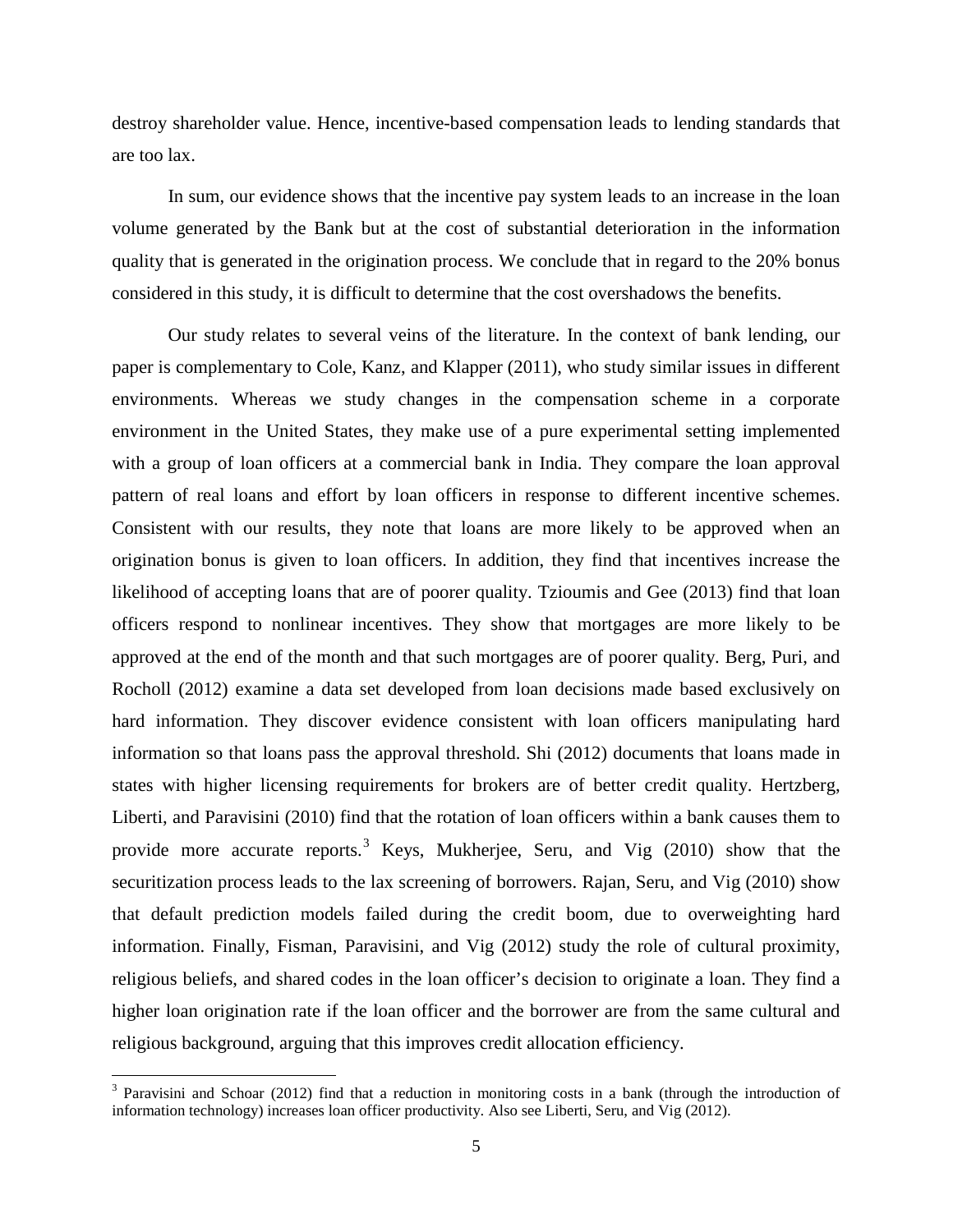Our results indicate that the loan officers exploited the compensation system to increase their earnings at the expense of the Bank. These conclusions are consistent with the predictions of Udell (1989), Berger and Udell (2002), Inderst (2008), and Heider and Inderst (2012). They argue that during the lending process, loan officers may approve too many risky loans if their incentives are misaligned with those of their employer (the lender) in the presence of information asymmetry. An agency problem arises when the lending decision depends on information collected by the loan officer that the lender can neither observe nor verify. Although the problem can theoretically be mitigated by realigning incentives (e.g., by giving loan officers an equity stake in the transaction, see Sufi 2007), in practice, such a realignment often does not occur. More broadly, the experiment we analyze is an example of how compensation for short-run performance can lead to an increase in the risk exposure of banks (Bebchuck and Spamann 2009; Acharya et al. 2010; Acharya et al. 2013).<sup>[4](#page-7-0)</sup>

More generally, many studies examine organizations' employee incentive structures.<sup>[5](#page-7-1)</sup> In the context of compensation contracts, incentives usually take the form of pay-for-performance or piece-rate contracts (Lazear and Rosen 1981; Stiglitz 1981; Holmström 1999; Green and Stokey 1983). While piece-rate payment serves to induce appropriate effort levels and mitigate moral hazard problems (Lazear 1986), it can give rise to dysfunctional behavioral responses, whereby agents emphasize only those aspects of performance that are rewarded (Baker 1992). Following Holmström and Milgrom (1991) and Baker (1992), this incentive problem has become known as multitasking, defined as agents allocating effort toward activities that are directly rewarded and away from uncompensated ones. On the empirical front, several studies examine the effects of incentives on performance. Lazear (2000) looks at the performance of auto windshield workers and documents the incentive and worker selection effects of piece-rate contracts. He finds that piece-rate incentives increase productivity and that more productive workers select into the piece-rate compensation system. Paarsch and Shearer (2000) find similar evidence using data on Canadian tree planters.

l

<span id="page-7-0"></span> $4 \text{ A}$  growing literature finds evidence linking the creation of the real estate bubble in the early 2000s to financial intermediaries' misaligned incentives (e.g., Keys et al. 2010; Ben-David 2011, 2012; Berndt, Hollifield, and Sandas

<span id="page-7-1"></span> $<sup>5</sup>$  See Prendergast (1999) for an extensive survey.</sup>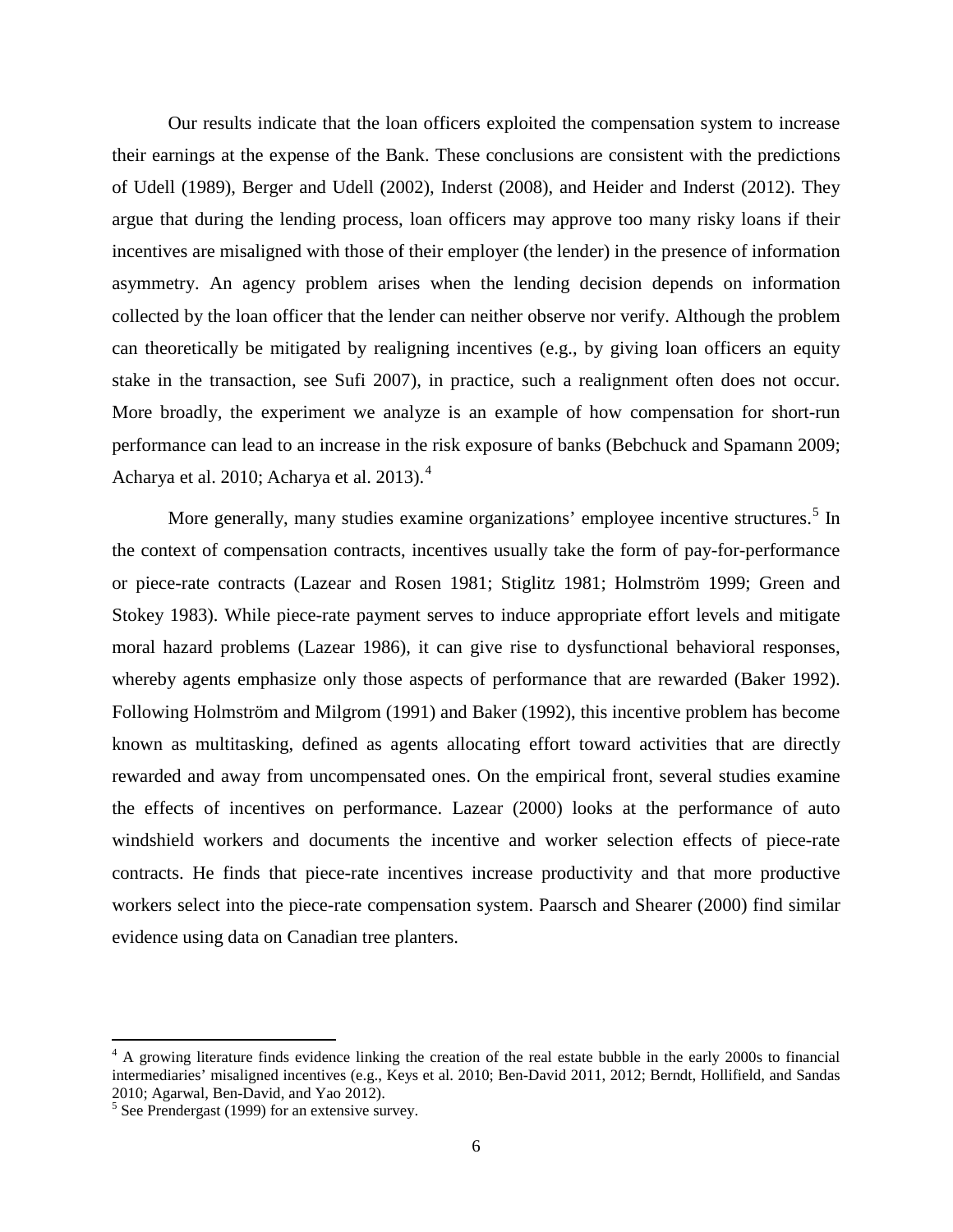### **2 The Loan Approval Process and the Compensation Experiment**

## **2.1 The Loan Approval Process**

 $\overline{\phantom{a}}$ 

To better understand the impact of loan officer compensation on the loan approval process, one needs to understand the process of approval itself. The Bank's branches offer retail services, and each branch has a small number of loan officers. (Most have only one.) The loan application process begins when a client—typically a small business owner—inquires about a potential business loan. During our sample period, the Bank offered a standard product: a fiveyear amortizing adjustable rate mortgage. The loans were kept on the books of the Bank and were not sold or securitized. In most cases, the loan officer encourages the client to submit an application for review. On the application, the client states the requested amount, the collateral offered (either business- or self-owned collateral),<sup>[6](#page-8-0)</sup> and the purpose of the loan. The client also submits supporting information such as financial and tax information and provides a list of assets owned.

The application is then processed by the loan officer, who relies on both hard and soft information. First, the loan officer verifies the information provided by the borrower and gathers additional data to assess the borrower's creditworthiness and probability of repayment (e.g., the borrower's and business's credit rating with an external credit agency, appraisal of the collateral). Second, the loan officer conducts an in-depth interview with the client to understand the business needs of the client applying for the loan as well as potential risks and prospects of the client's business. Based on this information, the loan officer determines an internal risk rating measure, which summarizes the loan officer's opinion of the potential borrower.<sup>[7](#page-8-1)</sup> The credit score system is uniform across branches and is used by the computer system to provide guidelines for the terms of the loan. The loan officer gathers both hard and soft information about the borrower and collateral. Then, the loan officer inputs the relevant information into the computer and matches it with credit reports before inputting it into the Bank's proprietary creditscoring model. The whole lending process, including the credit decision, typically takes four hours to a day from the initial loan interview. In some cases, the branch will invite the applicant

<span id="page-8-0"></span><sup>&</sup>lt;sup>6</sup> Collateralized assets are typically accounts receivable (measured at their face value) or personal homes (measured using an automatic valuation model (AVM)). Loan officers have little control over these valuations.<br><sup>7</sup> The Bank's lending process resembles that described in Petersen (2004), Berger et al. (2005), and Agarwal and

<span id="page-8-1"></span>Hauswald (2010). There is a limited attempt at the Bank to code soft information, thereby transforming it into hard information.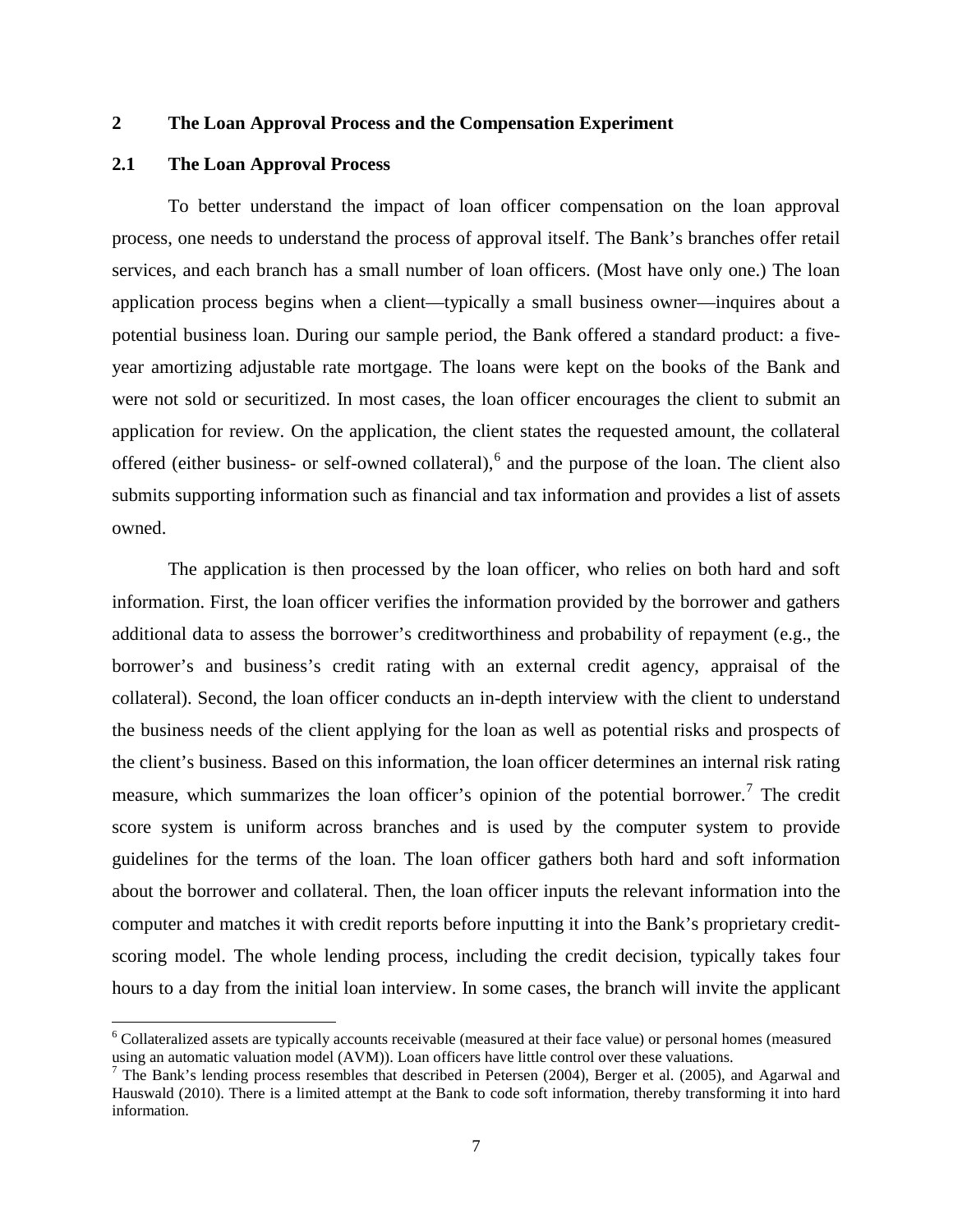to follow up on open questions, review discrepancies in information submitted with credit reports, discuss the prospects of the business, and so forth. The loan officer can also adjust the firm's internal score should the applicant deserve credit in the officer's opinion despite failing to meet certain credit score requirements. These subjective score revisions represent the soft information component of the Bank's internal credit assessment (see Agarwal and Hauswald 2011). Each loan officer enjoys a considerable amount of autonomy in the assessment, approval, and pricing of loans but has to justify any deviation from bank-wide practices. As a consequence, credit decisions ultimately reside with the branches because local branch managers can alter credit scores on the basis of a set of subjective criteria, which the internal score reflects. Similarly, they can alter loan terms (including pricing), tailoring them to the specific circumstances of the application.

The decision about the loan is made at the branch level. The loan officer and the branch manager decide whether to approve or reject the loan based on the information gathered. They also sketch the terms of the loan according to the Bank's lending guidelines and restrictions. Upon approval, the loan officer prepares an offer letter for the client with the details of the loan. Unlike residential loans, for which the lender approves or rejects the requested amount, commercial loans can be approved with an amount smaller than that requested or subject to additional collateral. Though branches are autonomous in their lending decisions, they are subject to the lending guidelines at the bank level; hence, deviations from bank-wide practices need to be justified by the loan officer's subjective assessment of the quality of the credit and collateral (also see Agarwal and Hauswald 2011). The credit committee at the bank is composed of the branch manager and the loan officer(s). The branch managers' career prospects and remuneration are not tied to the compensation of loan officers but rather depend on the success of their credit decisions; local overrides are closely monitored by the Bank's risk-management staff.

Once an offer letter is received by the client, the client may accept the loan, negotiate the terms, or withdraw the application. In 2004, 43% of loan applications made to the Bank were approved; the rest were rejected. Of the 43% approved loans, 12% were withdrawn by borrowers. All originated small business loans were kept on the Bank's balance sheet; none were sold or securitized.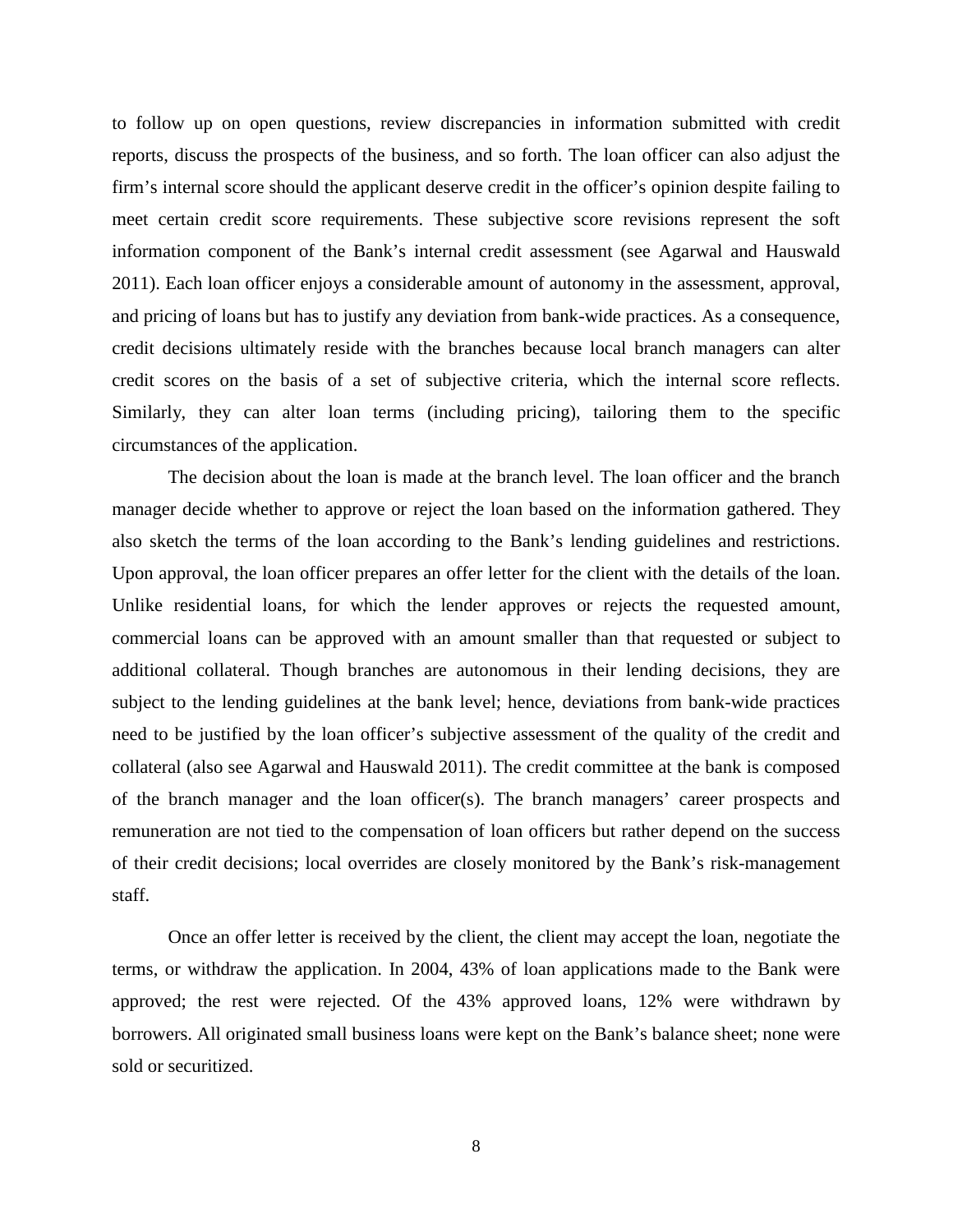During the life of the loan, monitoring is done automatically through tracking the debt service schedule. On the anniversary of the loan's origination, the borrower meets with the loan officer to discuss the prospects of the business. Whenever an issue such as delinquency arises, the loan's file is handled by the loan officer.

# **2.2 The Variable Compensation Experiment**

 $\overline{\phantom{a}}$ 

Loan officers' compensation is usually a combination of a fixed payment salary and a commission tied to the volume of originated loans (Bureau of Labor Statistics, 2012). Neither of these compensation packages is tied to loan repayment, failure, or, more broadly, the eventual profitability of the loans. Volume-based compensation contracts may distort loan officers' incentives and encourage them to approve any loan regardless of its quality.<sup>[8](#page-10-0)</sup> An alternative contract with aligned incentives could link compensation to loan profitability and ex post performance. Such a contract, however, would also impose greater risk on loan officers, including risks beyond their control (e.g., a market crash) and thus might require higher wages to compensate for this higher risk. Baker (2002) argues that the trade-off between risk and distortion in this case is made in favor of lower risk and higher distortion.

In 2004, the management of the New England division of a large U.S. commercial bank decided to explore the possibility of altering the compensation scheme of its small business loan officers from a fixed salary to a commission-based compensation system.<sup>[9](#page-10-1)</sup> The Bank was motivated to do so by competitive pressure from other lenders (consistent with the "bonus culture" model of Bénabou and Tirole (2013)). Other lenders in the area had introduced performance-based compensation, and the management thought that introducing such a payment structure would improve the profitability of the unit. Under the proposed program, loan officers would receive a lower fixed salary (80% of their original salary) and a bonus that increased with the originated volume. The bonus is calculated every month. The Bank intended to implement

<span id="page-10-0"></span><sup>&</sup>lt;sup>8</sup> The desire to originate any loan is offset by the longer term career concerns of loan officers and the Bank's loan approval guidelines (based on hard information).

<span id="page-10-1"></span><sup>&</sup>lt;sup>9</sup> During the sample period, this lender ranked among the top five commercial banks and savings institutions, according to the Federal Deposit Insurance Corporation. All loan applications fall under the definition of small- and medium-sized enterprise lending in the Basel I Accord so that the total obligation of the applying firm is less than \$1 million and its sales are below \$10 million.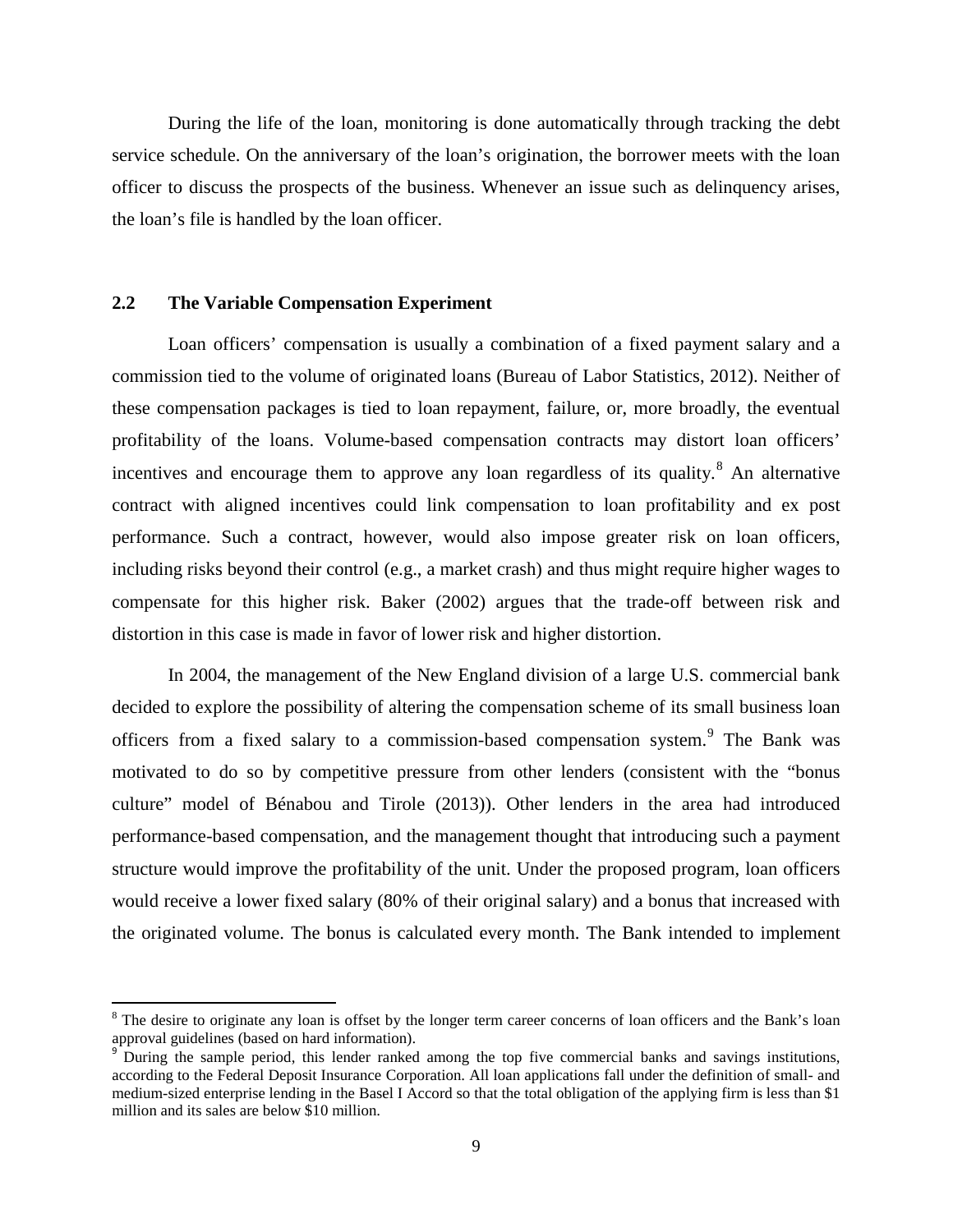the commission-based scheme for the entire portfolio of loan officers in stages to allow for evaluation of the effects of the new system.

The bonus system worked as follows. The loan officers were given a performance measurement system. The performance metric was based on three components: originated dollar amount (50% weight), number of loans (25% weight), and the application decision time (25% weight). Loan officers gained points on large loans, high origination volume, and quick decision turnaround. This three-prong compensation structure forced the loan officer to generate loan volume efficiently and put more focus on larger loans. Loan officers were also provided a matrix that translated their performance score into the monetary award. Table 1 presents the translation. For instance, if the loan officers achieved 80% of their previous year's monthly individual performance, they would not receive any bonus pay. But if they exceeded 80%, 100%, or 120% of the goal, then they would receive a monthly bonus of \$333, \$540, or \$790 and \$10.35, \$12.50, or \$14.50 for each additional percentage point in improvement, respectively. According to the compensation scheme, the marginal loan originated within a month earns a higher bonus amount for the loan officer.<sup>[10](#page-11-0)</sup> The scheme was announced around June 2004.

In the first stage, beginning in January 2005, the new scheme was to be put into action in a subset of branches that administered their human resources issues through one of the Bank's legacy databases. The allocation of branches to treatment and control groups was based on their previous affiliations. Specifically, the Bank had evolved as a product of several mergers and acquisitions, the most recent of which took place in mid-2001. Since then the Bank maintained two legacy computer systems that were used in administering human resource and compensation information. The incentive pilot, therefore, was implemented in one computer system (of the acquiring bank) and applied to all loan officers who were connected to that system, and the rest of the loan officers continued with their old compensation structure. We call the group of branches that did not change their compensation structure Group A, and the group that experienced the compensation modification – Group B.

The assignment of the acquired banks' loan officers to each of the databases was quasirandom in the sense that the assignment was unrelated to past performance or the prospects of loans or loan officers. Hence, the portfolio of loan applications received by the two groups of

l

<span id="page-11-0"></span> $10$  Although there are no formal ramifications for the origination of poor quality loans, loan officers who consistently originate bad loans can suffer career consequences in the long run.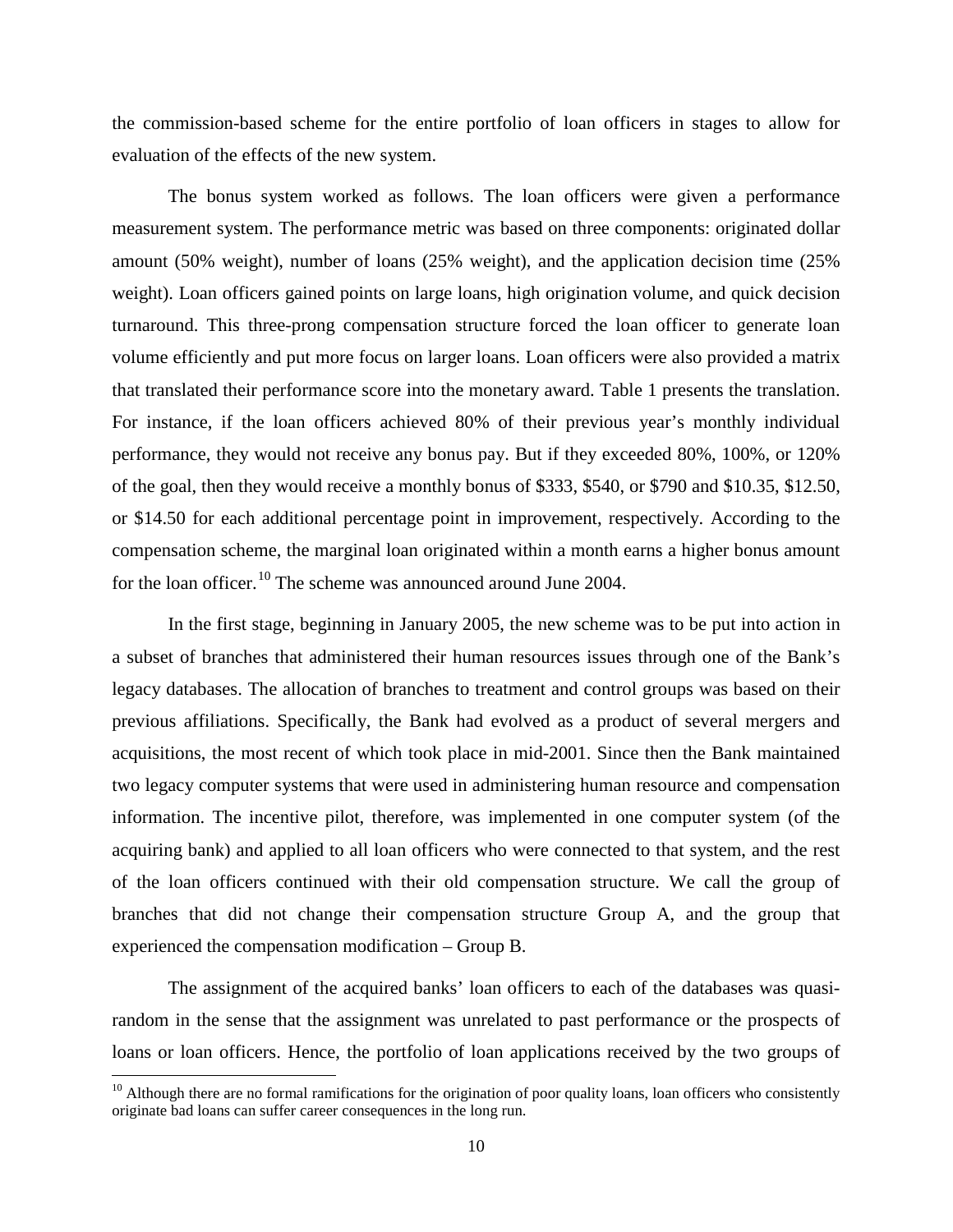loan officers have identical underwriting standards, geographical focus, portfolio management practices, and loss outcomes prior to the modification of the compensation structure (see Table 3, Panels B through D for an analysis of the application characteristics across the groups). Loan officers were not allowed to switch between the two systems.

In such an experiment, there is a possibility that loan officers behave strategically. For example, loan officers could approve bad loans so that management would retract the bonusbased compensation scheme. While this is a theoretical possibility, we doubt that our results stem from such behavior. First, treated loan officers were located in different branches across different localities, and therefore are not likely to have colluded. Second, from informal conversations with loan officers and management, we got the impression that loan officers were enthusiastic about the new bonus scheme, because it moved them closer to the compensation scheme that was prevalent in many of the competing banks.

The complete implementation of the commission-based scheme was supposed to take place in 2006; however, the program was discontinued prematurely. The risk management division was monitoring this pilot on a monthly basis. At the beginning of 2006, the division advised the management that default rates were higher than expected and therefore recommended abolishing the incentive program. The Bank's management decided to roll back the compensation structure to a fixed salary for all loan officers, as in the pre-2005 period.

## **3 Data and Identification**

The data available to us contain all of the loan applications submitted to the New England division of the Bank in 2004 and 2005. Loan officer-years that were compensated with a fixed salary are defined as the control group. This includes loan officer-years with compensation that did not change between 2004 and 2005 (Group A), as well as loan officer-months in 2004 from the group whose pay was altered in 2005 (Group B). The treatment group consists of loan officer-years in Group B in 2005—that is, loan officer-years with pay in 2005 that was based on the volume originated. Unfortunately, we do not have access to loan applications made following the pilot in 2006.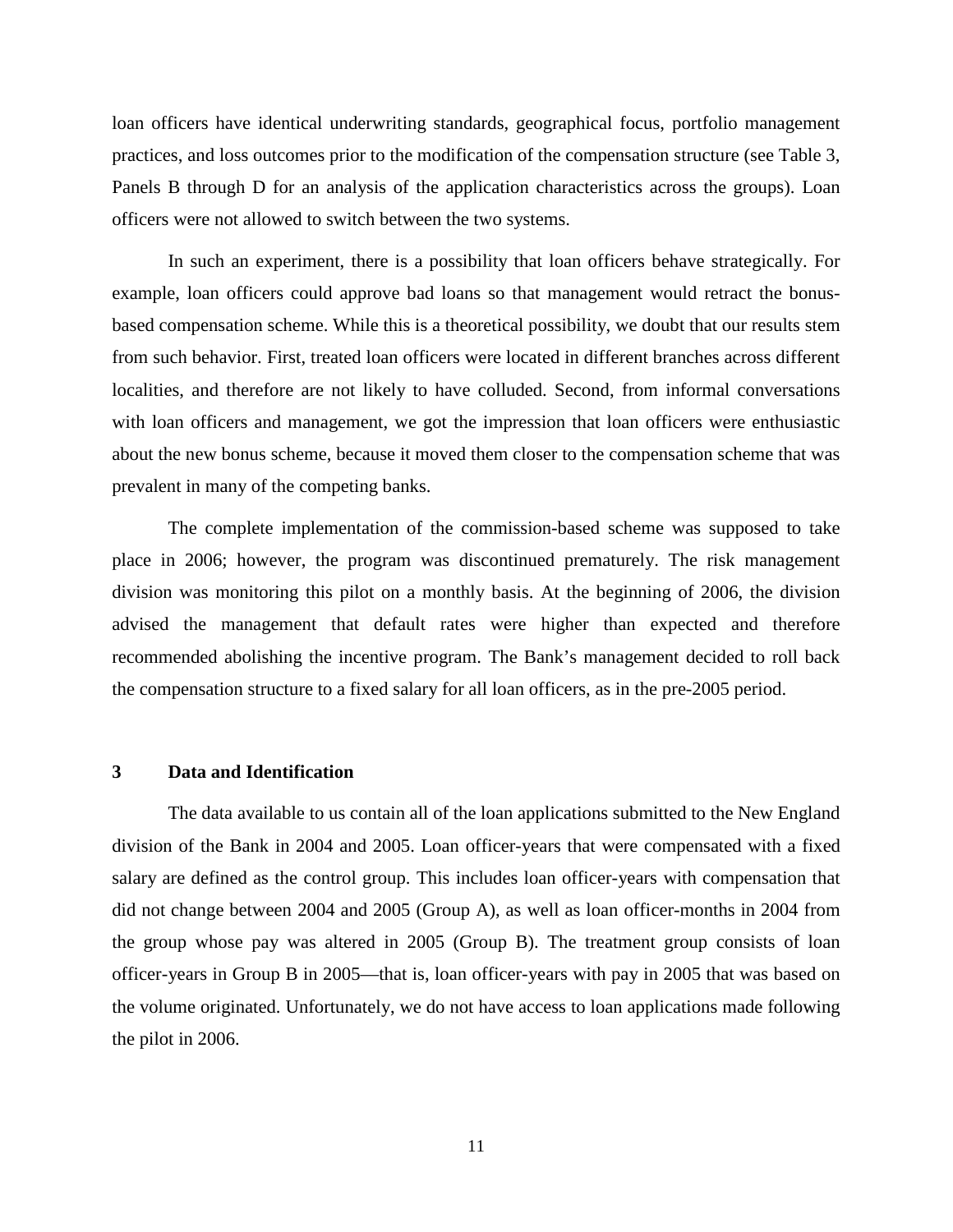### **3.1 Empirical Identification**

l

The advantage of the empirical setting in this study is that the change in the compensation structure applied to only one group of loan officers, while the other group continued to be compensated at a fixed salary. The fact that the two compensation schemes were active during the same period allows us to identify the effect of compensation using a diff-in-diff approach. In this method, one uses time fixed effects to control for any temporal systematic shocks and loan officer fixed effects to control for loan officer average effects.<sup>[11](#page-13-0)</sup> Then, the interaction between the treatment time (the 2005 dummy in our case) and the treatment group dummy (the group of loan officers who received incentive pay in 2005) captures the direct effect of the treatment (called the "commission-based compensation" dummy in our analysis).

For the effect of the change in compensation to be properly identified based on the diffin-diff method, we need to ensure that there are no confounding factors in the research design. In the current study, we are concerned with two issues. The first is the possibility that the assignment to treatment and control groups was not random. Perhaps the group that was assigned to the treatment was different in some ways relative to the untreated group. Our conversations with the team responsible for the program's implementation confirmed that the only active consideration in choosing the group to be treated was the ease with which the new scheme could be implemented in the computer system.

Furthermore, we perform three analyses to test this issue (described in more detail in Section 2.6). In Table 3, Panel B, we test whether the loan applications from the treated group are different relative to the control group. We find no significant difference between the groups. In Table 3, we also test whether the loan applications (Panel C) and approved loans (Panel D) were materially different between Groups A and B in 2004, the pre-experiment period. The results show no significant difference between the loan applications and approved loans of the treated and control groups. The second concern is that the modification in the compensation structure is confounded with additional changes to the lending process. Specifically, the change in compensation could be tied to a change in the underwriting model: e.g., instead of the Bank holding the loans on its balance sheet, it may decide to start securitizing them. Such action might encourage loan officers to relax their underwriting standards (see Keys et al. 2010). To make

<span id="page-13-0"></span> $11$  Given that we have loan officer fixed effects and that borrowers are typically from the county where the branch is located, we do not include additional geographical fixed effects.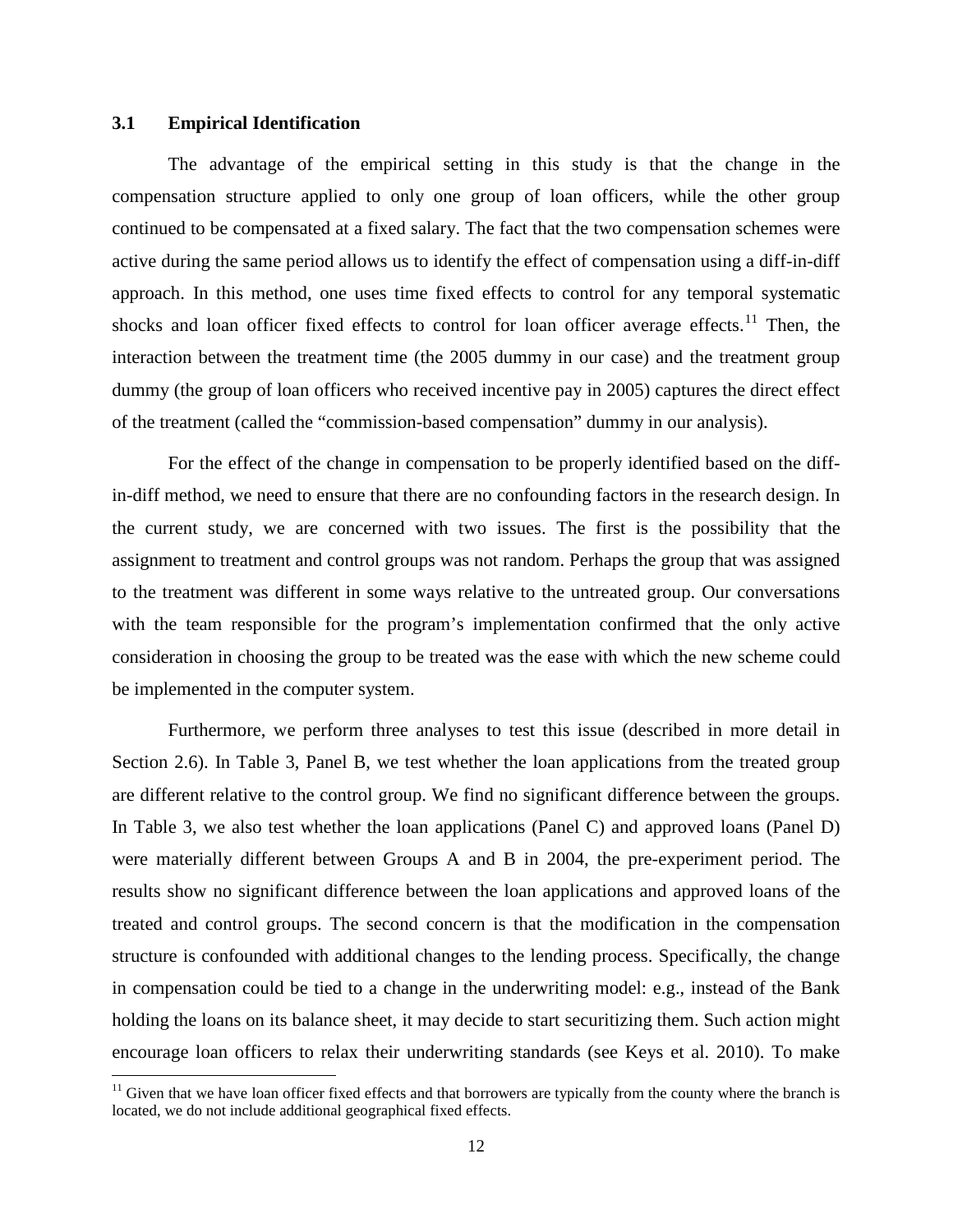sure that this possibility is nullified, we discussed it in depth with the managers of the program and were assured that there were no additional structural changes in the lending process that occurred in parallel with the compensation program's implementation.

Another channel for confounding effects relates to loan officers' expectations. That is, a change in compensation could be interpreted by loan officers as an implicit instruction from management to increase the volume and size of originated loans. Hence, the observed changes in loan officers' behavior might not be a direct response to the change in their compensation structure but rather a response to implicit instructions from management, communicated through the change in compensation.

Although the management gave no explicit instruction to alter the risk criteria, we recognize that it is possible that loan officers interpreted the compensation change as an implicit instruction to change the risk criteria. Such an interpretation could explain the approval of lower quality loans by loan officers; however, it cannot explain most of the evidence indicating moral hazard behavior.

To summarize, we conclude that the diff-in-diff identification strategy is appropriate for studying the effects of compensation structure on the behavior of loan officers. Our identification is particularly strong because we control for loan officer fixed effects, meaning that the effects we identify are within-loan officer effects.

# **3.2 Summary Statistics**

We begin our analysis by examining the summary statistics. Because of the large effects and the diff-in-diff research design, many of the effects reported in the paper can be observed directly through the summary statistics. For the purpose of describing the data, we split it into a two-by-two matrix: 2004 versus 2005 and Group A versus Group B. The treatment group consists of loan officers from Group B in 2005. The control group consists of loan officers from Group A in 2004 and 2005, as well as loan officers from Group B in 2004.

The summary statistics for loan applications and originated loans are presented separately. In Table 2, Panel A, we show summary statistics for loan applications (the variables featured in Table 2 and others are explained in Appendix A). Requested loans are approximately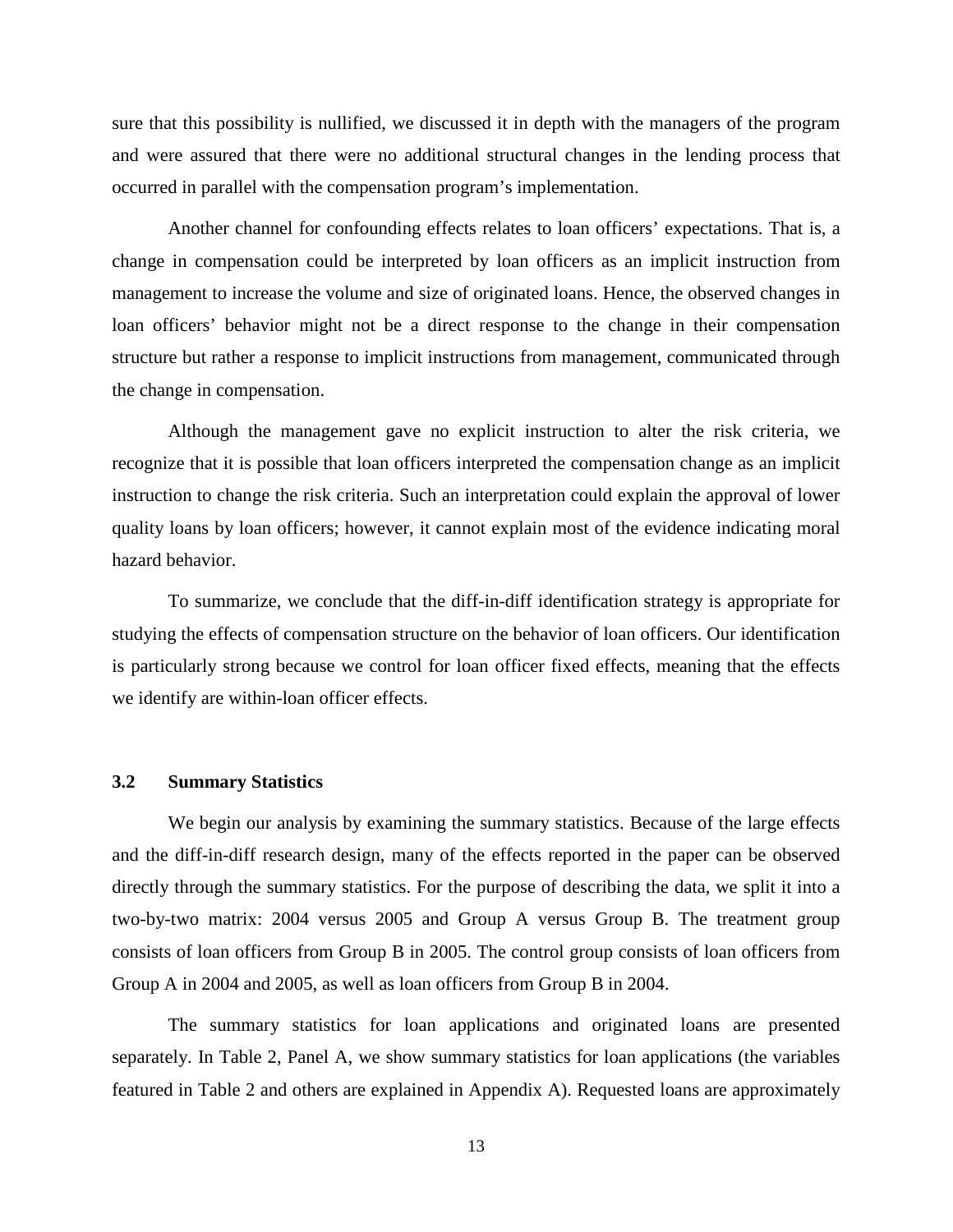\$450,000. About 26% of the applications are proposed to be supported by personal collateral. In terms of credit quality, applicants are, on average, of high quality, with an average business Experian credit score of 198 (out of a range of 100 to 250), and a personal Experian credit score around 728 (out of a range of 400 to 800). The average of the internal risk rating (determined by loan officers) is 5.9 (in a range of 1 to 10, with a higher internal risk rating reflecting higher risk).

The summary statistics in Table 2, Panels A and B, reveal sharp differences between the control and treatment groups in regard to originated loans. First, the approval rate is 44%–51% for the control group but is 59% for the treatment group (Panel A). Second, the originated loan amount is higher by 20% for the treatment group relative to the control. Third, the leverage of the loans originated by treated loan officers (i.e., originated LTV) is significantly higher than that of the loans originated by the control group: 77% versus 75%. Fourth, even though the borrowers' average credit score is higher for the treated group, the default rate—measured as 90+ days past due within 12 months—is materially higher for the treatment groups (5.2 percentage points versus 4.2 percentage points). In the following subsections, we investigate these patterns in a diff-in-diff setting.

Table 2, Panel C, presents summary statistics at the loan officer-month level for items in the regressions that use aggregate data (Table 3, Panel A and Table 4).

### **3.3 Verifying the Validity of the Diff-in-Diff Assumptions**

The diff-in-diff framework requires that the treated and control groups be statistically similar in all characteristics except the one being manipulated. In this section, we verify that the characteristics of the loan applications received by Groups A and B are statistically indistinguishable in the pretreatment period (2004) and that the decisions of loan officers in both groups are similar. Such evidence would bolster the likelihood that the groups are comparable and thus that the outcomes of the approval process in the treatment group (e.g., a higher default rate in the treated group) are attributable to the change in compensation scheme.

We perform several tests. First, we compare the volume of applications submitted to the control loan officers and the treated loan officers. In Table 3, Panel A, we count the monthly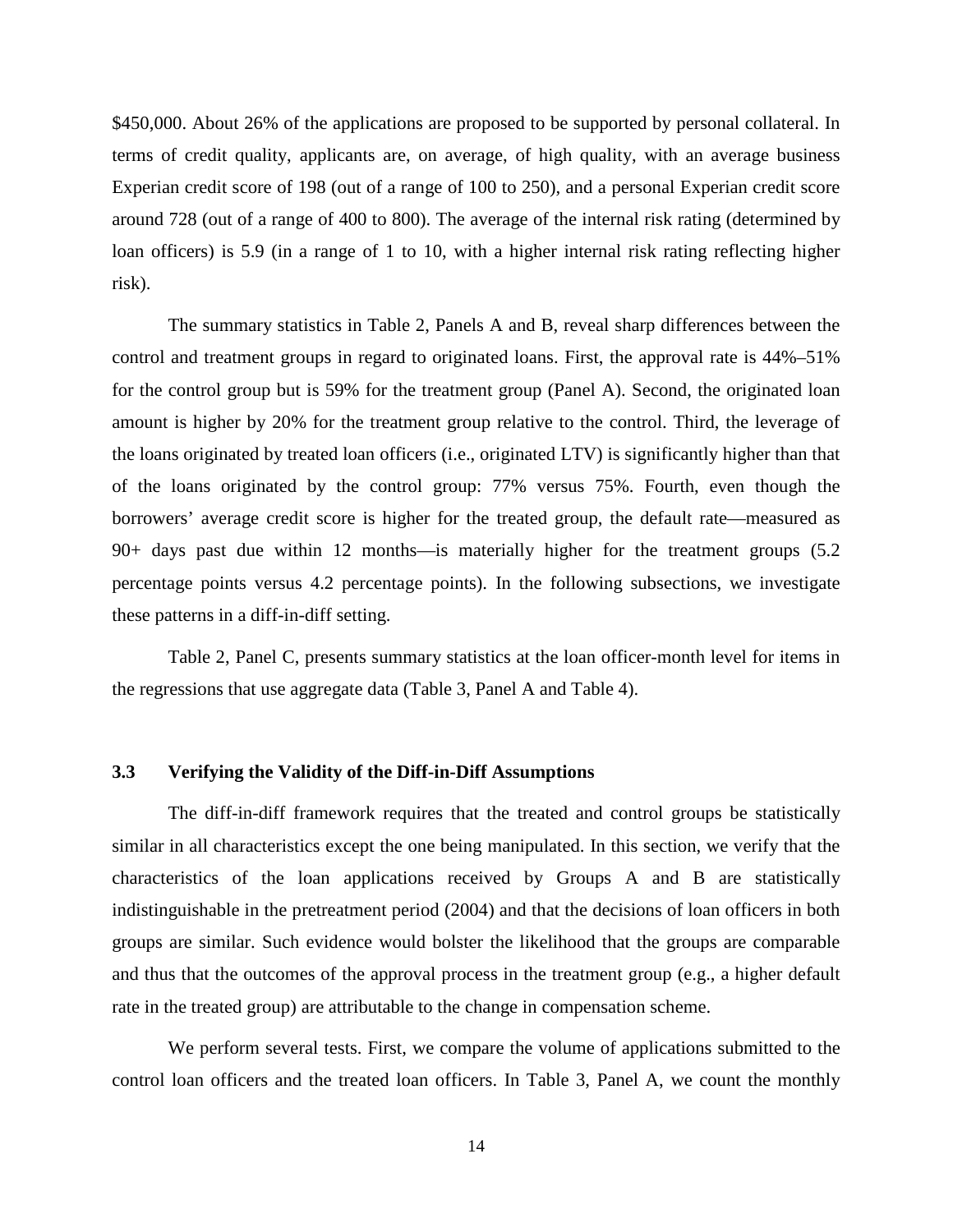number of applications and also aggregate the dollar volume of these applications for each loan officer. Then, we log these figures and regress them on time fixed effects (24-month fixed effects). The results show that the application volume for the treatment group is statistically indistinguishable from the application volume for the control group.<sup>[12](#page-16-0)</sup> The point estimate of the dollar-volume in the treated group is 1.3% higher (Column (2)), and the point estimate of the number of applications is 0.7% higher (Column (4)).

The next analysis tests for whether specific characteristics of loan applications are statistically different between the control and treatment groups. As in all regressions, we control for fixed effects for industry and month. The application characteristics that we explore are as follows: the logged amount requested, requested loan-to-value, personal collateral dummy, external (Experian) business credit score, external (Experian) personal credit score, and internal risk rating. Table 3, Panel B, shows that all loan application characteristics are statistically indistinguishable between the two groups. We intentionally omit loan officer fixed effects from the regressions; when added, the variables of interest remain statistically insignificant.

We also conduct tests that compare the characteristics of loan applications and originated loans of the control and treatment groups in 2004, prior to the initiation of the incentive program. The results of the test, presented in Panel C of Table 3, show that for the control group and the to-be-treated group, the requested loan size, requested LTV, personal collateral indicator, Experian business credit score, Experian personal credit score, internal risk rating, time spent on applications, and withdrawal rate of approved applications are statistically indistinguishable between the two groups. Panel D of Table 3 displays the results of a similar test for the subset of approved loans, instead of applications, in 2004. It shows that the difference between requested and approved logged loan sizes, the difference between requested and approved LTV, interest rate,<sup>[13](#page-16-1)</sup> Experian business credit score, Experian personal credit score, and internal risk rating are similar across groups.

Overall, the results in this section suggest that there are no material differences between the treated group and the control group. This result bolsters the likelihood that the difference

 $12$  The results are similar when loan officer fixed effects are added.

<span id="page-16-1"></span><span id="page-16-0"></span> $13$  All loans are adiustable-rate loans. This should not be a concern, because all regressions include month fixed effects.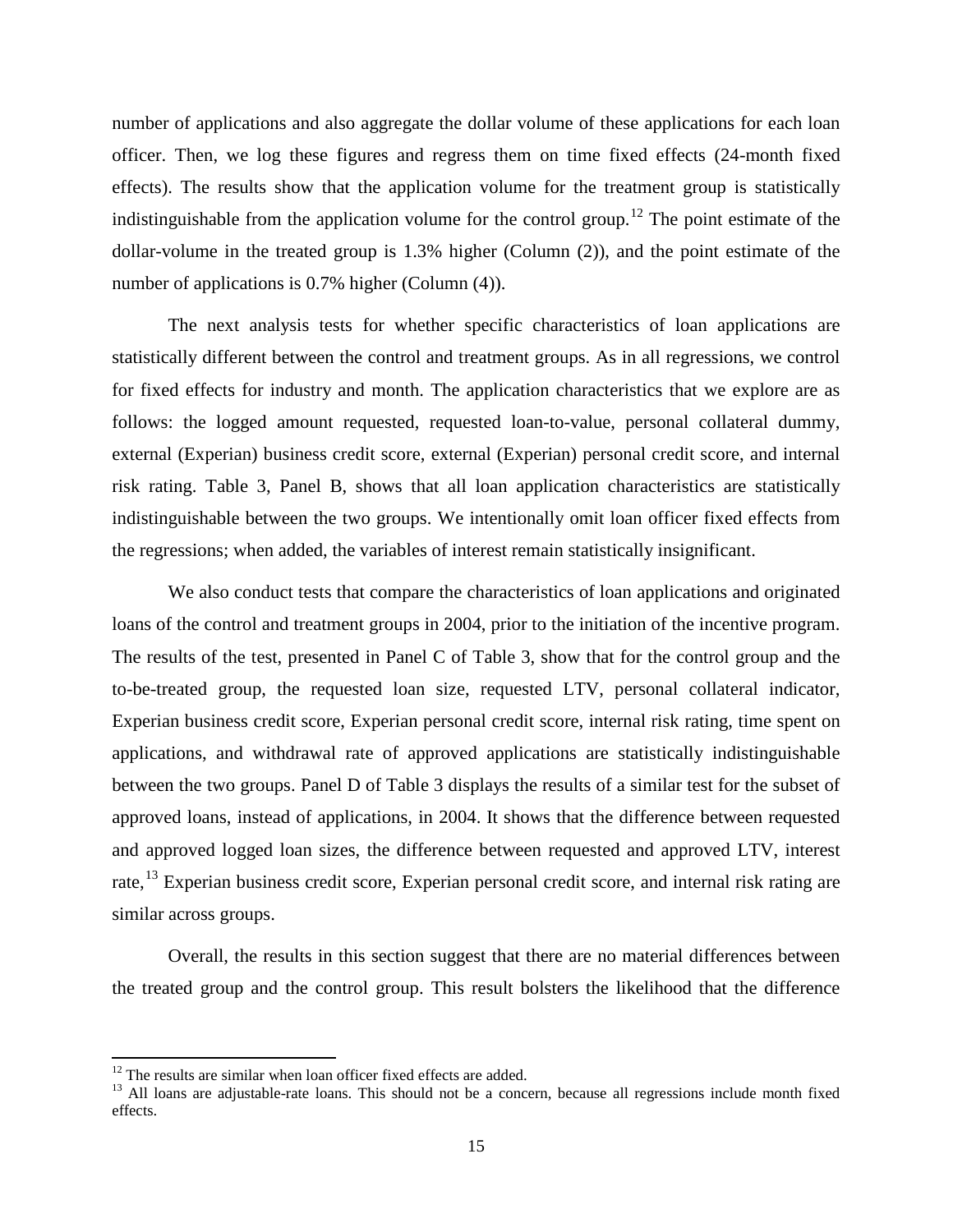between the characteristics of originated loans and their performance can be attributed to the change in the compensation scheme.

### **4 Effects of Incentive Pay on the Origination Process**

In this section, we explore the effects of incentive compensation across several features: the likelihood of originating a loan, the characteristics of the loans originated by treated loan officers, and the terms of these loans. Finally, we investigate the effect of incentive pay on the Bank's decision-making process.

### **4.1 Higher Loan Volume**

We explore the effect of incentive pay on the volume of originated loans. In Table 4, we compute the aggregate approved and originated loan volume (Columns  $(1)$ – $(2)$  and  $(5)$ – $(6)$ , respectively) as well as the total number of approved and originated loans at the loan officermonth level (Columns  $(3)$ – $(4)$ , and  $(7)$ – $(8)$ , respectively). We regress these amounts on a commission-based compensation dummy, in addition to loan officer and month fixed effects. The regressions show that following the change in the compensation scheme, the average dollar amount per loan of approved applications and originated loans increased by 14.9% and 14.5%, respectively (Columns (2) and (6)), and that the number of approved and originated loans increased by a relative factor of 31.3% and 30.5%, respectively (Columns (4) and (8)). These results are consistent with the conjecture that variable compensation causes loan officers to approve more loans.

### **4.2 Credit Quality of Approved Loans**

Given that the volume of originated loans increased in the treatment group, we test whether the loan terms are materially different. We first examine whether the credit quality of approved loans in the treatment group differs from the credit quality of approved loans in the control group. Columns (1) and (2) of Table 5, Panel A, present regressions of Experian business and personal credit scores on the commission-based compensation indicator and controls. The regressions show that the credit quality of approved loans, based on external sources, is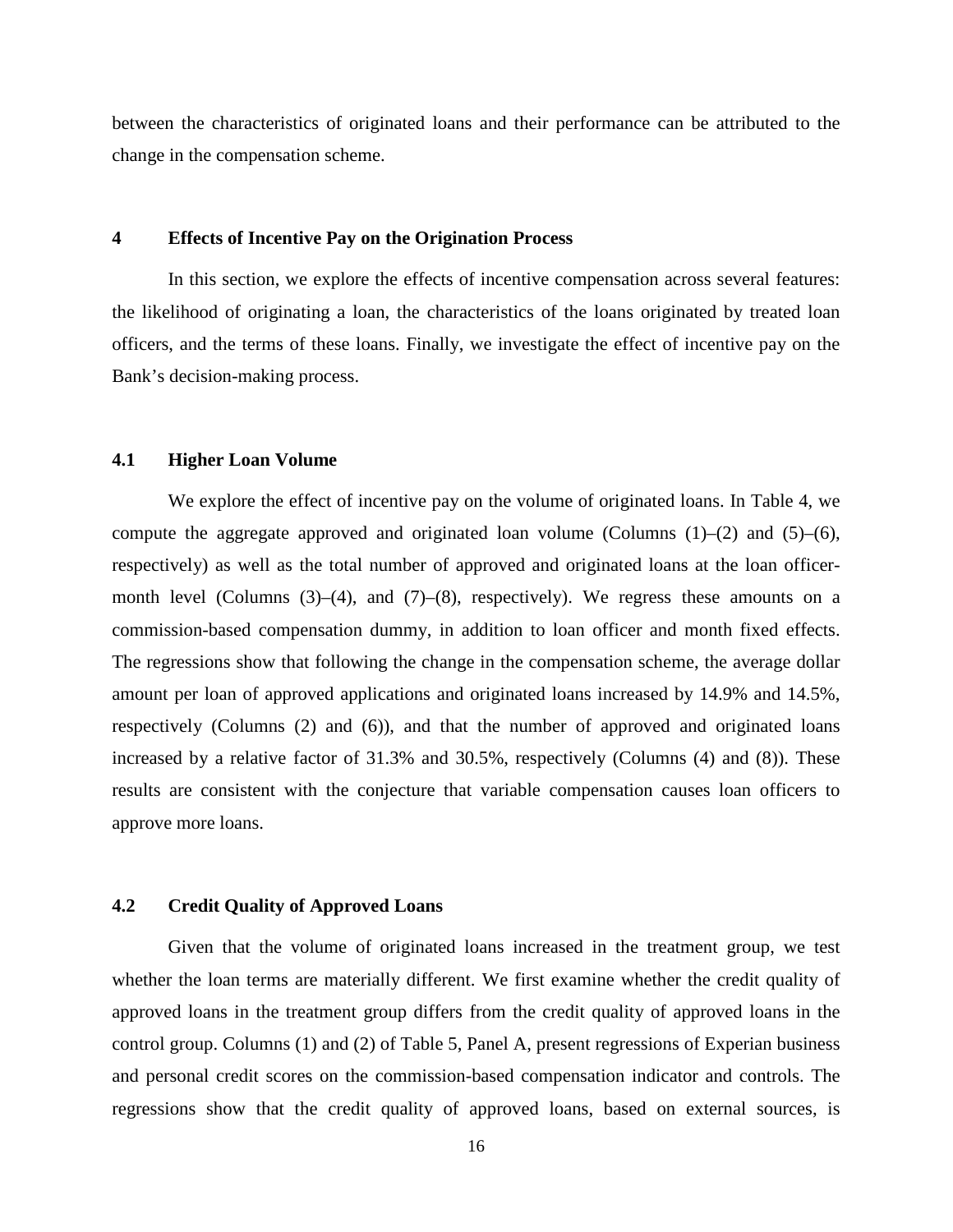significantly higher in the treated group. The economic magnitude of the increase in the treatment group is approximately 10% of one standard deviation (compare coefficients to standard deviations of credit scores in Table 2, Panel B).

At first, this result seems counterintuitive: loan officers are incentivized to accept more loans with relatively little emphasis on quality, but the outcome is that the external credit quality measures improve. However, we believe that the pattern can be explained by adverse selection of borrowers to the bank.<sup>14</sup>

Consider the following example based on two borrowers. One borrower has a high external credit score and is of high quality based on soft information ("good borrower"). The second borrower also has a high external credit score but is of poor quality, according to soft information ("bad borrower"). In the control group, neither borrower is likely to become a client of the bank. The bank will approve the good borrower, but the borrower is likely to go to another bank because many banks compete for his or her business. Using the same data set as we do, Agarwal and Hauswald (2010) find supporting evidence that good borrowers are likely to withdraw their approved applications. A similar outcome is achieved for the bad borrower, because the bank is likely to reject him or her. In the treatment group, however, the outcome is different. Again, the good borrower is approved but is likely to turn the bank down. In contrast to the control group, the treatment group is likely to approve the bad borrower. Since this borrower has fewer alternative sources of financing in the market, he or she is likely to accept the loan offer. Thus, in the treatment group, the bank ends up lending to a borrower with a high external credit score but with poor overall credit quality.

## **4.3 Loan Terms**

 $\overline{\phantom{a}}$ 

Next, we explore the difference in loan size between the control and treatment groups. Table 2, Panel B, and Figure 1 show that the average originated loan size increases in the treatment group by 18.9% (from \$253,219 to \$301,004).

<span id="page-18-0"></span><sup>&</sup>lt;sup>14</sup> Evidence for a similar mechanism is presented in Gropp, Gruendl, and Guettler (2012). They find that risky borrowers with positive soft information are more likely to be financed by relationship banks and risky borrowers with negative soft information are more likely to be financed by transaction banks. Rajan, Seru, and Vig (2010) show that default prediction models failed during the credit boom, because they overweighted hard information relative to soft information. Also, Hauswald and Marquez (2006) present a related model of information acquisition under bank competition.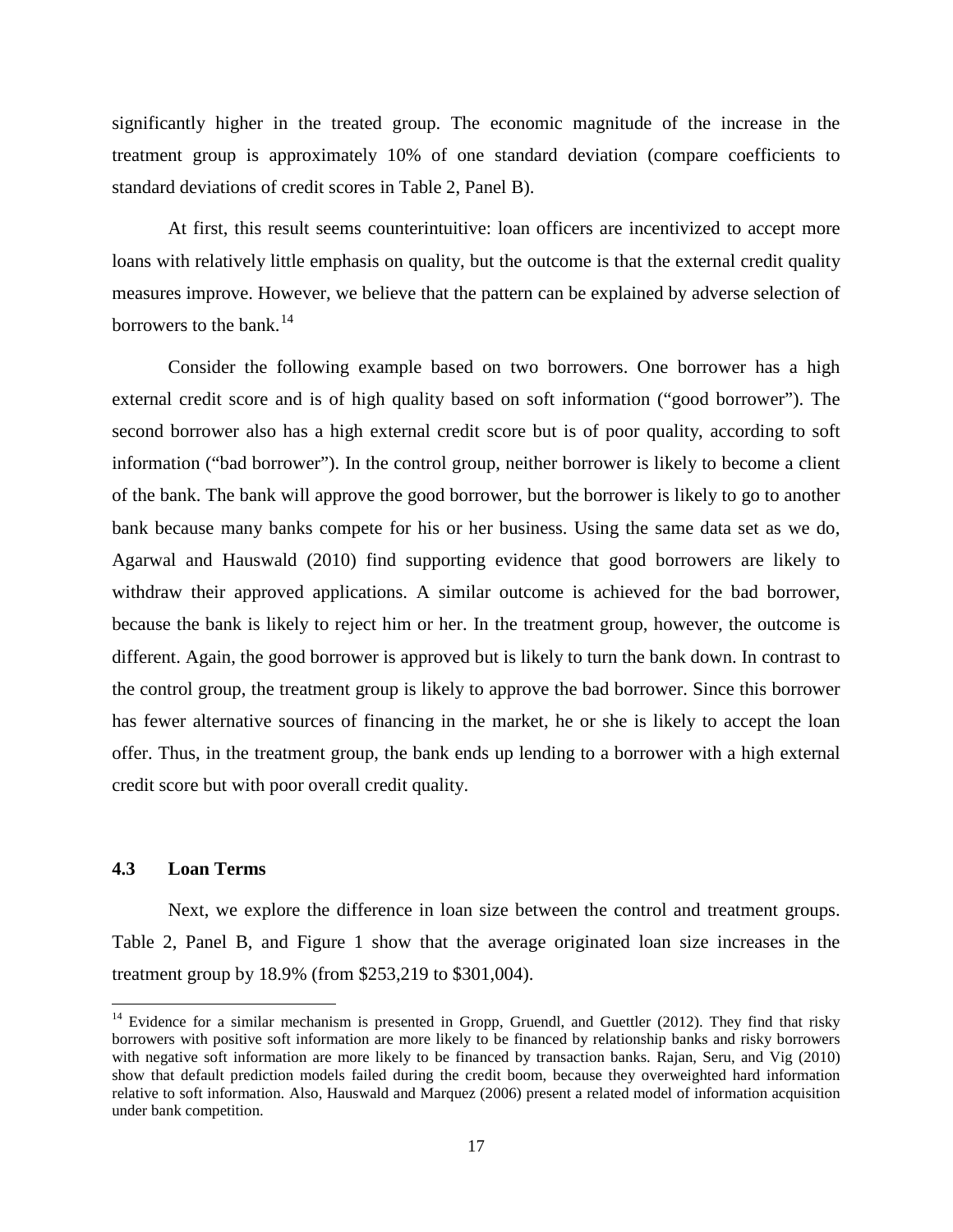We examine three loan attributes: dollar size, leverage, and interest rate. In Table 5, Panel A, Column (3), we regress the log difference between the approved amount and the requested amount on the commission-based compensation dummy in addition to loan characteristics and fixed effects, as before. The regression shows that relative to the requested loan amount, treated loan officers approve loans that are larger by 14.6%. Column (4) shows that under the incentive compensation treatment, borrowers are more likely to pledge business collateral (as opposed to personal collateral), relative to the control group. Similarly, Column (5) shows that relative to the requested LTV, loans originated by treated loan officers have an LTV that is 2.4 percentage points higher. The fact that loan size increases dramatically but LTV only moderately increases means that borrowers increased the collateral that they pledged for the loan following the negotiation with the loan officer. In addition, interest rates charged to loans originated by treated loan officers are 0.02 percentage points higher (Column (6)).

We also document that bonus-based compensation enhanced the loan officers' productivity and improved the competitiveness of the Bank. Under incentive pay, the time from application to decision was shortened by over half a month (Column (7)). Also, the probability an approved loan's being withdrawn declined by 5.0 percentage points in the treated group (Column (8)). This is a significant drop, given that the withdrawal rate was about 13 percentage points in the control group.

We are interested in understanding the drivers of the changes in the parameters of approved loans. In particular, are these changes due to the change in composition of the approved loans (and could therefore be explained by loan application fundamentals), or are the changes due to loan officers' discretion affected by the new incentive compensation? We explore this issue in a two-stage process. In the first stage, we isolate the control sample (made up of the 2004 sample and the control sample of 2005) and run a regression of the internal risk rating on loan characteristics (namely, logged requested amount, personal collateral indicator, requested LTV, requested LTV-squared, Experian business credit score, and Experian personal credit score) and fixed effects (specifically, loan officer, industry, and month fixed effects). The regression is provided in Appendix B. We use these regressions to compute the predicted value of the internal risk rating as well as the regression residual for the entire sample (including the treated group). Because the coefficients are estimated on the control group only but the residuals are calculated for the entire sample, the residuals have a non-zero mean. The predicted value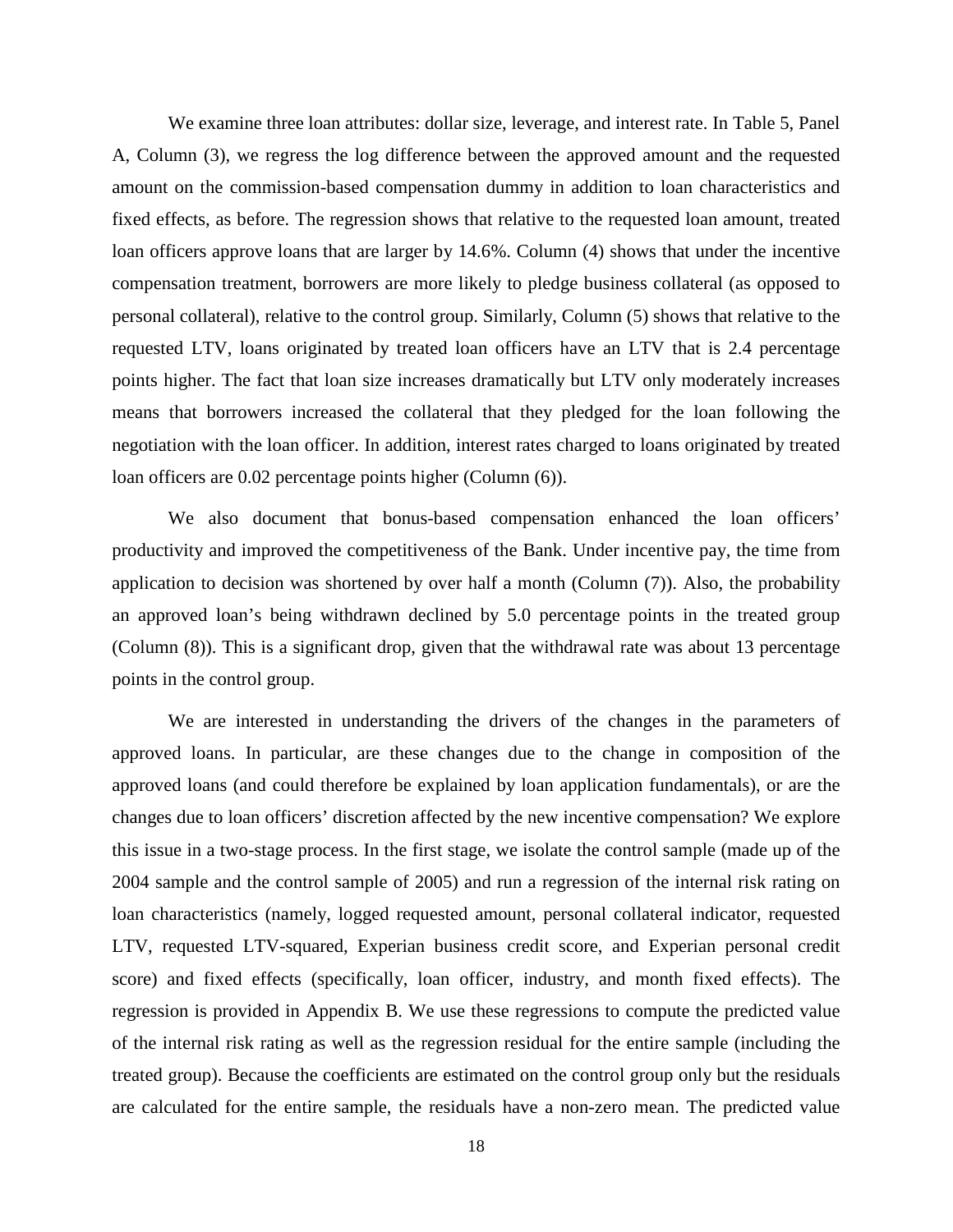reflects the compilation of observable characteristics into the internal risk rating in the absence of incentive compensation. The residual reflects the independent judgment of loan officers, potentially based on unobservable borrower and loan characteristics.

In Figure 2, we plot the average residuals of the internal risk ratings over time for the two groups. The chart shows that the mean residuals for the control group hovers around zero for all time periods. In contract, the residuals for the treatment group become negative once the compensation pilot began in January 2005.

Table 5, Panel B, explores whether the changes in approved loans' characteristics in the treated group are driven by observable loan fundamentals or by loan officers' discretion (proxied by the residuals of the internal risk ratings). The results show that all three changes in loan parameters are related to loan officers' discretion (captured by the residual of the internal risk rating score)—and less so to observable fundamentals. The direction of the effects is as expected. Controlling for observed loan characteristics, better opinion of loan officers in the treatment group (i.e., negative internal risk rating residual) translates to larger approved loan amounts relative to the requested amounts (Column (1)), higher approved leverage relative to the requested leverage (Column (2)), lower interest rates (Column (3)), shorter time spent on applications (Column (4)), and a lower likelihood that the application is withdrawn (statistically insignificant; Column (5)).

Overall, the results in Table 5 indicate that following the change in compensation, approved loans appear to have higher credit quality based on external credit measures. Controlling for the internal and external quality measure, these loans are for larger amounts and have higher leverage in the treated group versus the control group. Thus, these results show that the decision to increase the leverage of borrowers is driven by loan officers' discretion. In the latter part of the analysis (Section 5.2), we use default statistics to test whether loan officers' discretion during the treatment period was justified.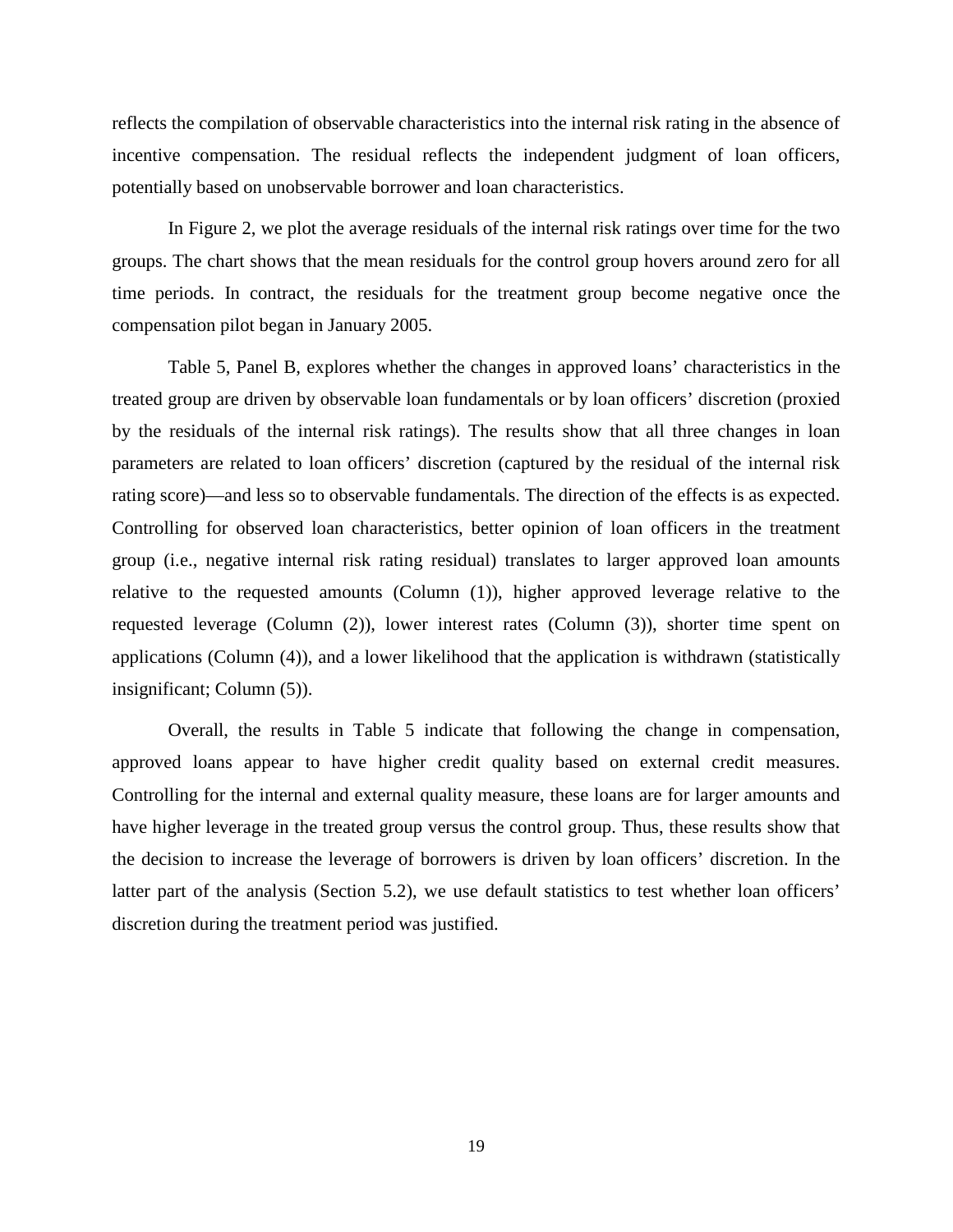## **4.4 The Decision-Making Process at the Bank**

l

Our data provide a unique opportunity to examine the lending process. We next explore how incentive pay affected the way in which loan officers performed their role in the lending process. We first present a descriptive analysis and then interpret these results in Section 5.

## **4.4.1 Loan Officers' Input into the Loan Approval Process**

Traditionally, loan officers' duties include collecting information on potential borrowers, evaluating it, and processing loans. Loan officers' input into the process is summarized in a single number: the internal risk rating. This figure reflects the perceived risk of the borrower in the eyes of the loan officer. This credit score relies on observable risk characteristics as well as on the loan officer's judgment. To evaluate the way in which incentive compensation modified the loan approval process, we analyze the determinants of the approval decision. In particular, we test whether loan officers' professional opinions have a greater weight on the originating decision during the treatment period.<sup>15</sup>

In Table 6, Panel A, we use the sample of all loan applications and regress an indicator of whether an application was approved on a commission-based compensation dummy interacted with borrower and loan characteristics as well as loan officer characteristics. We control for loan characteristics and for loan officer, industry, and month fixed effects. The results in Columns (1) and (2) show that the likelihood of approving a loan following the modification in compensation is higher by 5.3 to 6.1 percentage points; the coefficient in Column (2) represents a relative increase of 13% in the likelihood of approving loans.

In Figure 3, we provide a graphical time-series of the residuals from the approval regression.<sup>16</sup> The regression uses only the control sample, but the residuals are calculated for the entire sample and therefore do not have a mean of zero. The figure shows that treated loan

<span id="page-21-0"></span><sup>&</sup>lt;sup>15</sup> Agarwal and Hauswald (2011) find that loan officers receive more authority when they produce more soft information. Brown, Westerfeld, Schaller, and Heusler (2012) find that loan officers often smooth credit shocks that affect their clients.

<span id="page-21-1"></span><sup>&</sup>lt;sup>16</sup> The approval regression is a regression of the approval indicator on fundamental determinants: the logged requested amount, the personal collateral dummy, the Experian business and personal credit scores, requested LTV, and requested LTV-squared, as well as the loan officer, industry, and month fixed effects. The regression is provided in Appendix B, Column (1).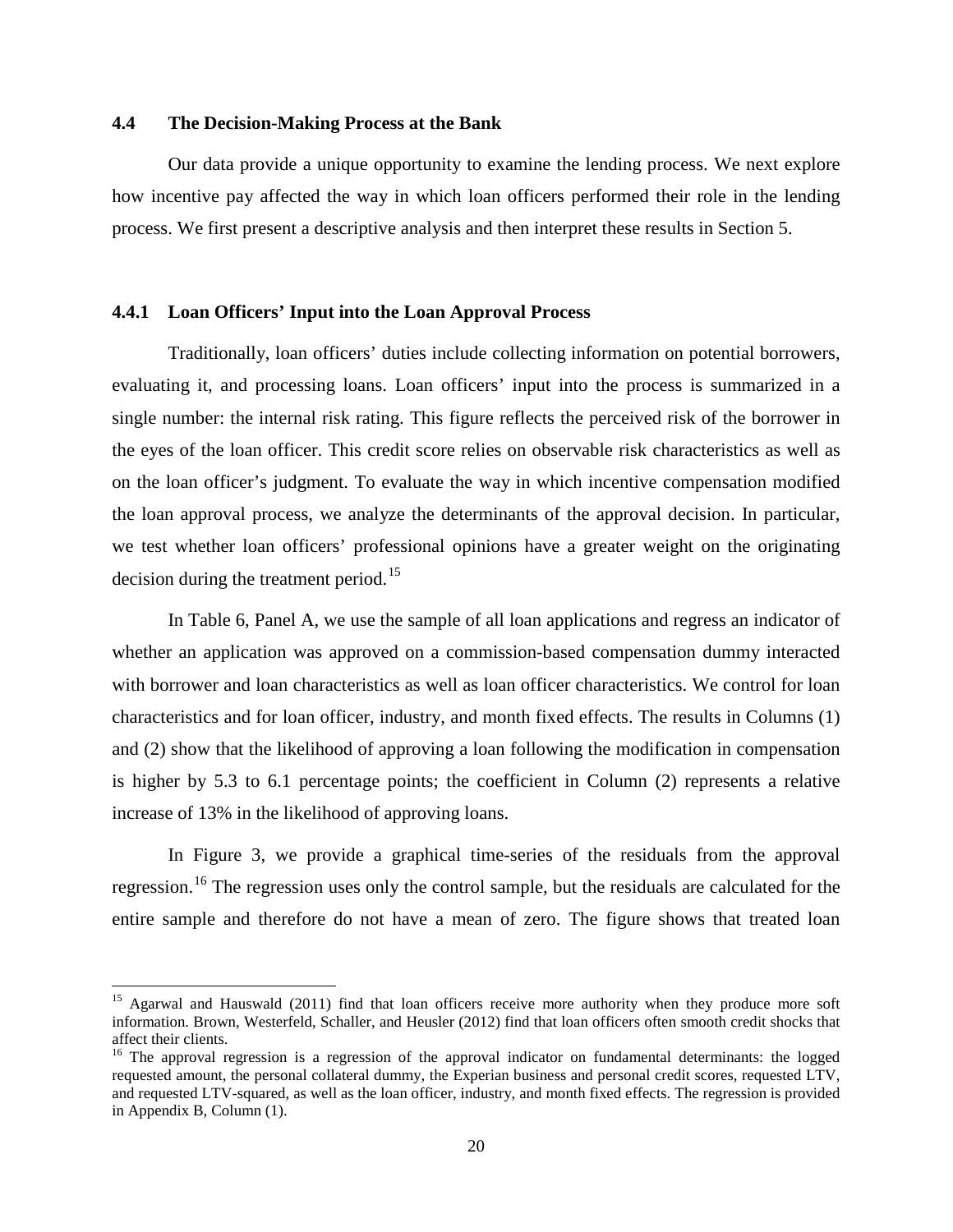officers dramatically and consistently increased their approval rates once they started receiving the incentive pay.

To explore loan officers' input into the decision to approve, we decompose the internal risk rating to a predicted component and a residual, as we did in Section 4.3. The regression uses a sample based on observations from the control group only and is provided in Appendix B, Column (3). The predicted component from this regression reflects the internal risk rating based on observable characteristics. The residual from the regression reflects the input of the loan officer into the process that is orthogonal to observable characteristics; i.e., it reflects his judgment and discretion with respect to a particular loan, beyond the observable loan characteristics. Of course, the residual may contain soft information that is observable to the loan officer but not to the econometrician; however, this component should be eliminated in the diffin-diff procedure. Figure 2 shows the monthly time-series of the residuals of the internal risk rating variable. In the control group, residuals are concentrated around zero. In the treatment group, however, the average residual is negative in all months, indicating that loan officers reported a lower perceived risk for approved loans.

To examine the effect of loan officers' input into the loan approval decision, we interact the commission-based compensation with the residual of the internal risk rating (Table 6, Panel A, Column (3)). This test determines whether loan officers' opinions receive higher weight in approval decisions when compensation depends on originated volume. The regressions show that the coefficient of the interaction is negative and statistically significant, meaning that loan officers' input into the approval decision is greater during the treatment period. Furthermore, the magnitude of the coefficient of the interaction is almost the same as the coefficient of the main effect of the internal risk rating residual, suggesting that the weight of loan officers' opinions in the treatment group is almost double that of the weight in the control group.

To gauge the economic significance of the effect, consider the main effect of 0.06. A one standard deviation decrease in the internal risk rating (1.51, from Table 2, Panel A) is associated with an increase in the probability of approval of 9.1 percentage points in the control group. In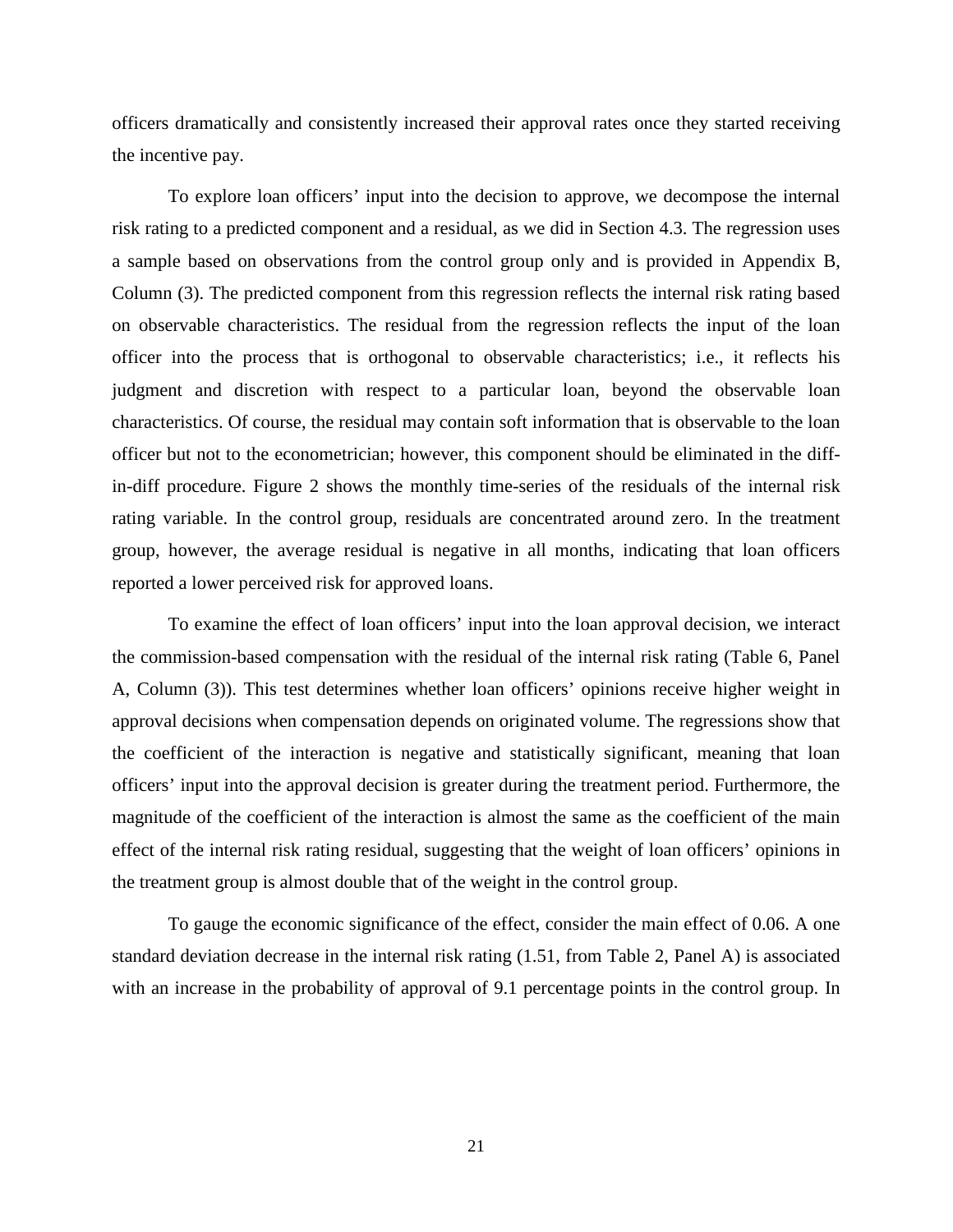contrast, in the treatment group, a one standard deviation decrease in the internal risk rating is associated with a 16.6 percentage point increase in the likelihood of approval.<sup>[17](#page-23-0)</sup>

In parallel with the increase in weight that loan officers put on their own input for the approval decisions, the importance of external credit scores declines. Table 6, Panel A, Column (3) shows that the interactions between the treatment dummy and external scores have negative coefficients, meaning that the sensitivity of the loan approval decision to external scores is lower in the treatment group than in the control group.

Hence, our results show that commission-based compensation leads to a higher probability of loan approval. Furthermore, we find that—controlling for external credit scores the approval decision for the treated group places significantly more weight on the opinion of loan officers, as reflected in the strong association with the residual from the internal risk rating regression.

#### **4.4.1.1 Internal Risk Rating and Marginal Loans**

Given that the input of loan officers is more substantial when compensation is dependent on the volume originated, we want to examine which loans receive better internal risk ratings and the loans on which loan officers spend their time. In particular, it is interesting to explore whether the internal risk rating and time spent vary under the compensation treatment with the ex ante likelihood of approval. First, we examine the average effect of incentive pay on loans' internal risk ratings. In Table 6, Panel B, Column (1), we present the base regression in which the internal risk rating is regressed on the treatment indicator for the entire sample of applications. We find that, on average, treated loan officers provide a lower internal risk rating (reflecting better quality).

Second, we investigate which loans receive the enhanced internal risk rating. In particular, we are interested in studying this issue with respect to the ex ante likelihood of approval. We again use a two-stage analysis. In the first stage, we regress an approval indicator on fundamental variables. This regression is provided in Appendix B, Column (1). We then split the predicted value of approval into five probability buckets and create indicators for each

l

<span id="page-23-0"></span> $17 (0.05 + 0.06) \times 1.51 = 16.6$ .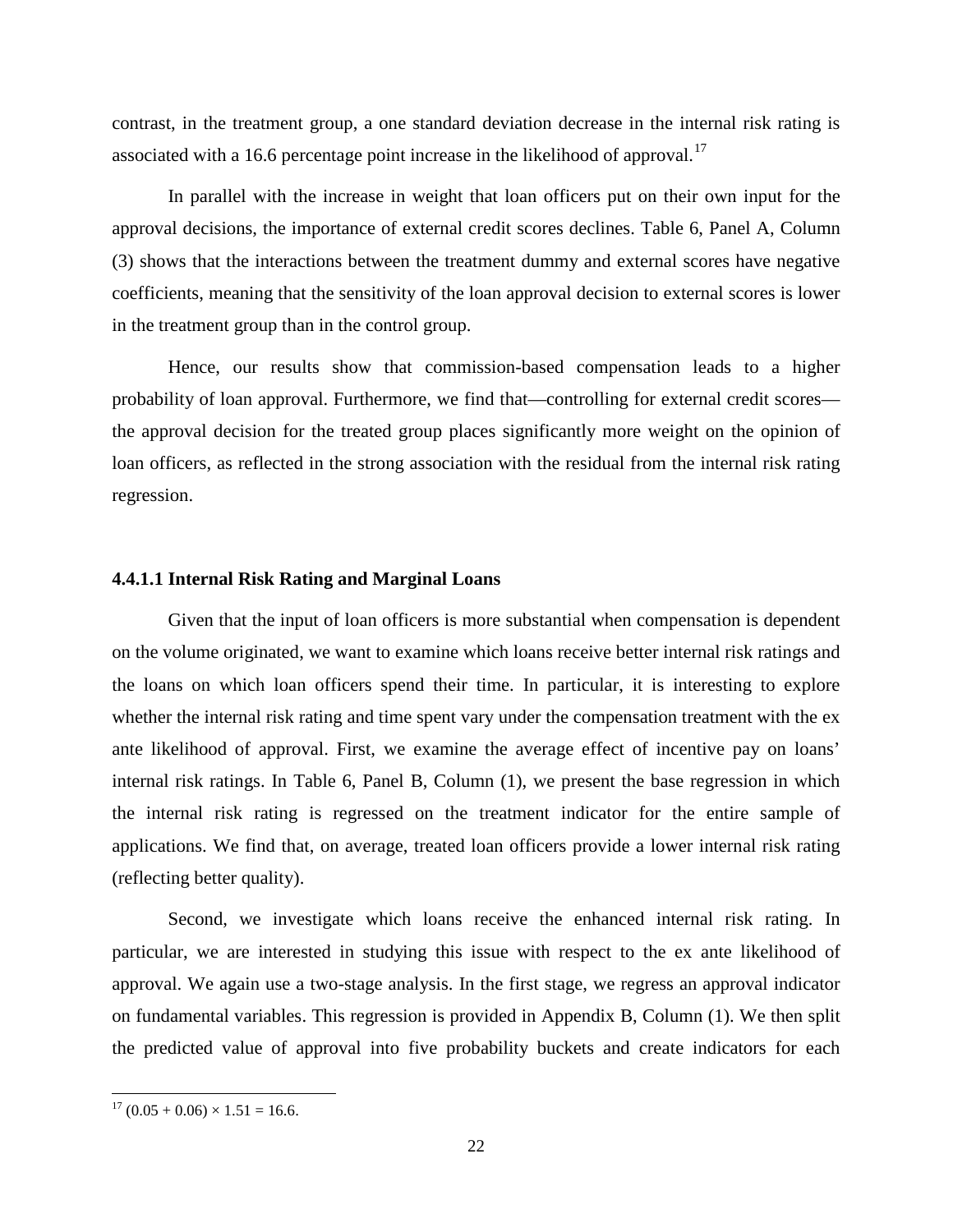bucket. Then, we regress the internal risk rating variable on interactions of the ex ante probability indicators with the incentive pay indicator. The results show that treated loan officers assign a lower risk rating score to loans that are in the middle range of the ex ante approval probability. These are marginal loans for which loan officers' opinions arguably had the most impact. We find no such effect for loans in the control group.

We also explore the time that treated loan officers spend on applications with respect to their ex ante probability of approval. In Table 6, Panel B, Columns (3) and (4), we present evidence that treated loan officers spend less time on loans that have a very low or very high ex ante probability of approval but relatively more time on loans with a medium likelihood of approval.

These results can be interpreted in two nonmutually exclusive ways. If the input of treated loan officers into the origination process contains more information about credit quality, then these results may indicate that loan officers truly exert effort into investigating marginal loans and that some decide that the client's credit quality is better than what the observables indicate. The other view is more skeptical of the loan officers' motivations. If loan officers' behavior is driven by moral hazard, then they spend marginally more time on borderline applications and make a special effort to push them above the threshold. This behavior would be in line with Berg, Puri, and Rocholl (2012), who find that loan officers manipulate hard information (e.g., income and credit scores) to make borrowers eligible.

At this stage of the analysis, we cannot reject either interpretation. In the following sections, however, we will find that the loan officers' discretionary component is uninformative about the ex post performance of loans. This lends merit to the view skeptical of the motivation behind loan officers' exertion of more effort.

### **4.4.2 Nonfundamental Factors Affecting the Approval Decision**

We return to exploring the determinants of the approval decisions. An important question is whether loan officers act in concert with the Bank's objectives or whether they exploit the compensation scheme to generate higher income for themselves. We examine this issue by testing whether nonfundamental factors affect the loan approval decision. We examine three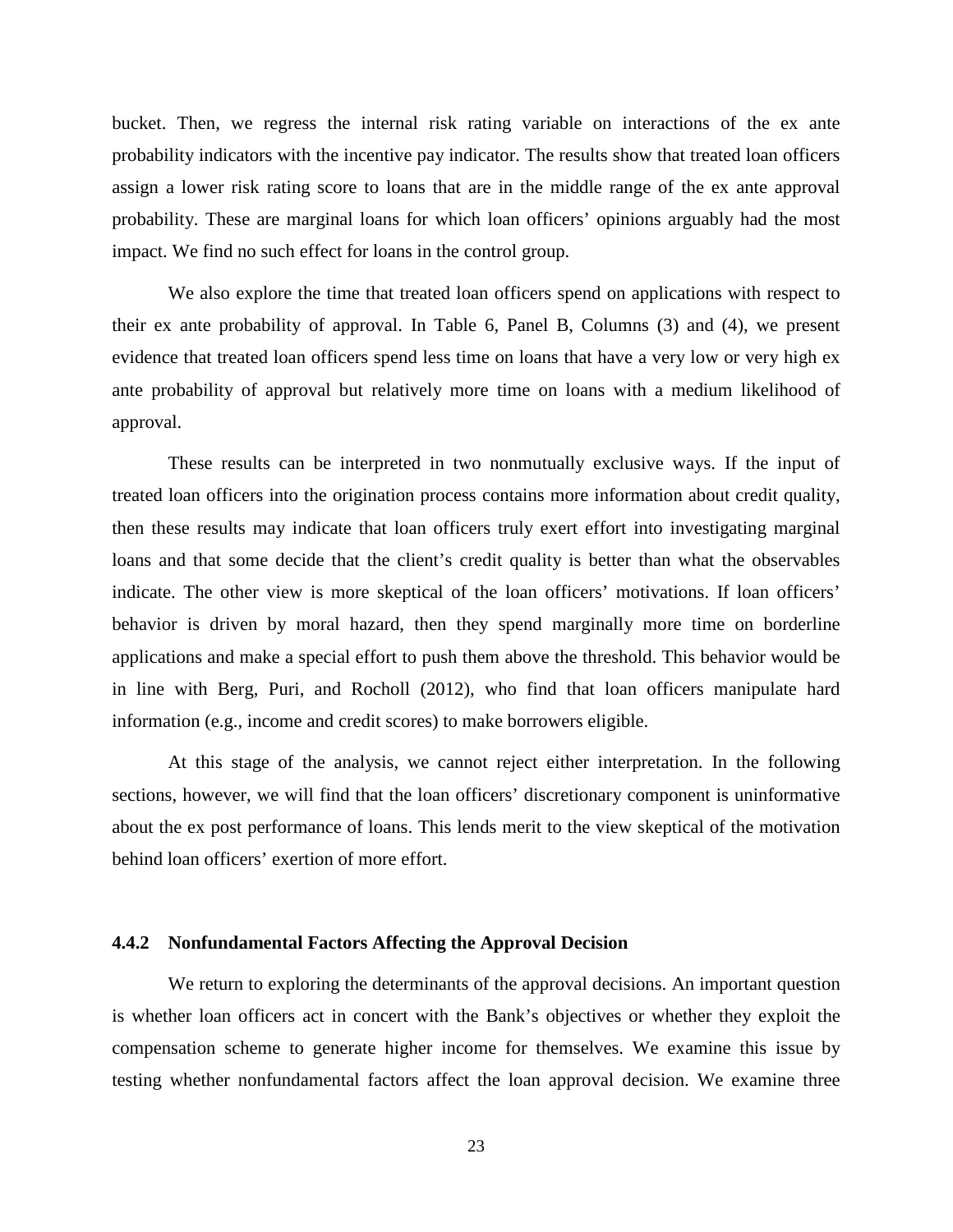nonfundamental factors that could affect the approval decision: time in the month, the loan officer's tenure, and the loan officer's gender. We chose these variables because they are unrelated to borrower quality while reflecting the differential effects of approving a loan for the loan officer. $18$ 

First, we compare loans made during the first half of the month with those from the second half. Because the incentive scheme provides an increasing marginal reward for loans originated later in the month, loan officers may be more eager to approve loans toward month's end. Tzioumis and Gee (2013) find that the origination volume of residential mortgages is higher toward the end of the month, and they show that the quality of these loans is lower. In Table 6, Panel A, we regress the loan approval indicator on a treatment indicator interacted with an indicator for whether the loan was originated in the second half of the month. The results (Column (5)) show that loans in the treatment group are 2.7 % more likely to be originated in the second half of the month than in the first half. This effect is economically meaningful, as the base approval rate in the control group is about 46% (Table 2, Panel A). There is no comparable effect for the control group (see main effect).

Second, we examine the effects of loan officer tenure. More experienced officers may have fewer career concerns and may therefore be willing to take greater risks and game the system. During the compensation pilot, above-median-tenured loan officers are more likely to approve more loans than their peers by 3.0 percentage points.<sup>[19](#page-25-1)</sup> Conversely, the main effect of the above-tenure indicator in Table 6, Panel A, Column (6) shows that above-median-tenured loan officers in the control control do not approve more loans than their peers.

Third, we examine the gender of loan officers. Male loan officers have been shown to respond more strongly to incentives (e.g., Gneezy, Niederle, and Rustichini 2003; Gneezy and Rustichini 2004) and may therefore be more willing to aggressively approve loans when they are compensated based on success. We test this hypothesis in Column (7). Indeed, we find that male loan officers in the treatment group are 2.8% more likely to originate loans when they have

 $\overline{\phantom{a}}$ 

<span id="page-25-0"></span><sup>&</sup>lt;sup>18</sup> We verify that loan officers' tenure and gender are uncorrelated with loan applicants' credit quality (e.g., Experian credit scores).

<span id="page-25-1"></span> $19$  One might suspect that the result is driven by loan officer salary and not by loan officer tenure. The rationale would be that highly salaried loan officers are incentivized to generate relatively more loans (since the bonus is quoted in nominal dollars). In fact, we find that the correlation between salary and tenure is virtually zero. Hence, this mechanism does not explain our results.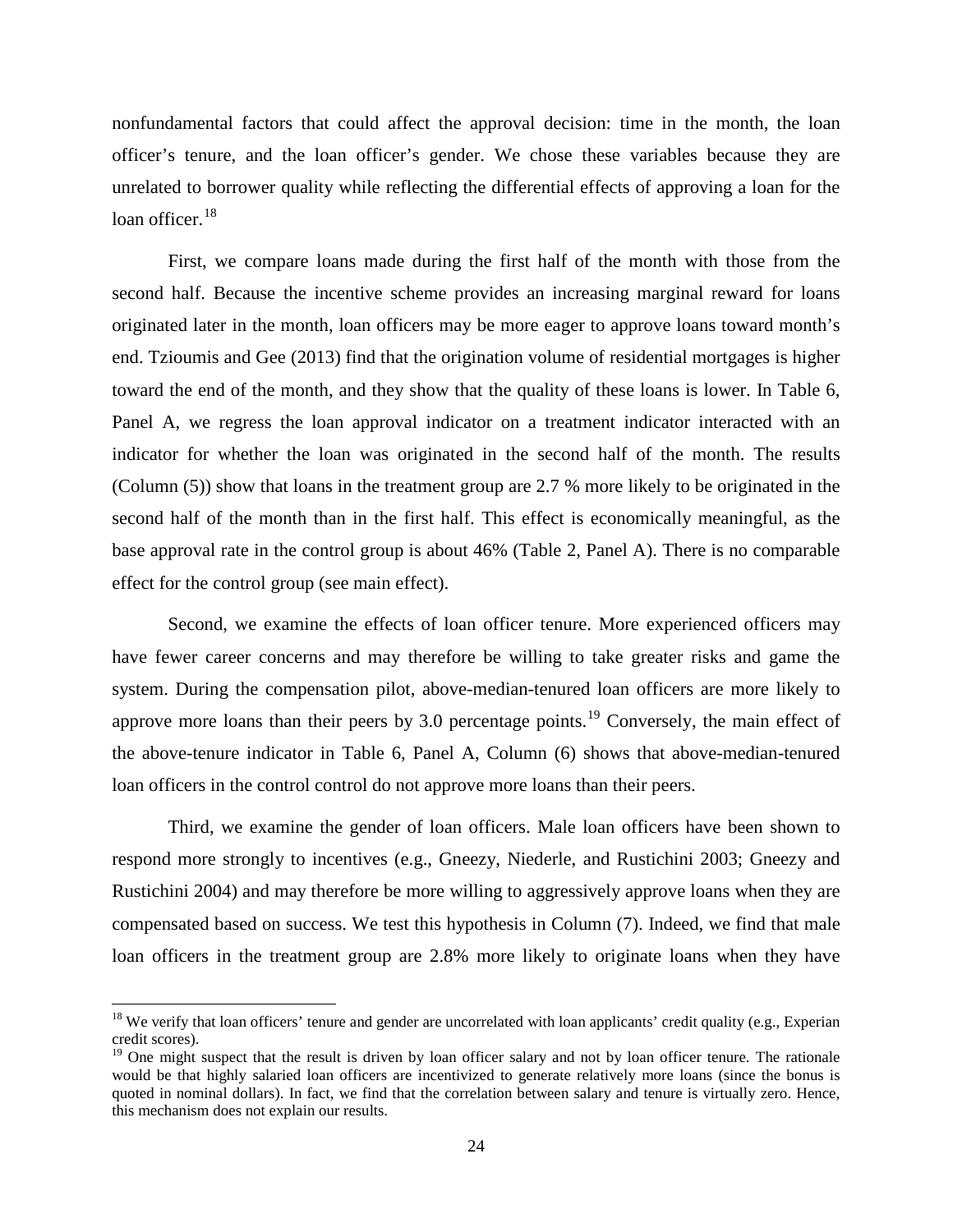bonus compensation. These results perhaps shed new light on the findings of Beck, Behr, and Guettler (2013) that loans approved by female loan officers perform better.

In sum, our findings suggest that nonfundamental factors have an important effect on the probability that loans will be originated. Specifically, we provide evidence that the structure of the compensation scheme (a reset of the volume count at the beginning of the month) and the differential response of loan officers to the bonus scheme (age, gender) affect the probability of origination in the anticipated direction. Hence, these results support the conjecture that loan officers exploit the incentive system to enhance their income.

# **5 Loan Performance**

The results so far indicate that the weight of loans officers' input into the lending decision increases following the introduction of incentive pay. As a consequence, more loans are being approved by the treated loan officers. In this section, we explore the ex post performance of loans with respect to loan officer treatment.

### **5.1 Measuring Loan Performance**

Our tests of loan performance are based on an analysis of loan defaults. We measure the default event as a delinquency of 90 days or more within one year of loan origination. The raw default rate in the control group is 4.2 percentage points in 2004–2005, and in the treated group in 2005, it as high as 5.2 percentage points (Table 2, Panel B). To test whether the univariate difference is statistically significant, we regress a default indicator on the commission-based compensation dummy in addition to the loan officer, industry, and month fixed effects. The results in Table 7, Columns (1) and (2) show that the default rate of the treated group is 1.2 percentage points higher (a 27.9% relative increase compared with the base default rate of 4.3% for the control group in 2005). In Columns (3) and (4), we also control for the interest rates charged to the loans. This control should capture the ex ante risk as the Bank perceives it. The coefficient on the commission-based compensation dummy remains virtually unchanged with this additional control. This result suggests that the increase in the default rate is not priced in the originated loans.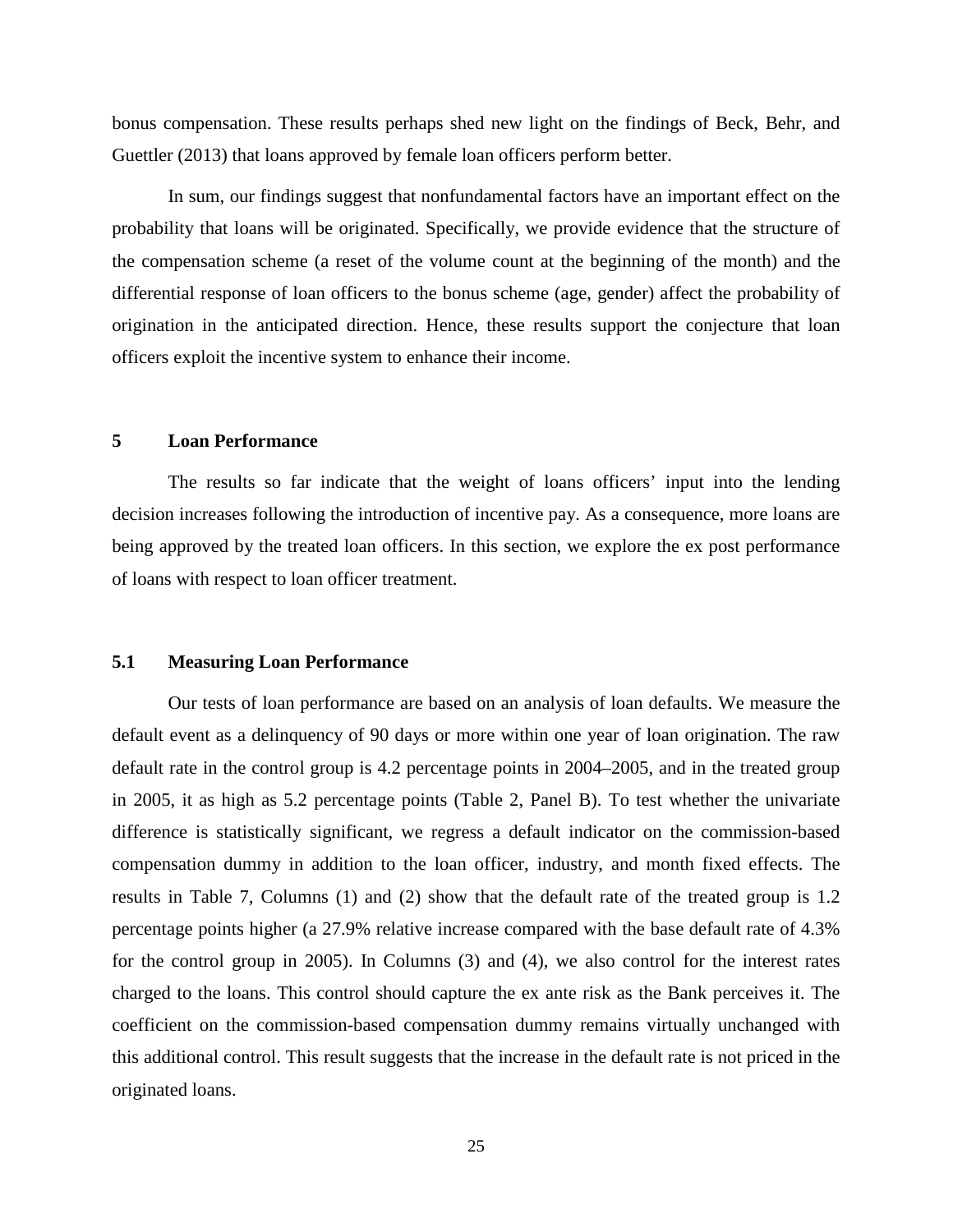To summarize, relative to the base default rate, the default rate is 27.9% higher for the treated group following the implementation of the commission-based compensation scheme. The interest rates charged to loans do not appear to capture the default risk.

## **5.2 The Informational Content of Loan Officers' Opinion**

In Section 4.4.1, we documented that the weight of loan officers' opinions in the approval decision nearly doubled under the incentive compensation pilot. This may be aligned with the Bank's intentions to have loan officers more involved in the origination process as long as they exert more effort and provide more soft information to the process. To assess whether the informational content of loan officers' opinions improved with the transition to incentive-based compensation, we test whether the internal risk rating better predicts loan performance following the implementation of the compensation pilot.

The results of this test are provided in Table 8, Panel A, Column (1). we regress the default-within-12-months dummy on the commission-based compensation dummy interacted with the residual from the internal risk rating regression (Appendix B, Column (3)), as well as on the main effect of the residual and controls and fixed effects as usual. The regression shows that the main effect is statistically and economically significant. A one standard deviation increase in the residual of the internal risk rating (0.004, from Table 2, Panel B) is associated with an increase in default rate by 0.34 percentage points, which is high relative to the average level of default of about 4.2% in the control group. Hence, in the control group, the soft and unobservable information that is captured by the residual of the internal risk rating conveys a lot of information about the default prospects of loans.

The coefficient on the interaction between the treated group and the internal risk rating is small and statistically insignificantly different from zero. This indicates that loan officers do not provide more information about the credit quality of borrowers under the variable compensation.

Our results indicate that the opinions of loan officers have greater weight in the loan approval decision but that their opinions do not contain additional information. It seems that loan officers become more involved in the process (e.g., voicing their opinions more loudly or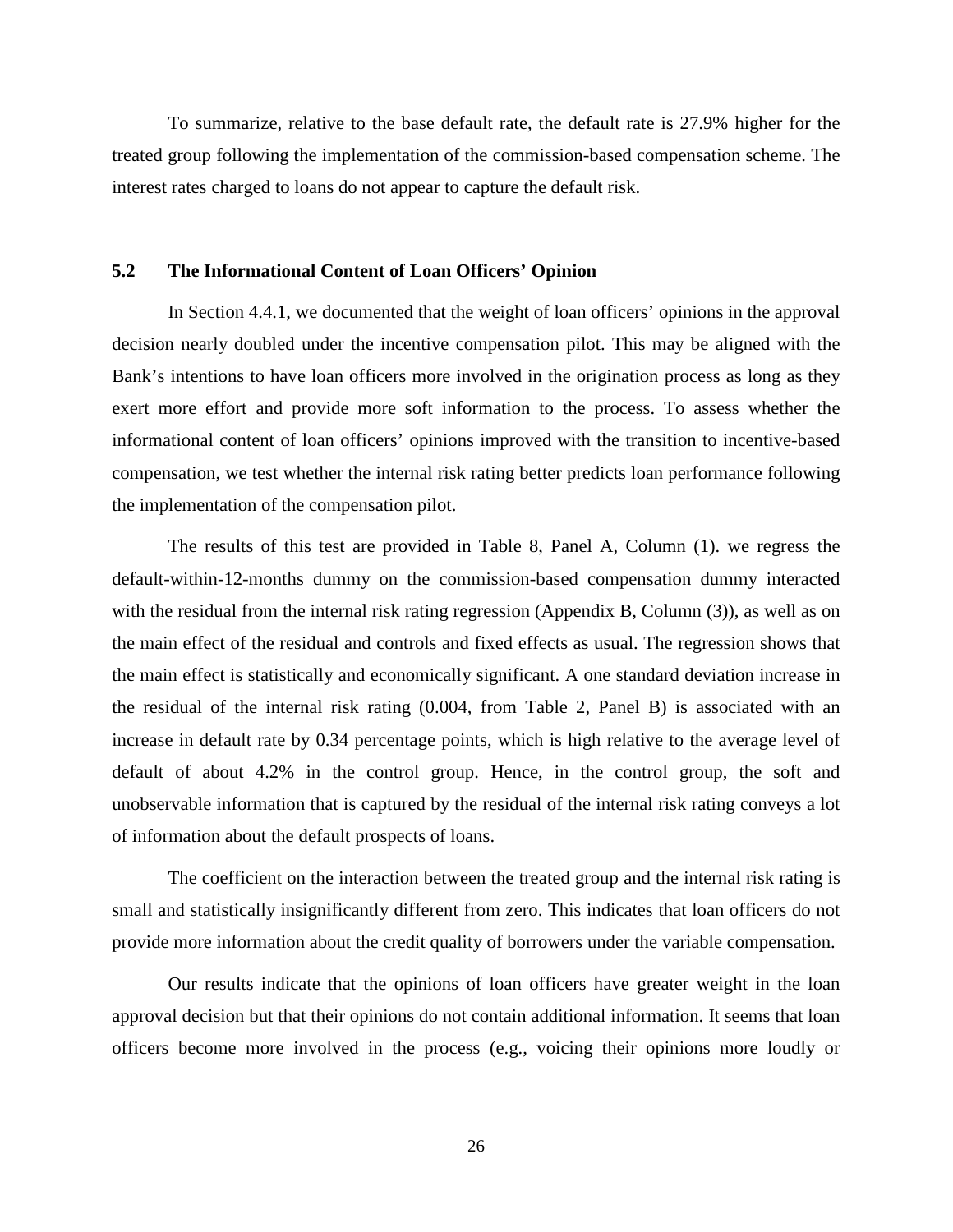pounding on their managers' desks) but that they do so at random, without any real value to their advice.

To provide additional evidence about the informational content in loan officers' opinions, we explore the relation between default and time-to-decision. If loan officers exerted more effort in investigating the borrower and the business, then it would follow the time spent on a case in due diligence would be negatively correlated with default. In other words, the more time spent on a loan file, the less likely it would be to default. To test this prediction, we regress the default indicator on an interaction of the commission-based compensation and the residual from the time spent regression (Appendix B, Column (2)), in addition to the main effect, controls, and fixed effects. The coefficient on the main effect in this regression is statistically insignificantly different from zero, indicating that for the control group there is no relation between the likelihood of default and the time spent on the case. The coefficient on the interaction term is positive, meaning that under the treatment, cases that take longer are more likely to default. This result contradicts the "naïve" prediction that loan officers exert more effort and time in digging for better information. To the contrary, more time spent on a loan file is associated with a higher likelihood of failure.

# **5.3 Why Do Loans in the Treated Group Default More Frequently?**

Next, we investigate the factors that lead to the increase in defaults among loans originated by treated loan officers. There are two channels that could explain the increase in defaults. First, treated loan officers (with or without direction from the Bank) lowered the approval hurdle and approved loans that the control group would not have approved (extensive margin). Second, terms of approved loans in the treatment group are more aggressive, which led to higher default rates (intensive margin).

We test these channels in Table 8, Panel A. We begin with the extensive margin. Column (3) provides a regression of the 12-month default indicator on the commission-based compensation interacted with the loan approval residual (Appendix B, Column (1)) in addition to the main effect, controls, and fixed effects. A high value for the loan approval residual means that a loan was approved not based on observable fundamentals. The main effect of the residual in the regression in Column (3) is positive and statistically significant, showing that loans that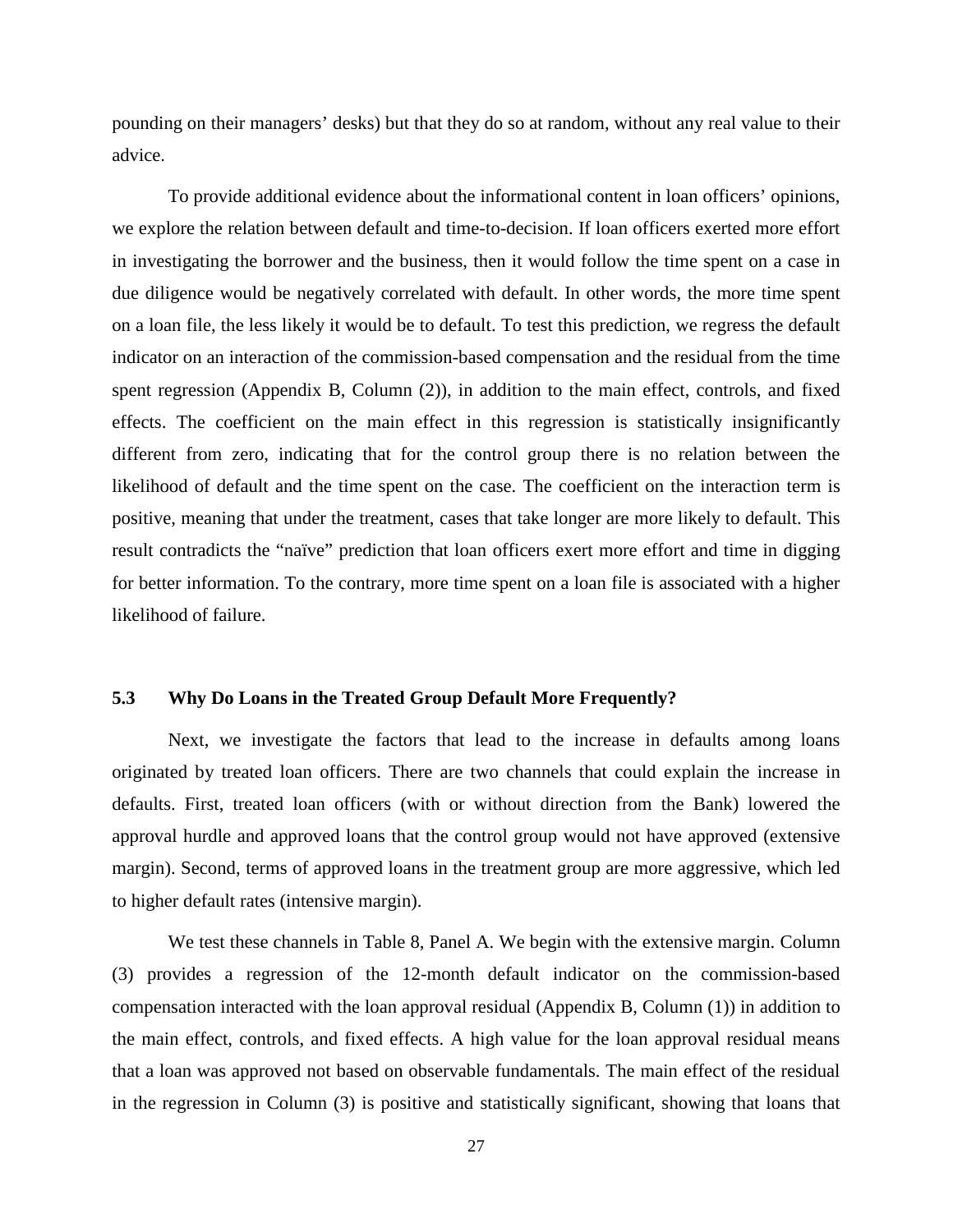were approved not based on fundamentals are more likely to default in the control group. The magnitude of the coefficient is 0.049, suggesting that an increase of one standard deviation in this variable (0.033) is associated with a 0.16 percentage point higher default rate.<sup>[20](#page-29-0)</sup> In the treatment group, the effect is more than double: a one standard deviation increase in the loan approval residual is associated with a 0.34 percentage point higher default rate. $^{21}$  $^{21}$  $^{21}$ 

Next, we turn to the intensive margin. In Columns (4) and (5) we regress the default indicator on interactions of the commission-based compensation interacted with the residuals of the LTV regression (Appendix B, Column (4)), and the residuals of the logged loan amount regression (Appendix B, Column (5)), respectively. High residual values mean that loan terms are abnormally aggressive. The regressions show that the effects of loan term aggressiveness on default are positive in the control group, i.e., more abnormally aggressive loan terms are more likely to default. For the treated group, however, the effects of these variables are more than double. In the control, a one standard deviation increase in abnormal LTV and abnormal logged loan amount are associated with default rates higher by  $0.08^{22}$  $0.08^{22}$  $0.08^{22}$  percentage points and  $0.72^{23}$  $0.72^{23}$  $0.72^{23}$ percentage points, respectively. In the treatment group, the corresponding effects are  $0.19^{24}$  $0.19^{24}$  $0.19^{24}$ percentage points and  $1.45^{25}$  $1.45^{25}$  $1.45^{25}$  percentage points, respectively. The effect of abnormally large loan size on default appears to be economically very important in determining default.

In summary, we find evidence that loans under the incentive compensation program are more likely to default due to high sensitivity to unwarranted loan approval and to aggressive loan terms.

### **5.4 Nonfundamental Factors Are Correlated with Default Probabilities**

The previous results show that incentive pay improved the productivity of loan officers while simultaneously increasing the likelihood of borrower default. It is plausible that the incentives led loan officers to descend the "quality ladder" and choose weaker borrowers who are nevertheless profitable to the Bank. While we cannot reject this hypothesis given the data's

 $\overline{\phantom{a}}$ 

<span id="page-29-1"></span>

<span id="page-29-2"></span>

<span id="page-29-4"></span><span id="page-29-3"></span>

<span id="page-29-0"></span><sup>&</sup>lt;sup>20</sup> 0.049 × 0.033 = 0.16.<br>
<sup>21</sup> (0.049 + 0.054) × 0.033 = 0.34.<br>
<sup>22</sup> 0.024 × 0.033 = 0.08.<br>
<sup>23</sup> 0.179 × 0.040 = 0.72.<br>
<sup>24</sup> (0.024 + 0.035) × 0.033 = 0.19.<br>
<sup>25</sup> (0.179 + 0.183) × 0.040 = 1.45.

<span id="page-29-5"></span>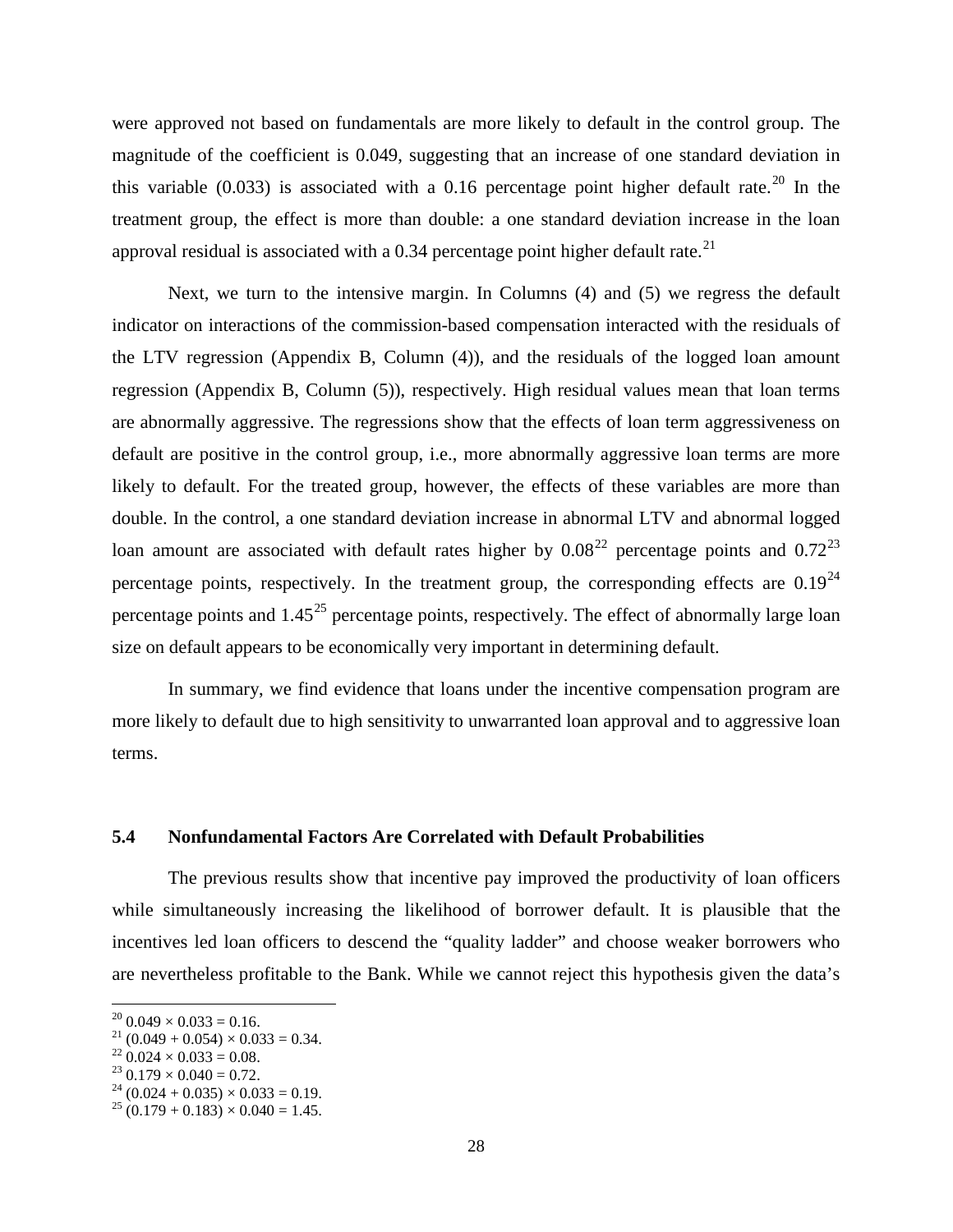short time series, we can test whether nonfundamental factors are correlated with loan default. To do so, we use an approach similar to that used in Section 4.4.2, in which we examine the approval decision with respect to the decision's timing (first versus second half of the month) as well as the loan officer's tenure and gender.

In Table 8, Panel B, we regress the default indicator on an interaction of the treatment indicator and a second-half-of-the-month indicator. The results in Column (1) show that loans originated in the second half of the month in the treatment group have a 0.3 percentage point higher probability of default. This magnitude is economically significant given that the default rate in the treatment group is 5.2 percentage points. There is no analogous effect for the control group.

We also examine the effects of the loan officers' tenure on the probability of default. Column (2) present results that loans originated by treated loan officers of above-median tenure are 0.2 percentage points more likely to default. Again, there is no comparable effect in the control group.

Finally, we examine the effect of a loan officer's gender on loan performance. The results in Column (3) show that loans originated by male loan officers in the treatment group are 0.4 percentage points more likely to default within one year. The control group shows no similar results.

To conclude, our findings show that the quality of originated loans declined with the implementation of bonus-based compensation and that approval and default are both tightly related to loan officers' discretion rather than to fundamentals. We further present evidence that the nonfundamental factors that are related to loan officers' compensation but unrelated to the quality of loans affect the likelihood of both approval and default. Hence, although we cannot reject the hypothesis that incentive pay improved the Bank's profitability, we demonstrate that implementing bonus-based compensation caused loan officers to approve too many loans.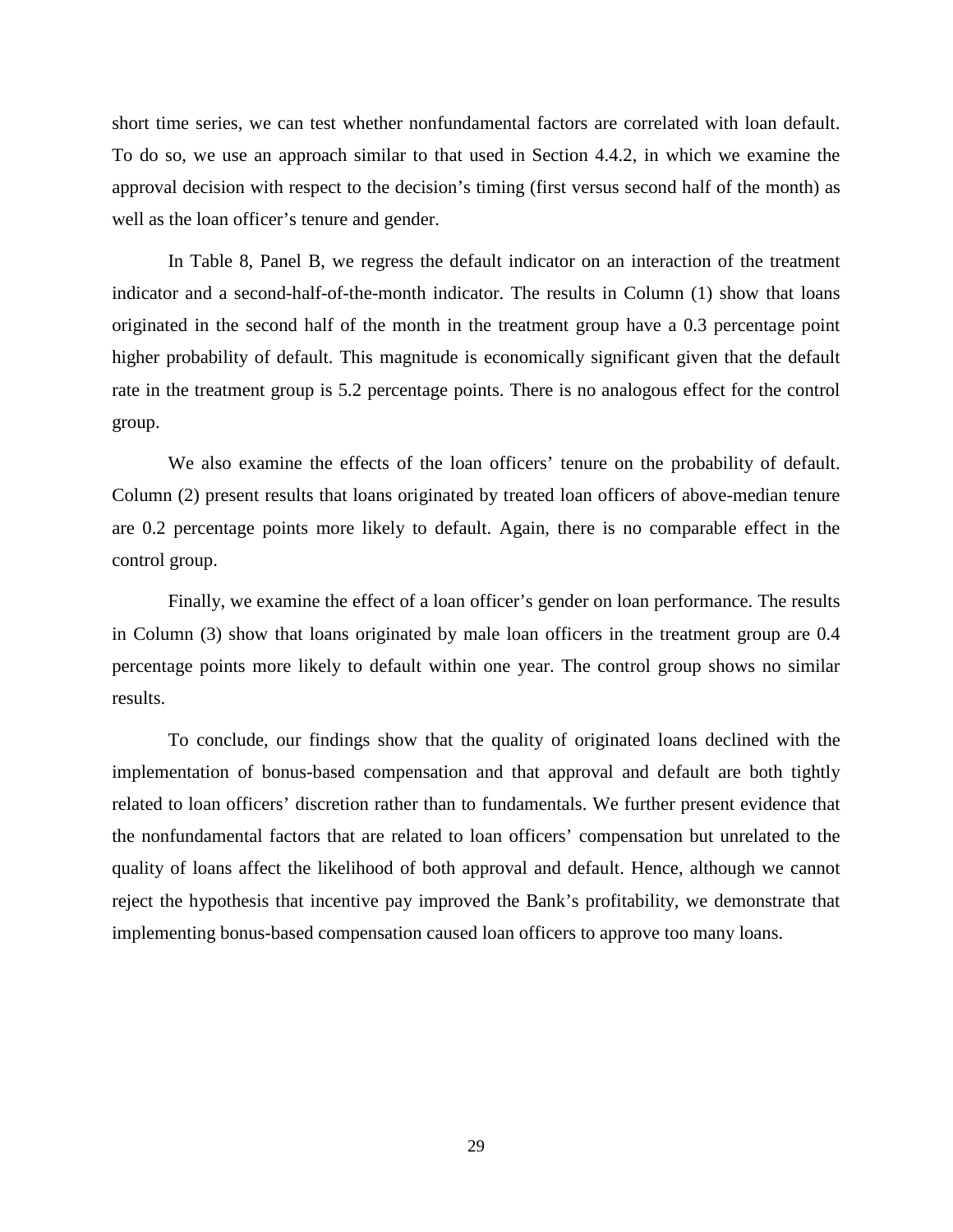### **6 Loan Officers' Salaries**

Our final set of empirical tests relates to the salaries that the treated loan officers receive. In particular, we would like to verify that loan officers with a propensity to originate low-quality loans are compensated with larger salaries.

We obtain loan officer-month total compensation data for both the control and treatment groups. Our base analysis regresses the logged salary figure on a commission-based compensation indicator and month fixed effects. We find that the loan officers in the treatment group are compensated with 8.2% higher salaries than the loan officers in the control group (Table 9, Column (1)).

Then, we look at whether tenure and gender significantly enhance loan officers' salary in the treatment group. In Column (2) of Table 9, we interact an above-median indicator with the treatment indicator. The result shows that above-median-tenure treated loan officers earn 2.5% higher salaries than below-median-aged treated loan officers. This result is consistent with the idea that above-median-tenured loan officers have fewer career concerns, enabling them to originate more low-quality loans. In Column (3), we test the effect of loan officers' gender on their salaries. We find that while there is no gender effect for the control group, male treated loan officers receive compensation that is higher by 3.6% than female treated loan officers.

Overall, the salary results are consistent with the notion that loan officers adversely lowered the lending standards in order to earn larger salaries.

### **7 Do Loan Officers Approve Too Many Loans?**

The previous sections demonstrate that bonus-based compensation led loan officers to approve more loans that resulted in higher rates of default. Furthermore, we show that approvals and defaults are both correlated with factors that are unrelated to that quality of the borrower but rather to the benefit of the loan origination to the loan officer. While these results reflect moral hazard among treated loan officers, they do not necessary mean that loan officers originated bad loans, i.e., those with negative net present value.

More generally, one can think of compensation as a continuum ranging from 100% salary to 100% commission-based. In the case of our experiment, loan officers are paid approximately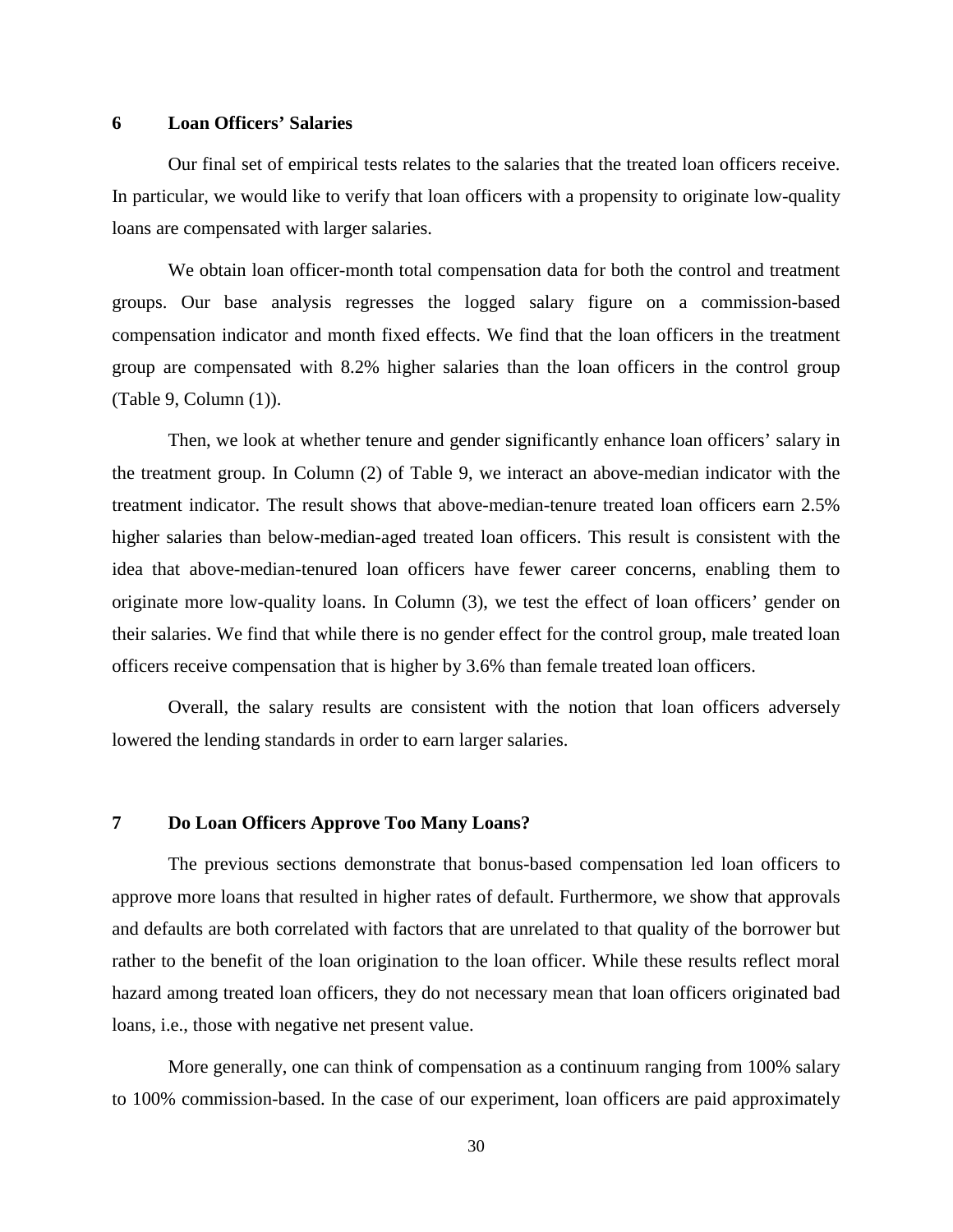80% salary and 20% commission-based compensation. We next ask whether this combination generates many loans with negative NPV.

To test whether loans in the treatment group have negative NPV, we need to compare the default probabilities and the interest charged on these loans in the treatment and control groups. We perform two analyses: (1) exploring whether the *average* loan has a negative NPV and (2) exploring whether the *marginal* loan has a negative NPV.

# **7.1 NPV of the Average Loan**

We first explore whether *on average* loans originated by the treated group have negative NPV. To do so, we assume that the recovery rate of defaulted small business loans is in the range of 30% to 50%. From the experiment's results, we note that the default rate increased for the treated group from 4.2 percentage points to 5.2 percentage points. Conversely, the 9.6% interest rate paid by borrowers in the treated group is virtually the same as that paid by borrowers in the control groups (see the summary statistics on interest rates in Table 2, Panel B). Hence, the average quality of loans seems to have deteriorated in the treated group without a compensating effect in interest rates. The question, therefore, is whether the deterioration in the quality was severe enough to make loans in the treated group have negative NPV on average.

We can compute the cost of capital that is required to make these loans profitable. From the Bank's perspective, loans are profitable if the aggregate interest promised by borrowers is higher than the cost of capital and the expected losses from default (which depend on the recovery rate). When the cost of capital is high and the recovery rate is low, loans are less profitable. Unfortunately, we do not know the cost of capital of the Bank. Yet, we can put some bounds on the cost of the capital required to make lending profitable.

Our calculation shows that in the control group, lending is profitable if the cost of capital is lower than 6.7% (when assumed recovery is 30%) to 7.5% (when assumed recovery is 50%). In the treatment group—where the default rate is higher—lending would be profitable if the cost of capital is lower than 6.0% to 7.0%.

Overall, the difference between the required cost of capital in the control and in the treatment groups is not large. Without additional information about the cost of capital of the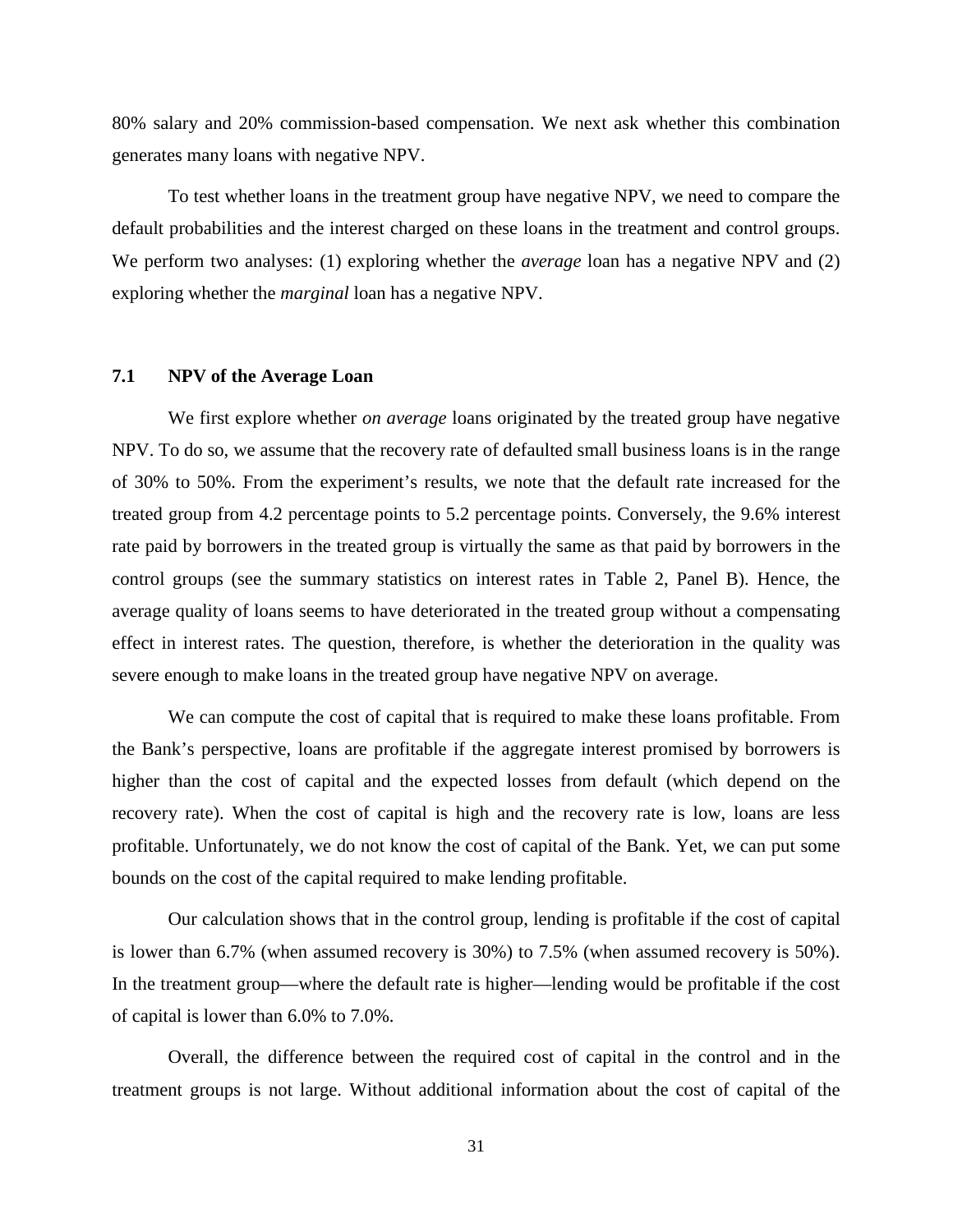Bank, it is hard to determine whether loans originated by the treated group were bad on average.<sup>[26](#page-33-0)</sup>

### **7.2 NPV of the Marginal Loan**

l

Another way to approach the problem is to calculate the NPV of the marginal loan. It is possible that treated loan officers did not originate bad loans *on average*, yet some loans *on the margin* could have been identified as being bad. Such evidence would mean that the incentivebased compensation pushed loan officers to approve too many loans.

To compute whether the marginal loans have negative NPV, we need to identify the marginal loans. We do so by generating a distribution of the ex ante probabilities of default for the treatment and the control samples of loans. We use the 2004 control sample to estimate a default model. Specifically, we regress (logit) a default indicator on the logged originated amount, personal collateral indicator, Experian business and personal credit scores, originated LTV, originated LTV-squared, and interest rate.

We use the coefficients from the estimation regressions to predict the probability of default in 2005. Then, we plot a histogram for both the control and treatment samples (Figure 4). The histogram shows that the ex ante probabilities of default for the control group range between zero and 15%. In contrast, the treatment group has more than 10% of loans with higher default probabilities (of 15% to 30%). Hence, the marginal loans are those in the 25%–30% default probability bucket.

The marginal loans have very high ex ante probability of default and therefore are candidates for having negative NPV. It is possible, however, that these loans are profitable for the Bank if interest rates are high enough. Therefore, the next stage is to calculate the interest rates on these loans.<sup>[27](#page-33-1)</sup>

<span id="page-33-0"></span> $26$  There is one caveat to this calculation: It implicitly assumes that the 2004–2005 default rates are the modal default rates. In retrospect, this was a relatively prosperous period with low default rates. To perform this calculation correctly, we need to use the long-term default rate of the borrower population, which is not available to us. Under more severe economic conditions, it is plausible that the loans in the treatment group would have negative NPV on average.

<span id="page-33-1"></span><sup>&</sup>lt;sup>27</sup> Generally, in commercial lending, loan officers have much discretion in setting interest rates (Cerqueiro, Degryse, and Ongena (2011)).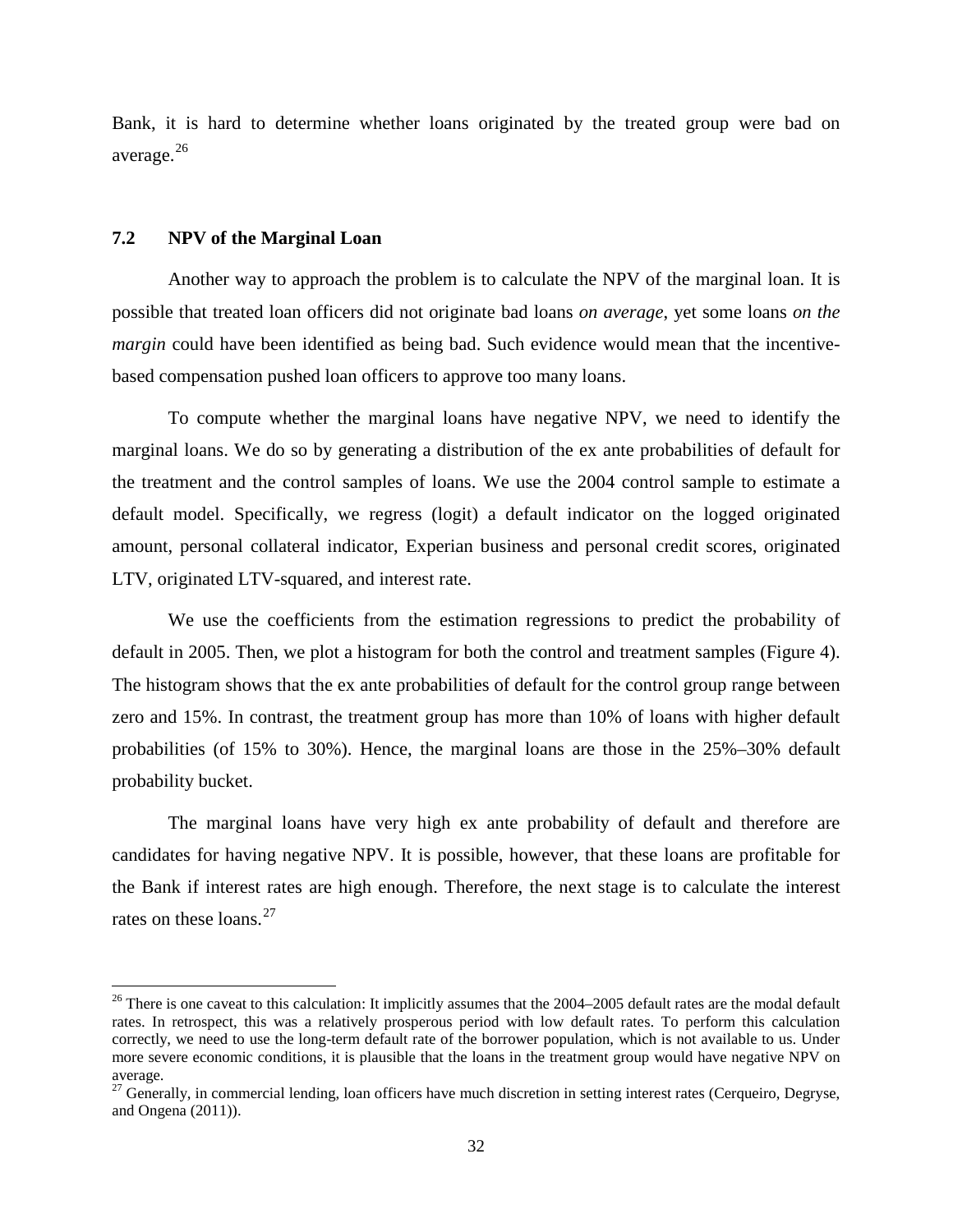Figure 5 presents the average interest rates charged loans within each bucket for both control and treatment samples. The chart clearly shows that interest rates barely vary with the probability of default for either sample. Our calculation shows that in order to compensate for the high default rate of 25%–30%, the credit spread should be at least  $12\%$ –21% (depending on the recovery rate assumption). The figure shows that the interest rate charged for loans in both groups in the 25%–30% default probability bucket is 10.5%, on average—higher by only 2.2% than the interest rate charged for the group in the 0%–5% default probability bucket. Hence, these loans with high default probability have negative NPV.

There are two important caveats to this analysis. First, we do not observe other sources of income to the Bank beyond interest. It is possible that the Bank cross-sells products and charges fees for its services. The additional sources of income could affect the profitability of the loans. However, it is hard to justify a shortfall of 12% to 21% of a loan amount with fees. For example, for an average loan of \$350,000, the bank would need to generate \$50,000 in fees over the life of the defaulted loan. Second, our calculations ignore the fact that the compensation scheme causes loan officers to increase the origination of both good and bad loans. In other words, we show that some loans are very likely to have negative NPV and that these loans were originated because of the incentives that tie compensation to volume originated; however, as discussed in Section 7.1, we cannot reject the hypothesis that commission-based compensation is overall profitable to the Bank.

## **8 Conclusion**

In this paper, we present direct evidence that commission-based compensation causes loan officers to approve too many risky loans. Our evidence shows that the commission-based compensation scheme for loan officers led to lower underwriting standards in three ways. First, when loan officers are subject to incentive pay, loans are approved that would otherwise not be. Second, loan officers with variable compensation (relative to those without) approve loans of larger sizes and encourage borrowers to put up more collateral (as indicated by modest increases in leverage). Third, loans are more likely to be approved when they benefit loan officers more (e.g., at the end of the month, when the marginal bonus is higher).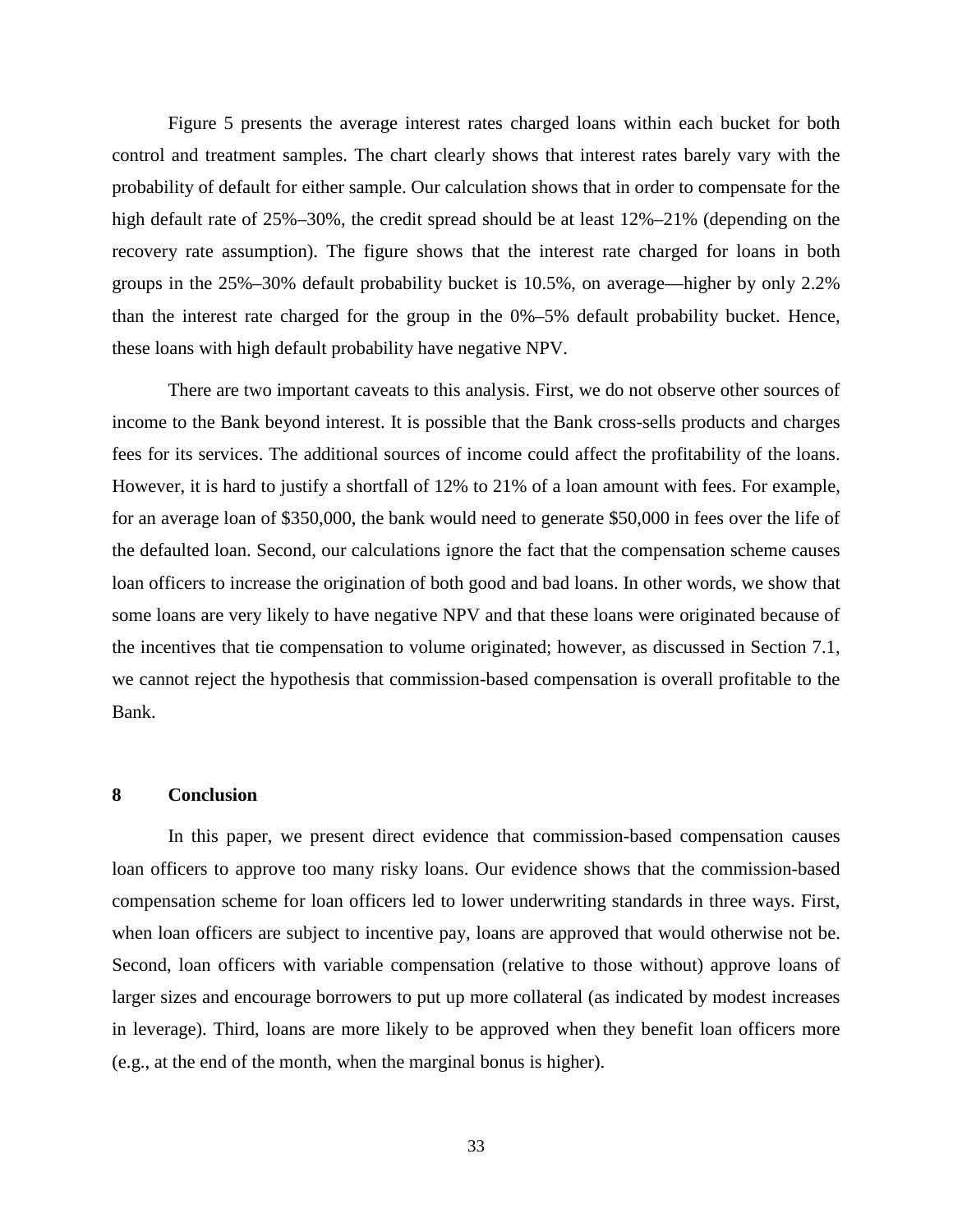An important question is whether providing incentives to drive up loan volume was a profitable proposition for the Bank, despite the moral hazard behavior exhibited by treated loan officers. In an analysis of the NPV of the marginal loans, we find that while virtually all loans in the control group had predicted default rates of up to 15%, some loans in the treatment group had predicted default rates of up to 30%. We show that the interest rates charged on loans in the treatment group did not compensate for the increase in the risk of default. Hence, the marginal loans in the treatment group have negative NPV.

Is commission-based compensation bad? In the experiment, the commission provided to loan officers was 20% of their original salary. Our results indicate that the effects of these incentives were large, even to a degree that led loan officers to approve many low-quality loans based on their own judgment. Nevertheless, we are not able to reject the hypothesis that lending in the treated group was not profitable on average.

Future work can extend our study to the residential real estate sector. In residential lending, the incentives are even steeper: commission contracts are often 100% commission (see, Bureau of Labor Statistics 2012; Berndt, Hollifield, and Sandas 2010). It is therefore plausible that incentives in the residential market led to even greater distortions in loan origination than what we document in this study. We believe that this direction will be fruitful in understanding the causes of the financial crisis better.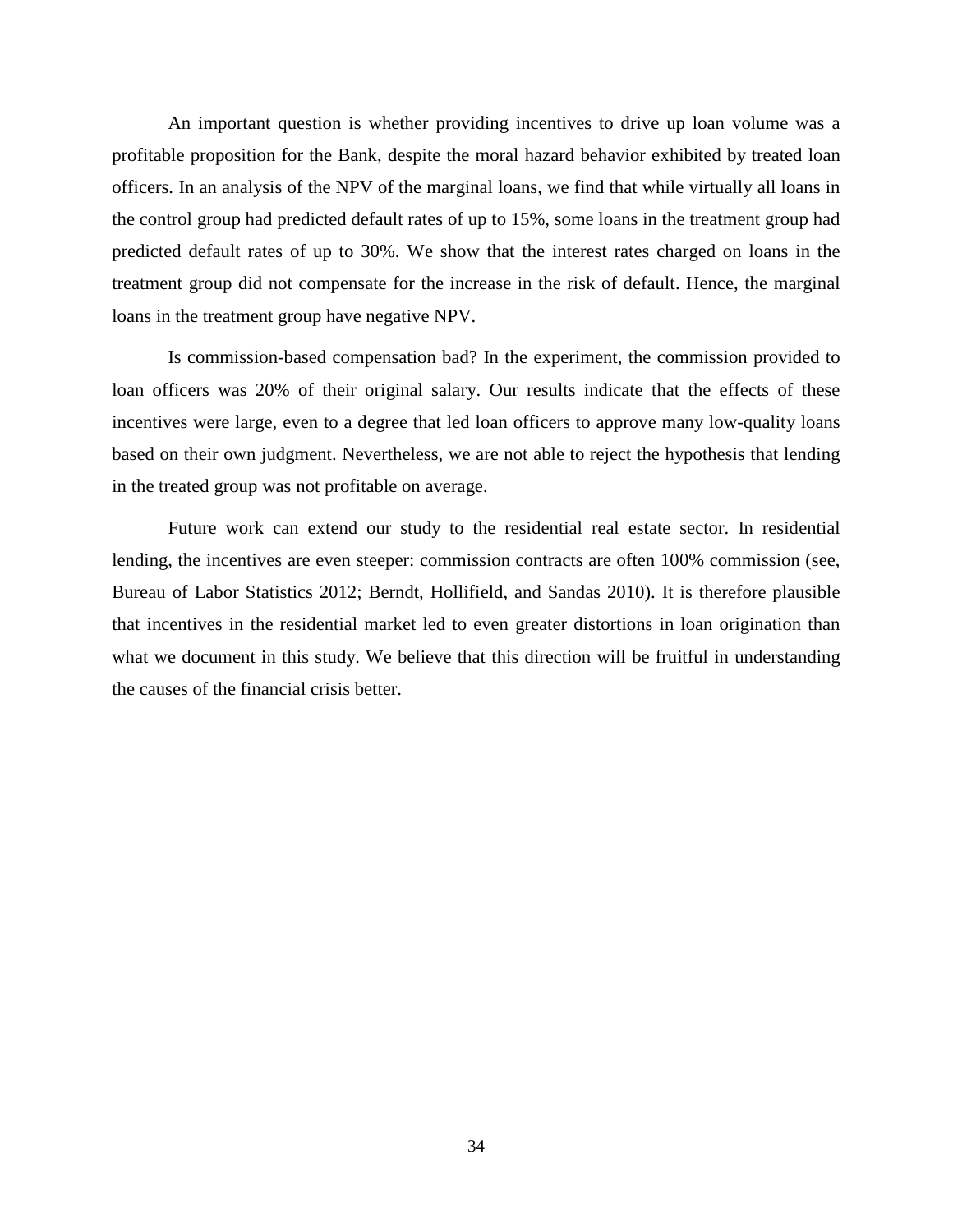#### **References**

- Acharya, Viral V., Thomas Cooley, Matthew Richardson, and Ingo Walter, 2010, Manufacturing Tail Risk: A Perspective on the Financial Crisis of 2007-2009, *Foundations and Trends* 4(4), 247-325.
- Acharya, Viral V., Lubomir V. Litov, and Simone M. Sepe, 2013, Non-Executive Incentives and Bank Risk-Taking, Working Paper, New-York Univesity.
- Agarwal, Sumit, Itzhak Ben-David, and Vincent Yao, 2012, Collateral Valuation and Institutional Pressures: Evidence from the Residential Real-Estate Market, forthcoming *Management Science*.
- Agarwal, Sumit, and Robert Hauswald, 2010, Distance and Private Information in Lending, *Review of Financial Studies* 23(7), 2757-2788.
- Agarwal, Sumit, and Robert Hauswald, 2011, Authority and Information, Working Paper, Chicago Federal Reserve Bank.
- Baker, George P., 1992, Incentive Contracts and Performance Measurement, *Journal of Political Economy* 100(3), 598-614.
- Baker, George P., 2002, Distortion and Risk in Optimal Incentive Contracts, *Journal of Human Resources* 37(4), 728-751.
- Bebchuck, Lucian A., and Holger Spamann, 2009, Regulating Bankers' Pay, *Georgetown Law Journal* 98(2), 247-287.
- Beck, Thorsten, Patrick Behr, and Andre Guettler, 2013, Gender and Banking: Are Women Better Loan Officers? *Review of Finance*, forthcoming.
- Ben-David, Itzhak, 2011, Financial Constraints and Inflated Home Prices during the Real-Estate Boom, *American Economic Journal: Applied Economics* 3(3), 55-78.
- Bénabou, Roland, and Jean Tirole, 2013, Bonus Culture: Competitive Pay, Screening, and Multitasking, Working Paper, Princeton University.
- Berg, Tobias, Manju Puri, and Jörg Rocholl, 2012, Loan Officer Incentives and the Limits of Hard Information, Working Paper, Duke University.
- Berger, Allen N., and Gregory F. Udell, 2002, Small Business Credit Availability and Relationship Lending: The Importance of Bank Organizational Structure, *Economic Journal* 112, 32-53.
- Berger, Allen N., Nathan H. Miller, Mitchell A. Petersen, Raghuram G. Rajan, and Jeremy C. Stein, 2005, Does Function Follow Organizational Form? Evidence from the Lending Practices of Large and Small Banks, *Journal of Financial Economics* 76, 237-269.
- Berndt, Antje, Burton Hollifield, and Patrik Sandas, 2010, The Role of Mortgage SBrokers in the Subprime Crisis, Working Paper, Carnegie Mellon University.
- Brown, Martin, Matthias Schaller, Simone Westerfield, and Markus Heusler, 2012, Information or Insurance? On the Role of Loan Officer Discretion in Credit Assessment, University of St. Gallen, Working Paper.
- Bureau of Labor Statistics, 2012, Loan Officers, in *Occupational Outlook Handbook*, 2012-13 Edition, U.S. Department of Labor[, http://www.bls.gov/ooh/Business-and-Financial/Loan-officers.htm.](http://www.bls.gov/ooh/Business-and-Financial/Loan-officers.htm#tab-5)
- Cerqueiro, Beraldo, Hans Degryse, and Steven Ongena, 2011, Rules Versus Discretion in Loan Rate Setting, *Journal of Financial Intermediation* 20(4), 503-529.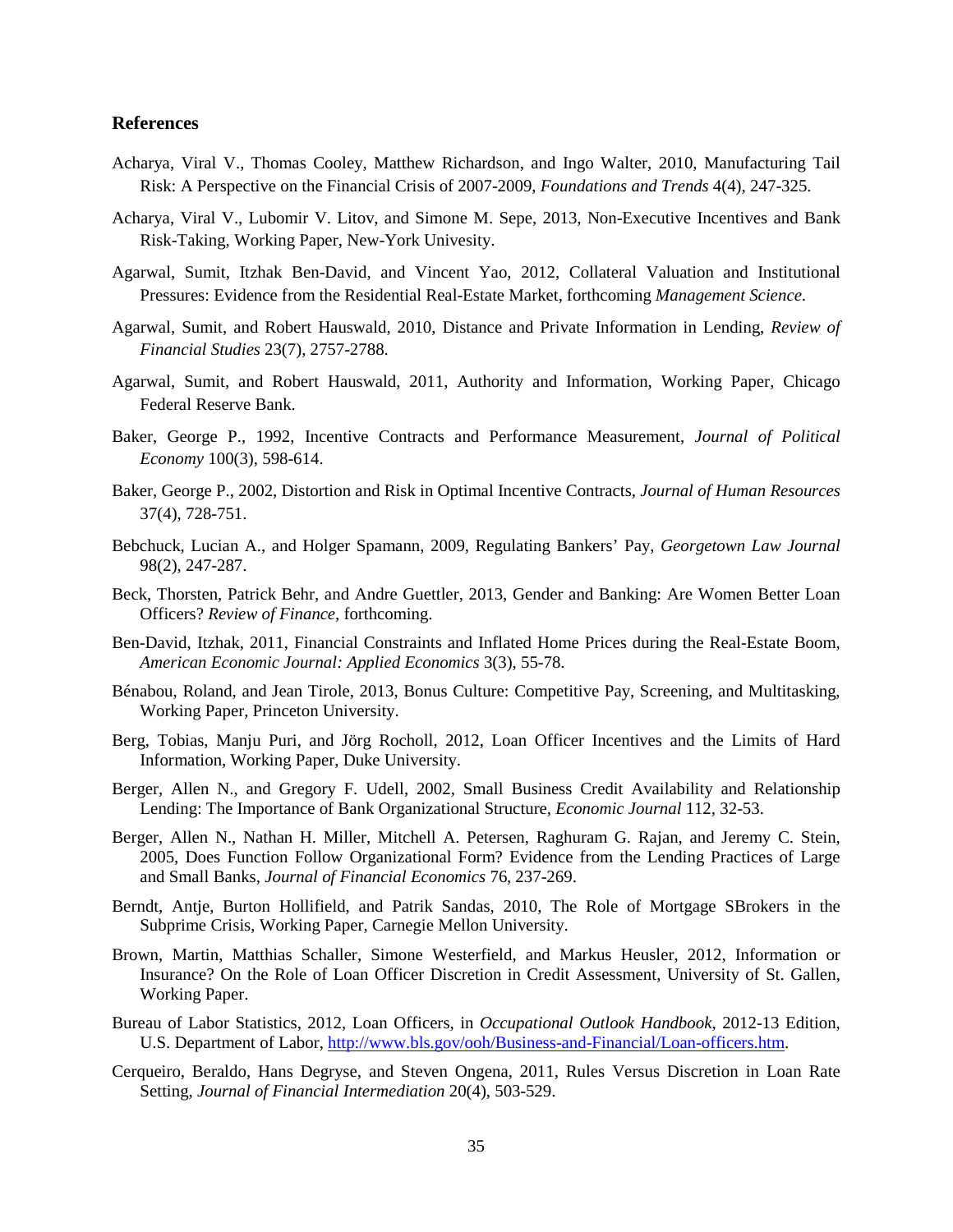- Cole, Shawn, Martin Kanz, and Leora Klapper, 2011, Incentivizing Calculated Risk Taking: Evidence from a Series of Experiments with Commercial Bank Loan Officers, forthcoming *Journal of Finance*.
- Fahlenbrach, René., and Rudi Stulz, 2011, Bank CEO Incentives and the Credit Crisis, *Journal of Financial Economics* 99(1), 1-26.
- Fisman, Raymond, Daniel Paravisini, and Vikrant Vig, 2012, Cultural Proximity and Loan Outcomes, Columbia Business School, Working Paper.
- Garmaise, Mark, 2012, Borrower Misrepresentation and Loan Performance, Working Paper, University of California, Los Angeles.
- Gneezy, Uri, Muriel Niederle, and Aldo Rustichini, 2003, Performance in Competitive Environments: Gender Differences, *Quarterly Journal of Economics* 118(3), 1049-1074.
- Gneezy, Uri, and Aldo Rustichini, 2004, Gender and Competition at a Young Age, *American Economic Review Papers and Proceedings* (May 2004), 377-381.
- Green, Jerry R., and Nancy L. Stokey, 1983, A Comparison of Tournaments and Contracts, *Journal of Political Economy* 91(3), 349-364.
- Gropp, Reint, Christian Gruendl, and Andre Guettler, 2012, Does Discretion in Lending Increase Bank Risk? Borrower Self-Selection and Loan Officer Capture Effects, Working Paper, EBS Business School.
- Hauswald, Robert, and Robert Marquez, 2006, Competition and Strategic Information Acquisition in Credit Markets, *Review of Financial Studies* 19(3), 967-1000.
- Heider, Florian, and Roman Inderst, 2012, Loan Prospecting, *Review of Financial Studies*, forthcoming.
- Hertzberg, Andrew, Jose Maria Liberti, and Daniel Paravisini, 2010, Information and Incentives Inside the Firm: Evidence from Loan Officer Rotation, *Journal of Finance* 65(3), 795-828.
- Holmström, Bengt, 1999, Managerial Incentive Problems: A Dynamic Perspective, *Review of Economic Studies* 66, 169-182.
- Holmström, Bengt, and Paul Milgrom, 1991, Multitask Principal Agent Analyses: Incentive Contracts, Asset Ownership and Job Design, *Journal of Law, Economics, and Organizations* 7 (Special issue), 24-52.
- Inderst, Roman, 2008, Loan Origination under Soft- and Hard-Information Lending, Working Paper, University of Frankfurt.
- Keys, Benjamin J., Tanmoy Mukherjee, Amit Seru, and Vikrant Vig, 2010, Did Securitization Lead to Lax Screening? Evidence from Subprime Loans, *Quarterly Journal of Economics* 125(1), 307-362.
- Lazear, Edward P., 1986, Salaries and Piece Rates, *Journal of Business* 59(3), 405-431.
- Lazear, Edward P., 2000, Performance Pay and Productivity, *American Economic Review* 90(5), 1346- 1361.
- Lazear, Edward P., and Rosen, Sherwin, 1981, Rank-Order Tournaments as Optimum Labor Contracts, *Journal of Political Economy* 80, 841-864.
- Liberti, Jose, Amit Seru, and Vikrant Vig, 2012, Information, Credit and Organization, DePaul University, Working Paper.
- Paarsch, Harry, and Bruce Shearer, 2000, Fixed Wages, Piece Rates, and Incentive Effects: Statistical Evidence from Payroll Records, *International Economic Review* 41(1), 59-92.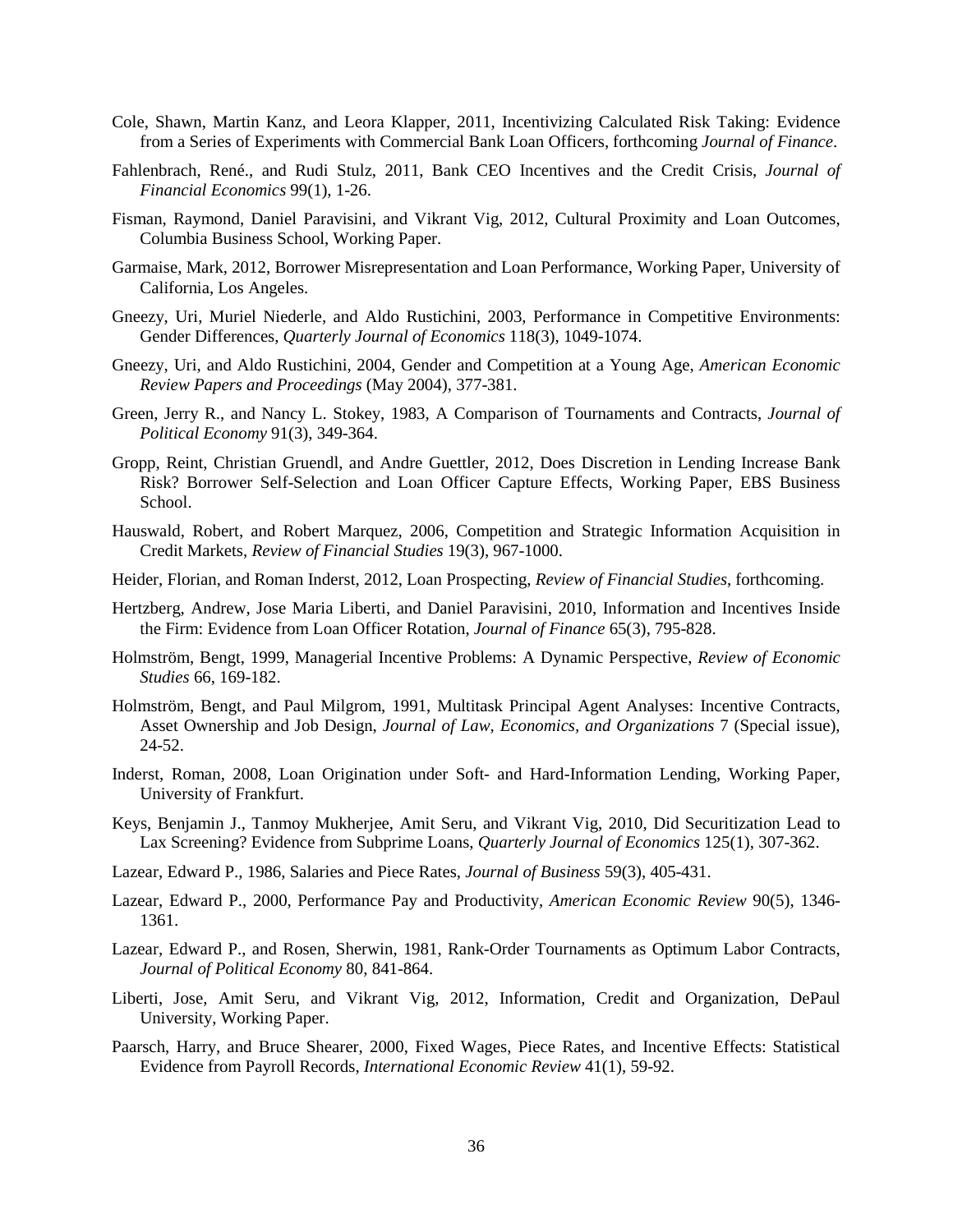- Paravisini, Daniel, and Antoinette Schoar, 2012, The Technological and Agency Effects of IT: Randomized Evidence from Credit Committees, Working Paper, Massachusetts Institute of Technology.
- Petersen, Mitchell A., 2004, Information: Hard and Soft, Working Paper, Northwestern University.
- Prendergast, Canice, 1999, The Provision of Incentives in Firms, *Journal of Economic Literature* 37(1), 7-63.
- Rajan, Uday, Amit Seru, and Vikrant Vig, 2010, The Failure of Models that Predict Failure: Distance, Incentives and Defaults, Working Paper, University of Chicago.
- Shi, Lan, 2012, The Effect of Mortgage Broker Licensing On Loan Origination Standards and Defaults: Evidence from U.S. Mortgage Market, Working Paper, University of Washington.
- Stiglitz, Joseph, 1981, Contests and Cooperation: Towards a General Theory of Compensation and Competition, Unpublished manuscript, Princeton University.
- Sufi, Amir, 2007, Information Asymmetry and Financing Arrangements: Evidence from Syndicated Loans, *Journal of Finance* 62(2), 629-668.
- Tzioumis, Konstantinos, and Matthew Gee, 2013, Nonlinear Incentives and Mortgage Officers' Decisions, *Journal of Financial Economics* 107(2), 436-453.
- Udell, Gregory F., 1989, Loan Quality, Commercial Loan Review and Loan Officer Contracting, *Journal of Banking and Finance* 13(3), 367-382.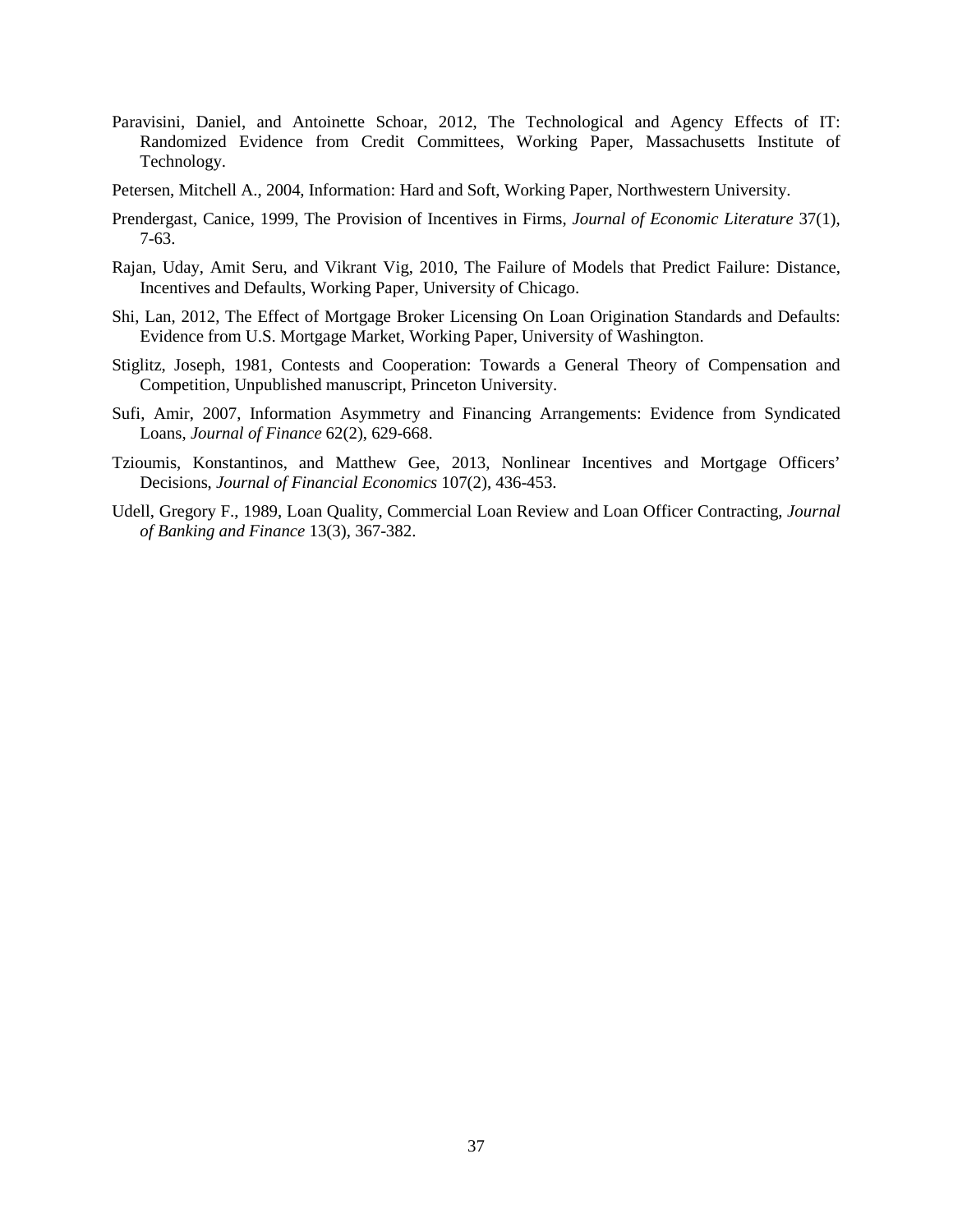| <b>Variable</b>                                    | <b>Description</b>                                                                                                                                                                                                 |
|----------------------------------------------------|--------------------------------------------------------------------------------------------------------------------------------------------------------------------------------------------------------------------|
| Requested amount                                   | The dollar amount requested by the loan applicant.                                                                                                                                                                 |
| Originated amount                                  | The dollar amount that was originated by the Bank.                                                                                                                                                                 |
| Personal collateral                                | An indicator variable as to whether the loan applicant proposes to collateralize a<br>personal asset $(=1)$ ; otherwise, the loan applicant proposes to collateralize a business<br>asset $(=0)$ .                 |
| Loan-to-value (LTV)                                | Computed as the loan amount divided by the value of the collateral.                                                                                                                                                |
| Experian business score                            | Applicant's business credit score, as reported by Experian. Scores range from 100 to<br>250. A higher score means higher credit quality.                                                                           |
| Experian personal score                            | Applicant's personal credit score, as reported by Experian. Scores range from 400 to<br>850. A higher score means higher credit quality.                                                                           |
| Time spent                                         | Time interval between application submission and decision. Measured in months.                                                                                                                                     |
| Internal risk rating                               | Applicant's risk rating as computed by the loan officer. Scores range from 1 to 10.<br>Unlike Experian scores, a low internal risk rating reflects higher credit quality.                                          |
| Withdrawn                                          | An indicator of whether a loan application was withdrawn before or after a decision<br>was made by the Bank.                                                                                                       |
| Commission-based<br>compensation                   | An indicator of whether: 1) the loan application was handled by a loan officer who is<br>part of Group B (treated with commission-based compensation in 2005), and 2) the<br>year of the loan application is 2005. |
| Interest rate                                      | The interest rate paid on the loan.                                                                                                                                                                                |
| Default within 12 months                           | An indicator of whether the loan became delinquent (90 days or more past due) within<br>12 months of origination.                                                                                                  |
| Loan originated                                    | An indicator of whether a loan application was originated by the Bank.                                                                                                                                             |
| Residual from loan<br>originating regression       | Residual from a regression of the loan originated variable on loan characteristics (see<br>Appendix B).                                                                                                            |
| Residual from internal risk<br>rating regression   | Residual from a regression of the internal risk rating variable on loan characteristics<br>(see Appendix B).                                                                                                       |
| Residual from LTV regression                       | Residual from a regression of the LTV variable on loan characteristics (see Appendix<br>B).                                                                                                                        |
| Residual from log(Originated<br>amount) regression | Residual from a regression of the log(originated amount) variable on loan<br>characteristics (see Appendix B).                                                                                                     |

# **Appendix A: Variable Definitions**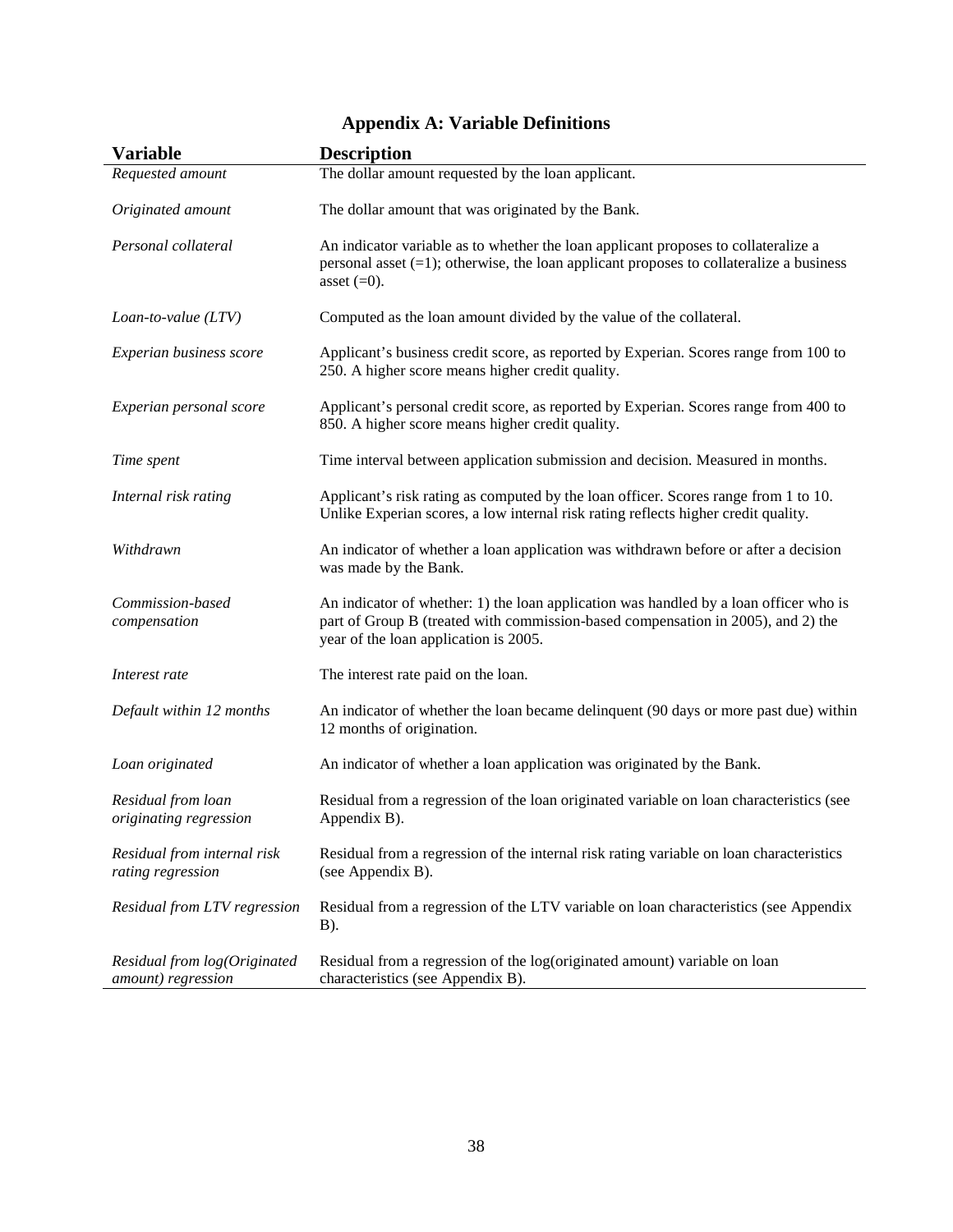# **Appendix B: First Stage Regressions**

The table presents an analysis of outcomes of the lending process on determinants. The sample contains only applications (Column (1)–(3)) and originated loans (Columns (4) and (5)) from the control group: Group A in 2004 and 2005, and Group B in 2004. All regressions are ordinary least squares (OLS) regressions. Variables are defined in Appendix A. Standard errors are clustered at the loan officer level. Standard errors are reported in parentheses. \*\*\*, \*\*, and \* denote statistical significance at the 1%, 5%, and 10% levels, respectively.

| Sample:                                 | Applications (Control only) |              | Approved loans (Control only) |              |                         |
|-----------------------------------------|-----------------------------|--------------|-------------------------------|--------------|-------------------------|
| Dependent variable: Loan approval (0/1) |                             | Time spent   | Internal risk rating          | <b>LTV</b>   | $log(A$ pproved amount) |
|                                         | (1)                         | (2)          | (3)                           | (4)          | (5)                     |
| log(Requested amount)                   | $-0.3007**$                 | $0.1423***$  | $0.0264*$                     | 0.0256       | $-0.0164$               |
|                                         | (0.0700)                    | (0.0395)     | (0.0147)                      | (0.0224)     | (0.0122)                |
| Personal collateral (0/1)               | $0.0215***$                 | $-0.0491***$ | $-0.1497***$                  | $-0.0395***$ | $0.0818**$              |
|                                         | (0.0077)                    | (0.0139)     | (0.0391)                      | (0.0070)     | (0.0344)                |
| Experian business score                 | $-0.1397***$                | $-0.1191***$ | $-0.0091***$                  | $-0.0063***$ | $0.0032***$             |
|                                         | (0.0481)                    | (0.0242)     | (0.0011)                      | (0.0004)     | (0.0008)                |
| Experian personal score                 | $-0.1295***$                | $-0.1772***$ | $-0.0084***$                  | $-0.0052***$ | $0.0093***$             |
|                                         | (0.0391)                    | (0.0507)     | (0.0012)                      | (0.0012)     | (0.0003)                |
| Requested LTV                           | $0.0471***$                 | $0.0401***$  | $0.0444***$                   | $-0.6075***$ | $-0.8142***$            |
|                                         | (0.0139)                    | (0.0150)     | (0.0068)                      | (0.0838)     | (0.2224)                |
| Requested $LTV^2$                       | $-0.0796***$                | $0.0836**$   | $0.1346***$                   | $-0.7031***$ | $0.6948***$             |
|                                         | (0.0162)                    | (0.0328)     | (0.0202)                      | (0.0774)     | (0.1485)                |
| Loan officer fixed effects              | Yes                         | Yes          | Yes                           | Yes          | Yes                     |
| Industry fixed effects                  | Yes                         | Yes          | Yes                           | Yes          | Yes                     |
| Month fixed effects                     | Yes                         | Yes          | Yes                           | Yes          | Yes                     |
| <b>Observations</b>                     | 22,480                      | 22,480       | 22,480                        | 10,470       | 10,470                  |
| Adj. $R^2$                              | 0.17                        | 0.15         | 0.26                          | 0.14         | 0.10                    |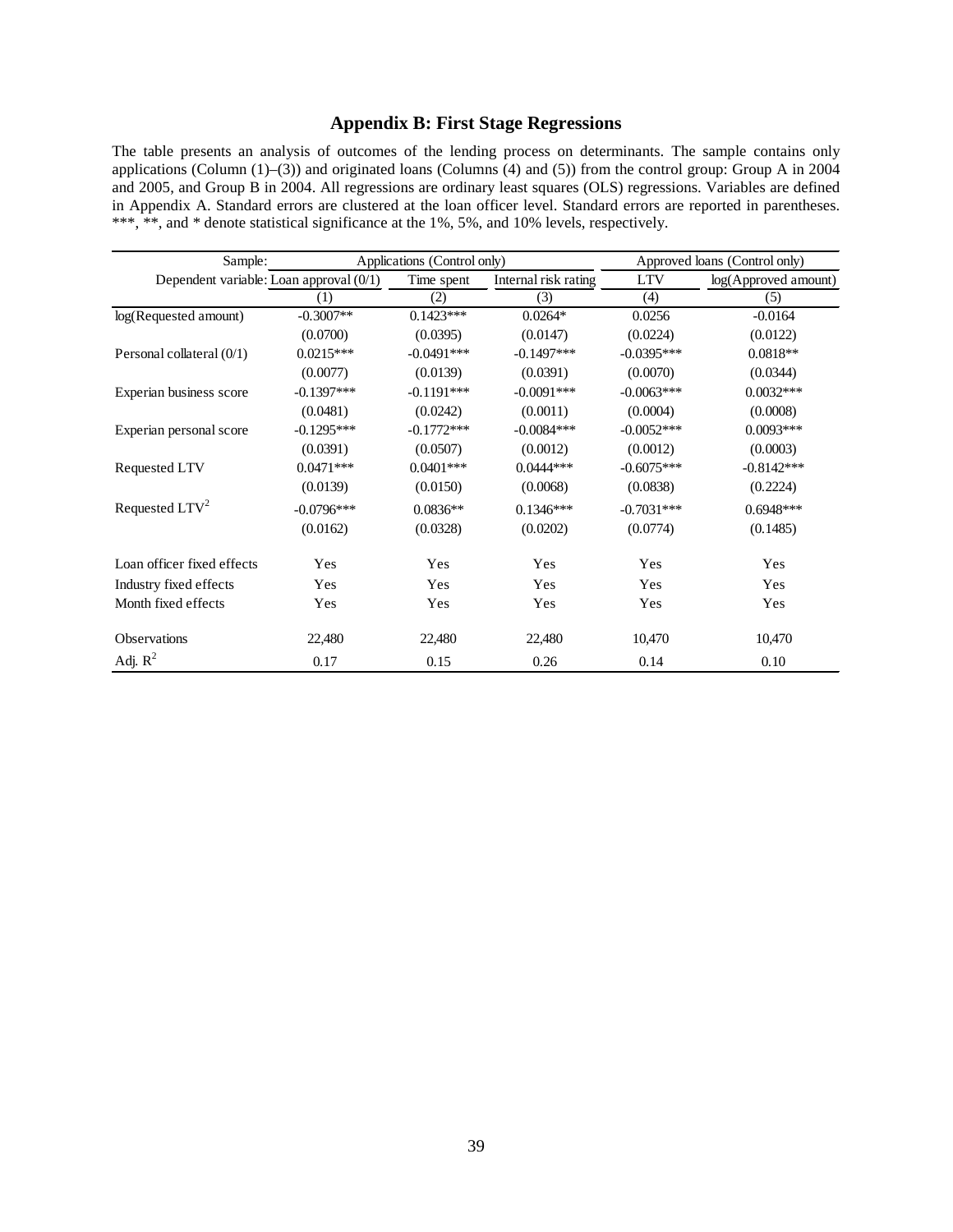# **Table 1. Incentive Plan**

The table presents details about the incentive plan.

| <b>Total Score</b>                              | Incentive award per month                               |
|-------------------------------------------------|---------------------------------------------------------|
| Less than 80% of goal (last year's performance) | No award                                                |
|                                                 |                                                         |
| 80% of goal                                     | $$333 + $10.35$ per percentage point above 80% of goal  |
|                                                 |                                                         |
| $100\%$ of goal                                 | $$540 + $12.50$ per percentage point above 100% of goal |
|                                                 |                                                         |
| $120\%$ of goal                                 | $$790 + $14.50$ per percentage point above 120% of goal |
|                                                 |                                                         |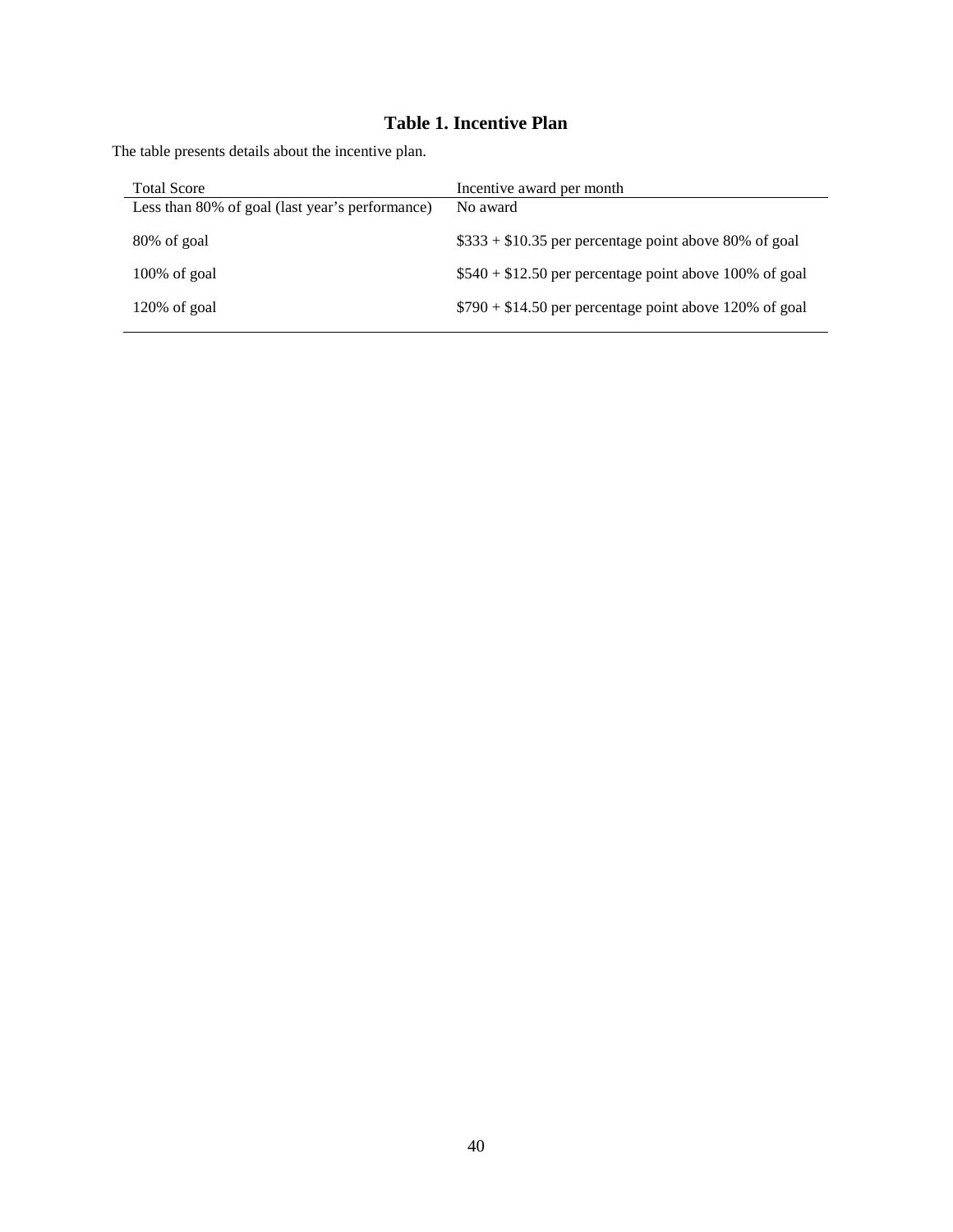# **Table 2. Summary Statistics**

The table presents summary statistics for the data used in the study. Panel A presents summary statistics for loan applications. Panel B presents summary statistics for the originated loans. Panel C presents summary statistics for data aggregated at the loan officer-month level. Variables are defined in Appendix A.

# **Panel A: Loan Applications**

|                                        |         |                   | 2005    |                   |                   |         |                     |         |
|----------------------------------------|---------|-------------------|---------|-------------------|-------------------|---------|---------------------|---------|
|                                        |         | Group A (Control) |         | Group B (Control) | Group A (Control) |         | Group B (Treatment) |         |
|                                        | Mean    | St Dev            | Mean    | St Dev            | Mean              | St Dev  | Mean                | St Dev  |
| # Applications                         | 6,920   |                   | 7.996   |                   | 7.564             |         | 7.788               |         |
| Requested amount (\$)                  | 455,240 | 336,805           | 426,480 | 378,698           | 454,141           | 369,635 | 444,137             | 381,829 |
| Personal collateral (0/1)              | 0.255   | 0.436             | 0.261   | 0.439             | 0.280             | 0.449   | 0.239               | 0.427   |
| Requested LTV (%)                      | 61.283  | 43.001            | 65.301  | 44.029            | 65.161            | 46.873  | 63.049              | 43.483  |
| Experian business score (100-250)      | 200.863 | 72.228            | 195.884 | 75.868            | 195.988           | 75.273  | 200.359             | 68.471  |
| Experian personal score (400-850)      | 731.847 | 70.305            | 725.405 | 68.063            | 725.908           | 74.394  | 728.057             | 76.723  |
| Internal risk rating $(1-10)$          | 5.819   | 1.734             | 5.813   | 1.537             | 5.940             | 1.313   | 5.958               | 1.470   |
| Time spent (months)                    | 1.380   | 0.850             | 1.350   | 0.700             | 1.320             | 0.750   | 1.060               | 0.530   |
| Approved $(0/1)$                       | 0.449   | 0.497             | 0.436   | 0.496             | 0.512             | 0.500   | 0.592               | 0.491   |
| Withdrawn after being approved $(0/1)$ | 0.132   | 0.338             | 0.118   | 0.322             | 0.150             | 0.357   | 0.119               | 0.324   |

# **Panel B: Originated Loans**

|                                               |          |                   | 2004     |                   | 2005              |          |          |                     |
|-----------------------------------------------|----------|-------------------|----------|-------------------|-------------------|----------|----------|---------------------|
|                                               |          | Group A (Control) |          | Group B (Control) | Group A (Control) |          |          | Group B (Treatment) |
|                                               | Mean     | St Dev            | Mean     | St Dev            | Mean              | St Dev   | Mean     | St Dev              |
| # Originated loans                            | 2,192    |                   | 2,548    |                   | 2,744             |          | 3,680    |                     |
| % Loans originated                            | 30.55    | 46.10             | 32.19    | 46.75             | 35.74             | 49.92    | 46.56    | 47.59               |
| Requested amount (\$)                         | 302,074  | 305,891           | 302,966  | 301,933           | 303,082           | 306,939  | 302,224  | 317,073             |
| Originated amount (\$)                        | 224,614  | 279,361           | 216,048  | 229,403           | 253,219           | 257,801  | 301,004  | 299,013             |
| Personal collateral (requested) (0/1)         | 0.206    | 0.473             | 0.199    | 0.382             | 0.191             | 0.379    | 0.198    | 0.401               |
| Personal collateral (originated) (0/1)        | 0.270    | 0.409             | 0.280    | 0.403             | 0.300             | 0.420    | 0.250    | 0.404               |
| Requested LTV (%)                             | 79.060   | 20.930            | 78.440   | 19.280            | 79.030            | 17.040   | 78.520   | 18.400              |
| Originated LTV (%)                            | 72.986   | 31.477            | 76.237   | 30.899            | 74.901            | 33.105   | 77.033   | 26.049              |
| Experian business score (100-250)             | 184.870  | 68.946            | 186.115  | 78.924            | 185.500           | 93.091   | 196.095  | 87.015              |
| Experian personal score (400-850)             | 716.692  | 87.439            | 718.897  | 88.580            | 719.537           | 98.245   | 725.765  | 66.510              |
| Time spent (months)                           | 1.270    | 0.880             | 1.282    | 0.858             | 1.275             | 0.799    | 1.020    | 0.540               |
| Internal risk rating $(1-10)$                 | 5.230    | 1.840             | 5.380    | 1.520             | 5.440             | 1.300    | 4.930    | 1.530               |
| Interest rate $(\% )$                         | 9.910    | 5.020             | 9.850    | 4.890             | 9.580             | 4.880    | 9.650    | 4.930               |
| # Defaults                                    | 91       |                   | 107      |                   | 119               |          | 192      |                     |
| Defaulted within 12 months $(0/1)$            | 0.042    | 0.199             | 0.042    | 0.201             | 0.043             | 0.204    | 0.052    | 0.222               |
| log(Originated amount)-log(Requested amount)  | $-0.129$ | $-0.039$          | $-0.146$ | $-0.117$          | $-0.077$          | $-0.075$ | 0.014    | 0.104               |
| Originated LTV-Requested LTV                  | $-0.060$ | 0.104             | $-0.022$ | 0.116             | $-0.041$          | 0.158    | 0.007    | 0.080               |
| Residual from loan approval regression        | 0.008    | 0.034             | 0.008    | 0.033             | 0.008             | 0.032    | 0.065    | 0.033               |
| Residual from internal risk rating regression | 0.010    | 0.039             | 0.009    | 0.040             | 0.009             | 0.042    | $-0.092$ | 0.040               |
| Residual from leverage regression             | 0.003    | 0.034             | 0.003    | 0.033             | 0.004             | 0.032    | 0.007    | 0.032               |
| Residual from loan size regression            | 0.004    | 0.038             | 0.003    | 0.040             | 0.004             | 0.042    | 0.071    | 0.039               |
| Residual from time spent regression           | 0.003    | 0.029             | $-0.005$ | 0.033             | 0.005             | 0.040    | $-0.139$ | 0.059               |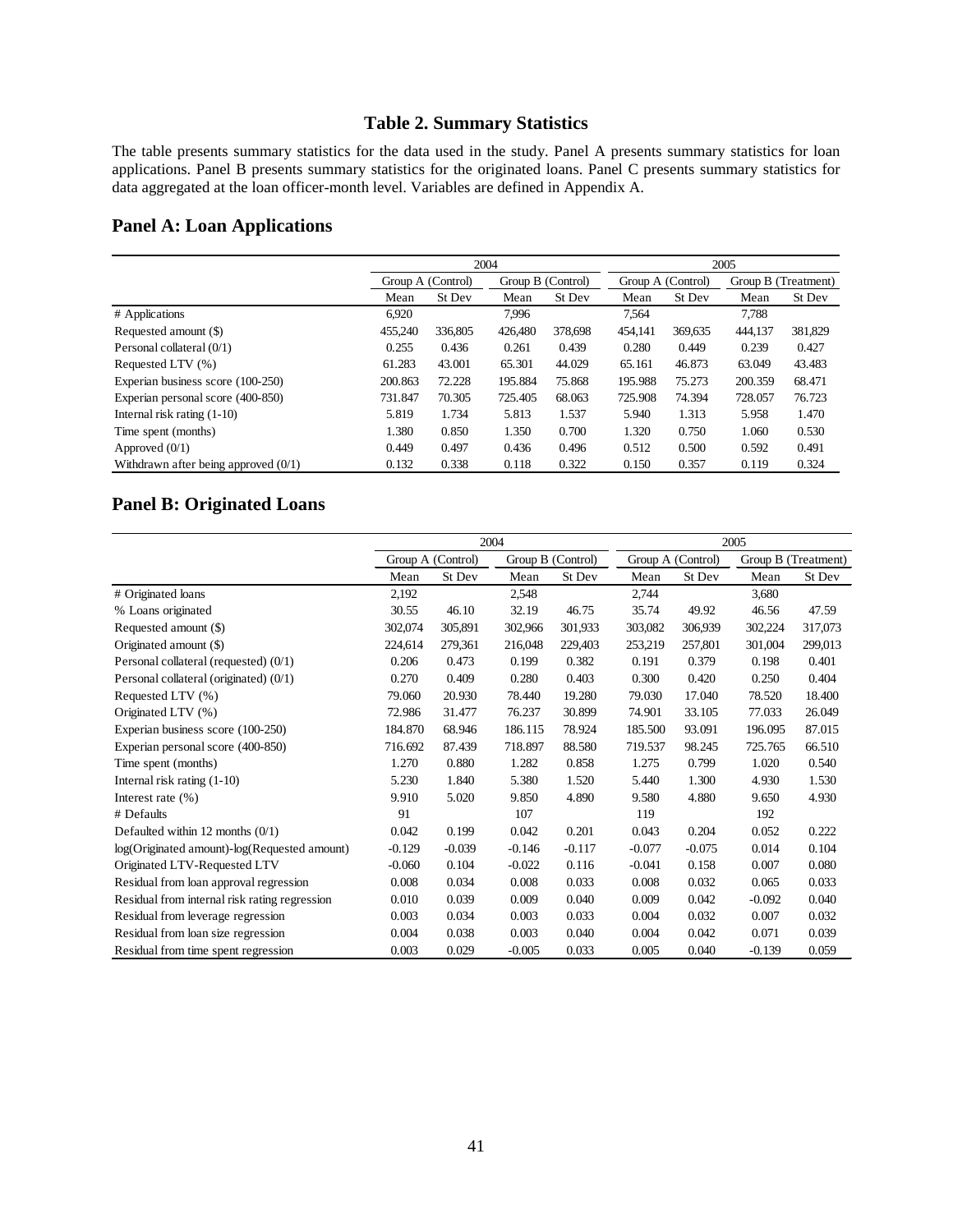# **Table 2. Summary Statistics (Cont.)**

|                                   |        | 2004              |        |                   |        |                                          | 2005   |        |
|-----------------------------------|--------|-------------------|--------|-------------------|--------|------------------------------------------|--------|--------|
|                                   |        | Group A (Control) |        | Group B (Control) |        | Group A (Control)<br>Group B (Treatment) |        |        |
|                                   | Mean   | St Dev            | Mean   | St Dev            | Mean   | St Dev                                   | Mean   | St Dev |
| $N$ (loan officer-month) = 3,156  |        |                   |        |                   |        |                                          |        |        |
| # Loan officers                   | 68     |                   | 65     |                   | 65     |                                          | 65     |        |
| log(Application avg amount (\$k)) | 5.582  | 5.336             | 5.382  | 5.352             | 5.587  | 5.349                                    | 5.399  | 5.534  |
| log(Approved avg amount ()        | 5.293  | 5.562             | 5.296  | 5.485             | 5.290  | 5.433                                    | 5.525  | 5.661  |
| log(Originaled avg amount (\$k))  | 5.281  | 5.394             | 5.299  | 5.307             | 5.294  | 5.374                                    | 5.551  | 5.446  |
| log( <i>#</i> Applications)       | 3.794  | 1.885             | 3.795  | 1.884             | 3.799  | 1.865                                    | 3.812  | 1.842  |
| $log(H$ Approved loans)           | 3.378  | 1.858             | 3.399  | 1.878             | 3.381  | 1.840                                    | 3.705  | 1.819  |
| $log($ # Originated loans)        | 3.373  | 1.861             | 3.396  | 1.861             | 3.391  | 1.834                                    | 3.816  | 1.840  |
| Salary $($ )                      | 43.292 | 32,941            | 43.023 | 32.114            | 43.139 | 32.327                                   | 47.305 | 32,672 |
| log(Salary(S))                    | 4.567  | 4.555             | 4.583  | 4.544             | 4.608  | 4.601                                    | 4.660  | 4.521  |
| Tenure (years)                    | 3.1    | 2.6               | 3.1    | 2.6               | 3.0    | 2.6                                      | 3.1    | 2.6    |
| Male $(\%)$                       | 62.9   |                   | 68.0   |                   | 64.5   |                                          | 66.9   |        |

# **Panel C: Loan Officer-Month Data**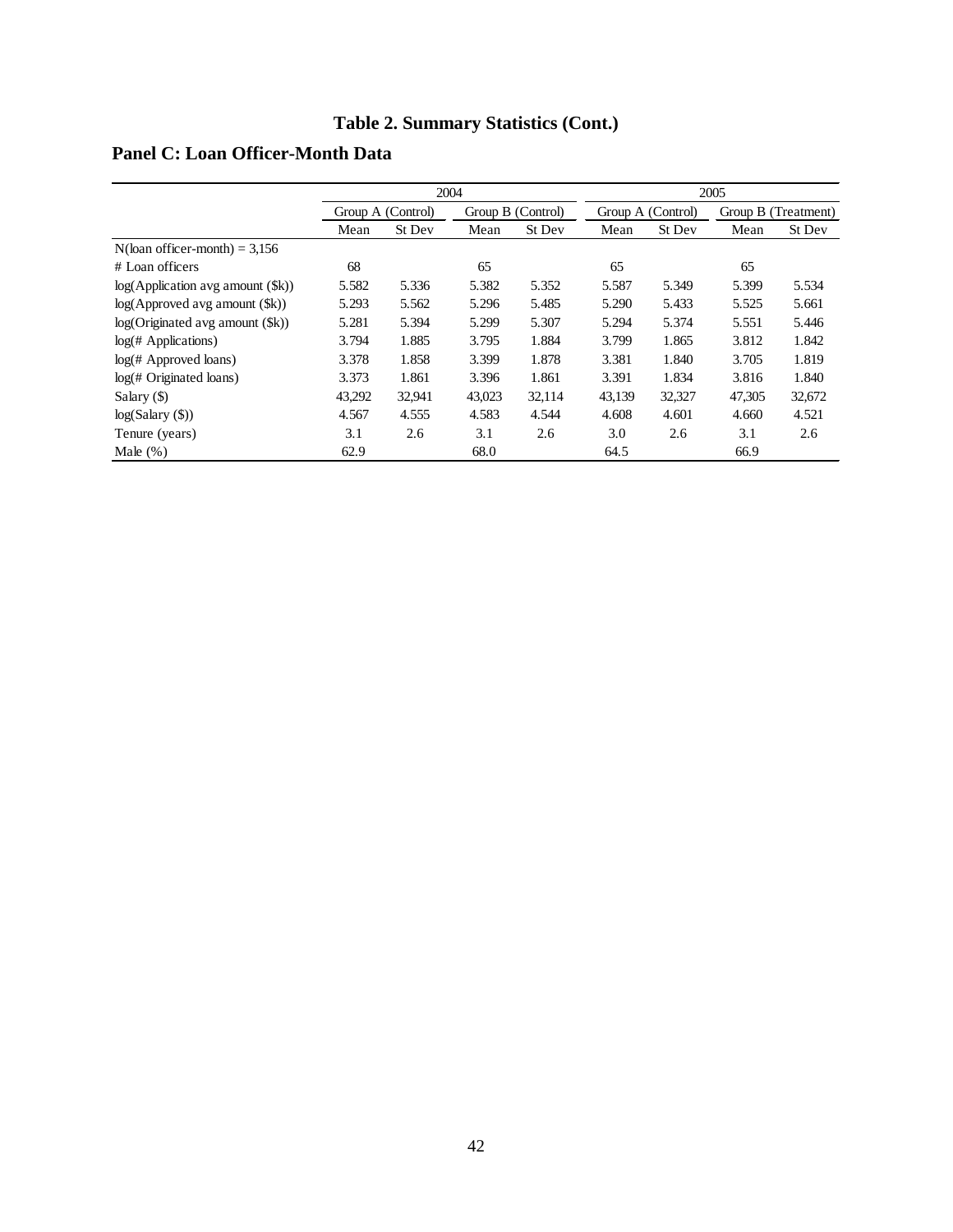### **Table 3. Analysis of Loan Application Volume and Characteristics**

The table presents an analysis of the loan application volume and characteristics. Panel A uses a sample at the loan officer-month level and explores whether the dollar volume and the number of applications are different for applications made to loan officers who receive commission-based compensation. Panel B tests whether the characteristics of loan applications are different for applications made to loan officers who receive commissionbased compensation. Panel C tests whether loan applications received by Group A (control) and Group B (to be treated in 2005) are different in the pretreatment period (2004). Panel D tests whether originated loans made by Group A (control) and Group B (to be treated in 2005) are different in the pretreatment period (2004). All regressions are ordinary least squares (OLS) regressions. Variables are defined in Appendix A. In Panel A, standard errors are clustered at the month level. In Panels B through D, standard errors are clustered at the loan officer level. Standard errors are reported in parentheses. \*\*\*, \*\*, and \* denote statistical significance at the 1%, 5%, and 10% levels, respectively.

| Dependent variable:                   | Applications (monthly)                                     |                |                |                |  |  |  |  |
|---------------------------------------|------------------------------------------------------------|----------------|----------------|----------------|--|--|--|--|
|                                       | Denoted in: log(Avg Amount (\$))<br>$log($ # applications) |                |                |                |  |  |  |  |
|                                       | (1)                                                        | (2)            | (3)            | (4)            |  |  |  |  |
| Commission-based compensation $(0/1)$ | 0.019                                                      | 0.013          | 0.001          | 0.007          |  |  |  |  |
|                                       | (0.029)                                                    | (0.030)        | (0.013)        | (0.025)        |  |  |  |  |
| Loan officer fixed effects            | N <sub>0</sub>                                             | N <sub>0</sub> | N <sub>0</sub> | N <sub>0</sub> |  |  |  |  |
| Month fixed effects                   | N <sub>0</sub>                                             | <b>Yes</b>     | N <sub>0</sub> | Yes            |  |  |  |  |
| <b>Observations</b>                   | 3.192                                                      | 3,192          | 3,192          | 3,192          |  |  |  |  |
| Adj. $R^2$                            | 0.07                                                       | 0.13           | 0.06           | 0.08           |  |  |  |  |

# **Panel A: Loan Application Volume in Treated and Control Groups**

#### **Panel B: Characteristics of Loan Applications in Treated and Control Groups**

| Dependent variable: log(Requested amount) | (1)            | Requested LTV<br>(2) | Personal<br>collateral<br>(3) | Experian<br>business score<br>(4) | Experian<br>personal score<br>(5) | Internal<br>risk rating<br>(6) |
|-------------------------------------------|----------------|----------------------|-------------------------------|-----------------------------------|-----------------------------------|--------------------------------|
| Commission-based compensation $(0/1)$     | 0.016          | 0.026                | 0.014                         | 7.146                             | 3.976                             | 0.043                          |
|                                           | (0.064)        | (0.183)              | (0.056)                       | (5.871)                           | (5.068)                           | (0.138)                        |
| Loan officer fixed effects                | N <sub>0</sub> | N <sub>0</sub>       | No                            | N <sub>0</sub>                    | N <sub>0</sub>                    | No                             |
| Industry fixed effects                    | Yes            | Yes                  | Yes                           | Yes                               | Yes                               | Yes                            |
| Month fixed effects                       | Yes            | Yes                  | Yes                           | Yes                               | Yes                               | Yes                            |
| <b>Observations</b>                       | 30,268         | 30,268               | 30.268                        | 30.268                            | 30,268                            | 30,268                         |
| Adj. $R^2$                                | 0.07           | 0.06                 | 0.09                          | 0.06                              | 0.05                              | 0.07                           |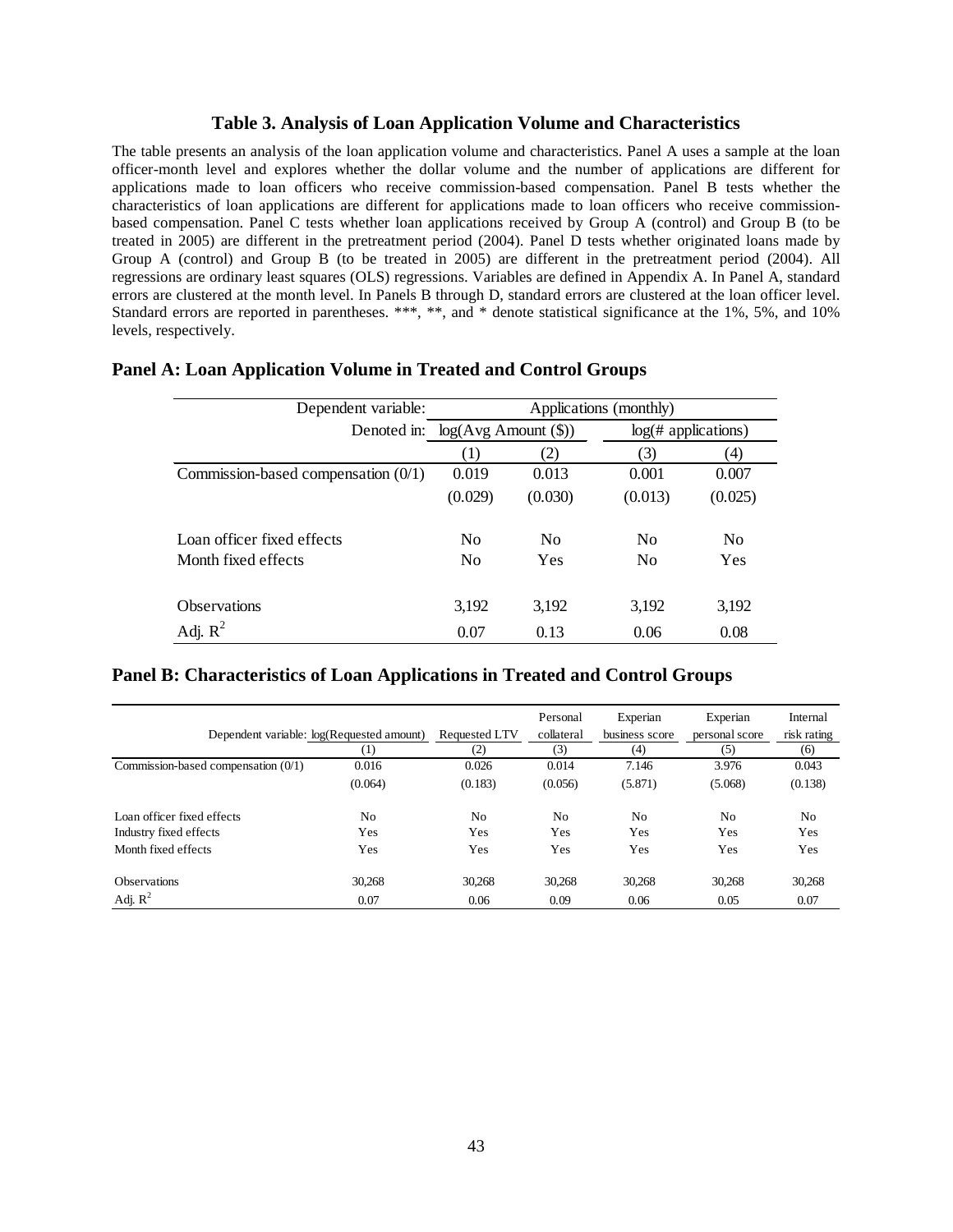# **Table 3. Analysis of Loan Application Characteristics (Cont.) Panel C: Loan Applications in Groups A and B in 2004**

|                                         |                | Personal       | Requested      | Experian       | Experian                      | Internal       | Time        | Application    | Loan officer   |
|-----------------------------------------|----------------|----------------|----------------|----------------|-------------------------------|----------------|-------------|----------------|----------------|
| Dependent variable: log(Req'd amount)   |                | collateral     | <b>LTV</b>     |                | business score personal score | risk rating    | spent       | withdrawn      | salary (\$k)   |
|                                         | (1)            | (2)            | (3)            | (4)            | (5)                           | (6)            | (7)         | (8)            | (9)            |
| Group B (to be treated in 2005) $(0/1)$ | $-0.035$       | $-0.041$       | 0.001          | $-3.169$       | $-4.176$                      | 0.004          | 0.001       | 0.003          | 0.343          |
|                                         | (0.050)        | (0.125)        | (0.014)        | (3.298)        | (5.623)                       | (0.007)        | (0.048)     | (0.009)        | (0.579)        |
| log(Requested amount)                   |                |                | $0.036***$     | $-0.013$       | $-0.006$                      | 0.004          | 0.007       | 0.135          | 0.773          |
|                                         |                |                | (0.011)        | (0.010)        | (0.014)                       | (0.018)        | (0.026)     | (0.057)        | (0.818)        |
| Personal collateral (0/1)               | 0.046          | 0.022          | $-0.027$       | 0.033          | 0.021                         | $-0.007$       | $-0.009$    | $0.030*$       | 0.260          |
|                                         | (0.046)        | (0.075)        | (0.026)        | (0.022)        | (0.028)                       | (0.041)        | (0.055)     | (0.015)        | (0.176)        |
| Requested LTV                           |                |                | $0.018***$     | 0.037          | $0.001**$                     | 0.002          | 0.002       | $0.070***$     | 0.028          |
|                                         |                |                | (0.006)        | (0.037)        | (0.000)                       | (0.008)        | (0.010)     | (0.019)        | (0.021)        |
| Requested $LTV2$                        |                |                | $0.038***$     | $-0.043**$     | $-0.004***$                   | 0.004          | 0.005       | $0.0407*$      | 0.008          |
|                                         |                |                | (0.005)        | (0.021)        | (0.001)                       | (0.038)        | (0.055)     | (0.021)        | (0.007)        |
| Experian business score                 | $0.028***$     | $0.047***$     | $-0.064***$    |                | $0.030***$                    | $-0.007***$    | $-0.005$    | $-0.141***$    | 0.265          |
|                                         | (0.008)        | (0.008)        | (0.015)        |                | (0.008)                       | (0.003)        | (0.003)     | (0.050)        | (0.420)        |
| Experian personal score                 | 0.0368         | $0.057***$     | $-0.020$       | $0.029*$       |                               | $-0.035***$    | $-0.045***$ | $-0.091*$      | 0.182          |
|                                         | (0.058)        | (0.018)        | (0.034)        | (0.017)        |                               | (0.004)        | (0.004)     | (0.048)        | (0.136)        |
| Loan officer fixed effects              | N <sub>o</sub> | N <sub>o</sub> | N <sub>o</sub> | N <sub>0</sub> | N <sub>o</sub>                | N <sub>o</sub> | No          | N <sub>o</sub> | No             |
| Industry fixed effects                  | Yes            | Yes            | Yes            | Yes            | Yes                           | Yes            | Yes         | Yes            | N <sub>0</sub> |
| Month fixed effects                     | Yes            | Yes            | Yes            | Yes            | Yes                           | Yes            | Yes         | Yes            | Yes            |
| <b>Observations</b>                     | 14,916         | 14,916         | 14,916         | 14,916         | 14,916                        | 14,916         | 14,916      | 14,916         | 14,916         |
| Adj. $R^2$                              | 0.05           | 0.07           | 0.19           | 0.11           | 0.10                          | 0.73           | 0.20        | 0.07           | 0.06           |

# **Panel D: Approved Loans in Groups A and B in 2004**

|                                          | log(Originated amount)                      | Personal       | Originated LTV     |                | Experian                                    | Experian    | Internal    |
|------------------------------------------|---------------------------------------------|----------------|--------------------|----------------|---------------------------------------------|-------------|-------------|
|                                          | Dependent variable: - log(Requested amount) | collateral     | -Requested LTV (%) |                | Interest rate business score personal score |             | risk rating |
|                                          | (1)                                         | (2)            | (3)                | (4)            | (5)                                         | (6)         | (7)         |
| Group B (to be treated in $2005$ ) (0/1) | $-0.020$                                    | 0.325          | $-0.038$           | 0.001          | 1.070                                       | 1.586       | 0.003       |
|                                          | (0.050)                                     | (0.568)        | (0.061)            | (0.016)        | (2.204)                                     | (2.431)     | (0.009)     |
| log(Requested amount)                    |                                             | 0.481          |                    | $0.034***$     | $-0.010$                                    | $-0.006$    | 0.003       |
|                                          |                                             | (0.439)        |                    | (0.010)        | (0.009)                                     | (0.012)     | (0.015)     |
| Personal collateral                      | 0.053                                       |                | 0.042              | $-0.023$       | 0.032                                       | 0.018       | $-0.006$    |
|                                          | (0.045)                                     |                | (0.065)            | (0.021)        | (0.021)                                     | (0.019)     | (0.037)     |
| Requested LTV                            |                                             | 0.024          |                    | $0.016***$     | 0.033                                       | $0.001**$   | 0.002       |
|                                          |                                             | (0.021)        |                    | (0.005)        | (0.035)                                     | (0.000)     | (0.007)     |
| Requested $LTV2$                         |                                             | 0.006          |                    | $0.037***$     | $-0.035***$                                 | $-0.004***$ | 0.004       |
|                                          |                                             | (0.004)        |                    | (0.005)        | (0.022)                                     | (0.001)     | (0.032)     |
| Experian business score                  | $0.024***$                                  | 0.198          | $0.034***$         | $-0.055***$    |                                             | $0.024***$  | $-0.006***$ |
|                                          | (0.008)                                     | (0.242)        | (0.008)            | (0.012)        |                                             | (0.007)     | (0.002)     |
| Experian personal score                  | 0.041                                       | $0.167*$       | $0.037***$         | $-0.018$       | $0.022*$                                    |             | $-0.032***$ |
|                                          | (0.087)                                     | (0.089)        | (0.007)            | (0.029)        | (0.013)                                     |             | (0.004)     |
| Loan officer fixed effects               | No                                          | N <sub>o</sub> | No                 | N <sub>o</sub> | No                                          | No          | No          |
| Industry fixed effects                   | Yes                                         | Yes            | Yes                | Yes            | Yes                                         | Yes         | Yes         |
| Month fixed effects                      | Yes                                         | Yes            | Yes                | Yes            | Yes                                         | Yes         | Yes         |
| Observations                             | 4,740                                       | 4,740          | 4,740              | 4,740          | 4,740                                       | 4,740       | 4,740       |
| Adj. $R^2$                               | 0.07                                        | 0.05           | 0.11               | 0.21           | 0.12                                        | 0.10        | 0.69        |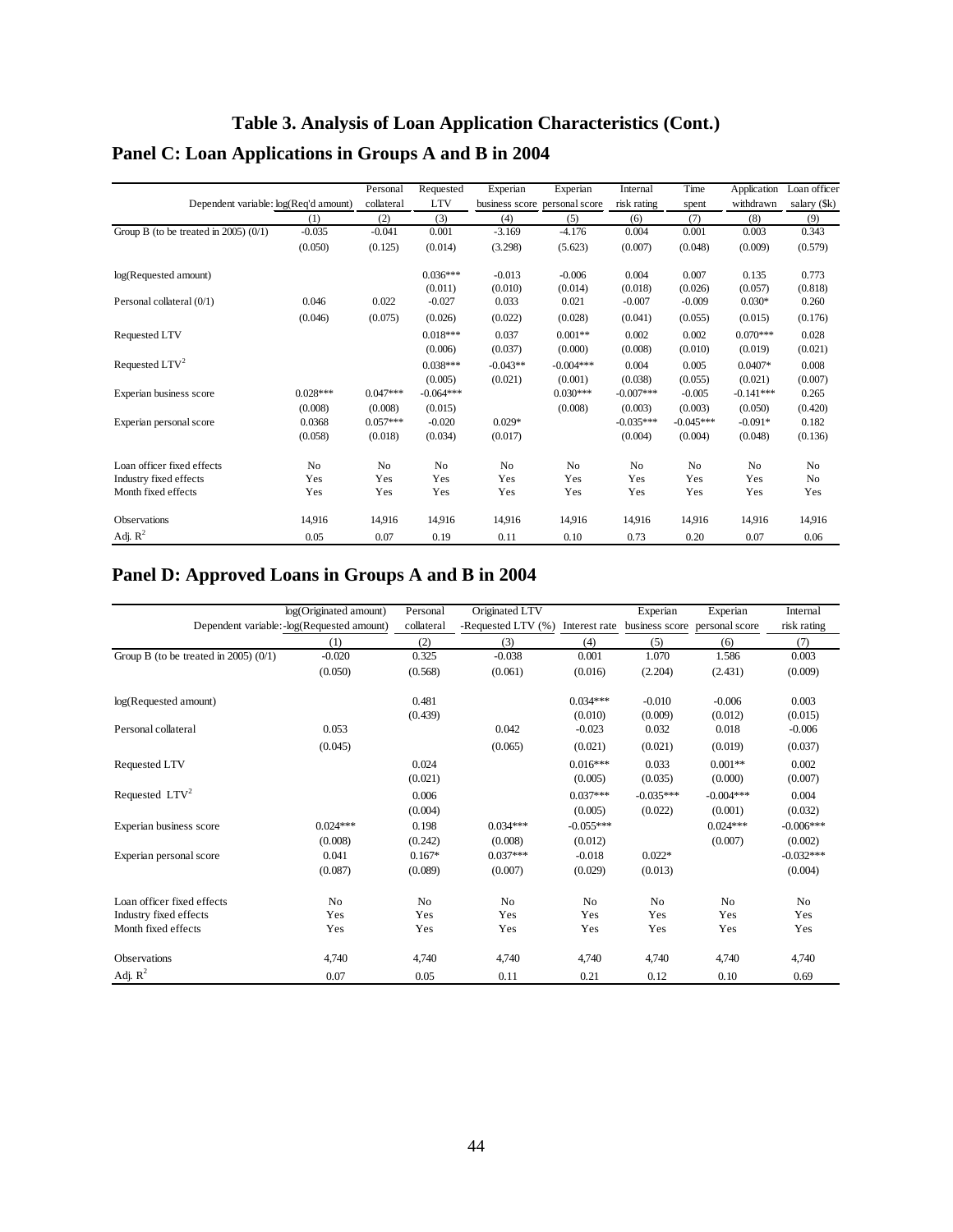#### **Table 4. Analysis of the Effects of Compensation on Approved and Originated Volume**

The table presents an analysis of the effects of commission-based compensation on approved and originated volumes. The table uses data aggregates at the loan officer-month level to test whether the average loan size of approved or originated loans is higher for loan officers who receive commission-based compensation. All regressions are ordinary least squares (OLS) regressions. Variables are defined in Appendix A. Standard errors are clustered at the month level. Standard errors are reported in parentheses. \*\*\*, \*\*, and \* denote statistical significance at the 1%, 5%, and 10% levels, respectively.

| Dependent variable:                   |                  |                                             | Approved loans (monthly) |                         | Originated loans (monthly) |                                 |            |                         |  |  |
|---------------------------------------|------------------|---------------------------------------------|--------------------------|-------------------------|----------------------------|---------------------------------|------------|-------------------------|--|--|
|                                       |                  | Denoted in: $log(Avg \text{ Amount } (\$))$ |                          | $log(H$ Accepted loans) |                            | $log(Avg \text{ Amount } (\$))$ |            | log(# Originated loans) |  |  |
|                                       | $\left(1\right)$ | (2)                                         | (3)                      | (4)                     | (5)                        | (6)                             | (7)        | (8)                     |  |  |
| Commission-based compensation $(0/1)$ | $0.147***$       | $0.149***$                                  | $0.282***$               | $0.313***$              | $0.144***$                 | $0.145***$                      | $0.276***$ | $0.305***$              |  |  |
|                                       | (0.048)          | (0.040)                                     | (0.058)                  | (0.051)                 | (0.046)                    | (0.043)                         | (0.046)    | (0.038)                 |  |  |
| Loan officer fixed effects            | Yes              | Yes                                         | Yes                      | Yes                     | Yes                        | Yes                             | Yes        | Yes                     |  |  |
| Month fixed effects                   | No               | Yes                                         | N <sub>0</sub>           | Yes                     | No                         | Yes                             | No         | Yes                     |  |  |
| <b>Observations</b>                   | 3,192            | 3,192                                       | 3,192                    | 3,192                   | 3,192                      | 3.192                           | 3,192      | 3,192                   |  |  |
| Adj. $R^2$                            | 0.13             | 0.15                                        | 0.15                     | 0.17                    | 0.16                       | 0.17                            | 0.19       | 0.20                    |  |  |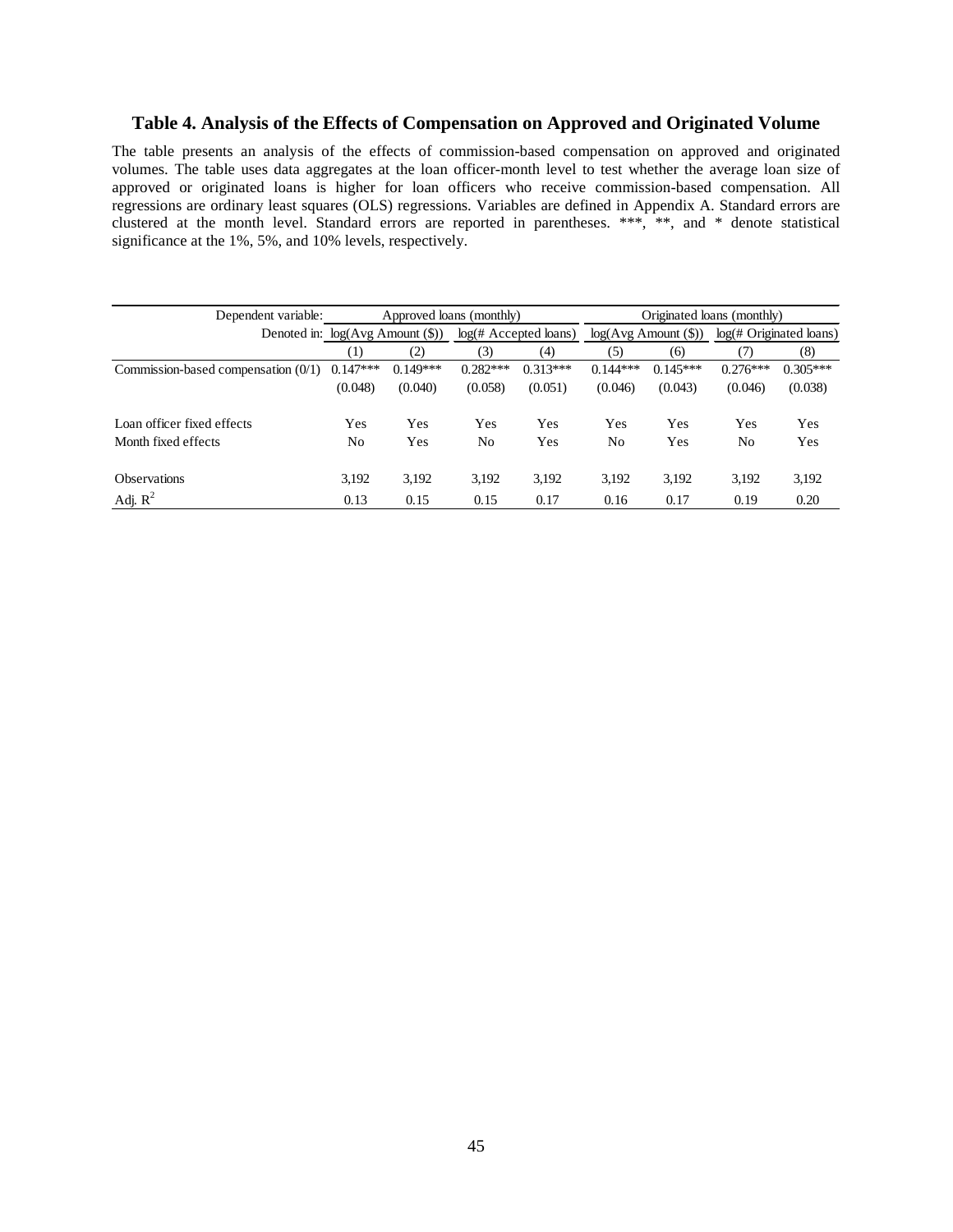# **Table 5. Analysis of the Effects of Compensation on the Characteristics of Approved Loans**

The table presents an analysis of the effects of commission-based compensation on the characteristics of approved loans. The table uses a sample at the approved loan level. All regressions are ordinary least square (OLS) regressions. Variables are defined in Appendix A. Standard errors are clustered at the loan officer level. Standard errors are reported in parentheses. \*\*\*, \*\*, and \* denote statistical significance at the 1%, 5%, and 10% levels, respectively.

### **Panel A: Characteristics of Approved Loans**

|                                     | Experian          | Experian           | log(Apprv' amount)        | Personal          | Approved LTV              | Interest            | Time         | Application              |
|-------------------------------------|-------------------|--------------------|---------------------------|-------------------|---------------------------|---------------------|--------------|--------------------------|
| Dependent variable:                 | bus' score<br>(1) | prsnl score<br>(2) | -log(Req'd amount)<br>(3) | collateral<br>(4) | -Requested LTV (%)<br>(5) | rate $(\% )$<br>(6) | spent<br>(7) | withdrawn $(0/1)$<br>(8) |
| Commission-based compensation (0/1) | 7.300***          | 10.483***          | $0.146***$                | $-0.055***$       | $0.024***$                | $0.020***$          | $-0.561***$  | $-0.050**$               |
|                                     | (2.292)           | (3.559)            | (0.052)                   | (0.021)           | (0.008)                   | (0.006)             | (0.101)      | (0.021)                  |
| Personal collateral (0/1)           | $0.026***$        | 0.001              | 0.035                     |                   | 0.052                     | $-0.052*$           | $-0.037***$  | $0.028**$                |
|                                     | (0.010)           | (0.011)            | (0.074)                   |                   | (0.046)                   | (0.028)             | (0.009)      | (0.013)                  |
| Requested LTV                       | $-0.012***$       | $-0.020***$        | $-0.019***$               | $0.012***$        |                           | $0.018***$          | $0.024**$    | $0.075***$               |
|                                     | (0.004)           | (0.004)            | (0.003)                   | (0.003)           |                           | (0.006)             | (0.010)      | (0.020)                  |
| Requested $LTV^2$                   | $-0.056***$       | $-0.038***$        | $-0.078***$               | $0.041***$        |                           | $0.074**$           | $0.084***$   | $0.045**$                |
|                                     | (0.019)           | (0.012)            | (0.017)                   | (0.016)           |                           | (0.034)             | (0.019)      | (0.020)                  |
| Experian business score             |                   | $0.052***$         | $0.053***$                | $-0.0327*$        | $0.034**$                 | $-0.084**$          | $-0.068***$  | $-0.126**$               |
|                                     |                   | (0.012)            | (0.018)                   | (0.017)           | (0.016)                   | (0.035)             | (0.019)      | (0.050)                  |
| Experian personal score             | $0.055***$        |                    | $0.046***$                | $-0.011$          | $0.063***$                | $-0.0531$           | $-0.126***$  | $-0.080*$                |
|                                     | (0.011)           |                    | (0.015)                   | (0.015)           | (0.019)                   | (0.060)             | (0.039)      | (0.043)                  |
| Loan officer fixed effects          | Yes               | Yes                | Yes                       | Yes               | Yes                       | Yes                 | Yes          | Yes                      |
| Industry fixed effects              | Yes               | Yes                | Yes                       | Yes               | Yes                       | Yes                 | Yes          | Yes                      |
| Month fixed effects                 | Yes               | Yes                | Yes                       | Yes               | Yes                       | Yes                 | Yes          | Yes                      |
| Observations                        | 14,359            | 14,359             | 14,359                    | 14,359            | 14,359                    | 14,359              | 14,359       | 14,359                   |
| Adj. $R^2$                          | 0.16              | 0.18               | 0.17                      | 0.06              | 0.13                      | 0.23                | 0.19         | 0.11                     |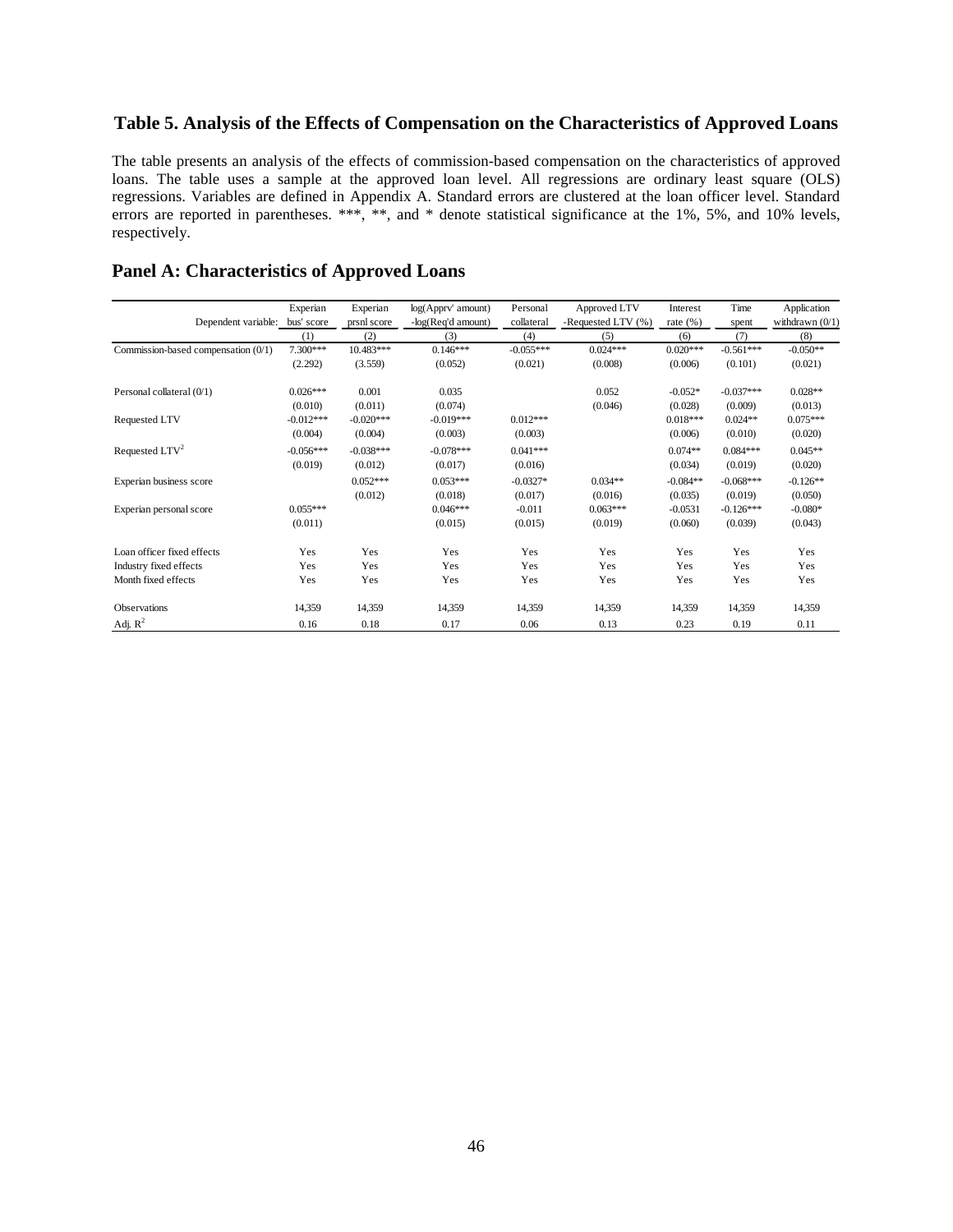# **Table 5. Analysis of the Effects of Compensation on the Characteristics of Approved Loans (Cont.)**

|                                          | log(Approved amount)                       | Approved LTV          | Interest     | Time        | Application       |
|------------------------------------------|--------------------------------------------|-----------------------|--------------|-------------|-------------------|
|                                          | Dependent variable: -log(Requested amount) | -Requested LTV $(\%)$ | rate $(\% )$ | spent       | withdrawn $(0/1)$ |
|                                          | (1)                                        | (2)                   | (3)          | (4)         | (5)               |
| Commission-based compensation $(0/1)$    | 0.044                                      | 0.002                 | 0.004        | $-0.152$    | $-0.013$          |
|                                          | (0.092)                                    | (0.010)               | (0.007)      | (0.106)     | (0.017)           |
| $\times$ Internal risk rating (residual) | $-0.020**$                                 | $-0.019**$            | $0.029***$   | $0.132*$    | 0.011             |
|                                          | (0.009)                                    | (0.009)               | (0.006)      | (0.071)     | (0.007)           |
| Personal collateral (0/1)                | 0.055                                      | 0.052                 | $-0.051*$    | $-0.037***$ | $0.028**$         |
|                                          | (0.034)                                    | (0.034)               | (0.030)      | (0.010)     | (0.013)           |
| Requested LTV                            |                                            |                       | $0.019***$   | $0.029***$  | $0.075***$        |
|                                          |                                            |                       | (0.006)      | (0.010)     | (0.020)           |
| Requested LTV <sup>2</sup>               |                                            |                       | $0.067***$   | $0.064**$   | $0.044**$         |
|                                          |                                            |                       | (0.025)      | (0.026)     | (0.020)           |
| Experian business score                  | $0.027*$                                   | $0.038*$              | $-0.076**$   | $-0.082***$ | $-0.123**$        |
|                                          | (0.016)                                    | (0.021)               | (0.035)      | (0.021)     | (0.049)           |
| Experian personal score                  | $0.060***$                                 | $0.070***$            | $-0.044$     | $-0.123***$ | $-0.079*$         |
|                                          | (0.017)                                    | (0.021)               | (0.067)      | (0.038)     | (0.043)           |
| Loan officer fixed effects               | Yes                                        | Yes                   | Yes          | Yes         | Yes               |
| Industry fixed effects                   | Yes                                        | Yes                   | Yes          | Yes         | Yes               |
| Month fixed effects                      | Yes                                        | Yes                   | Yes          | Yes         | Yes               |
| Observations                             | 14,359                                     | 14,359                | 14,359       | 14,359      | 14,359            |
| Adj. $R^2$                               | 0.17                                       | 0.12                  | 0.23         | 0.17        | 0.12              |

# **Panel B: The Impact of Loan Officers' Input on the Characteristics of Approved Loans**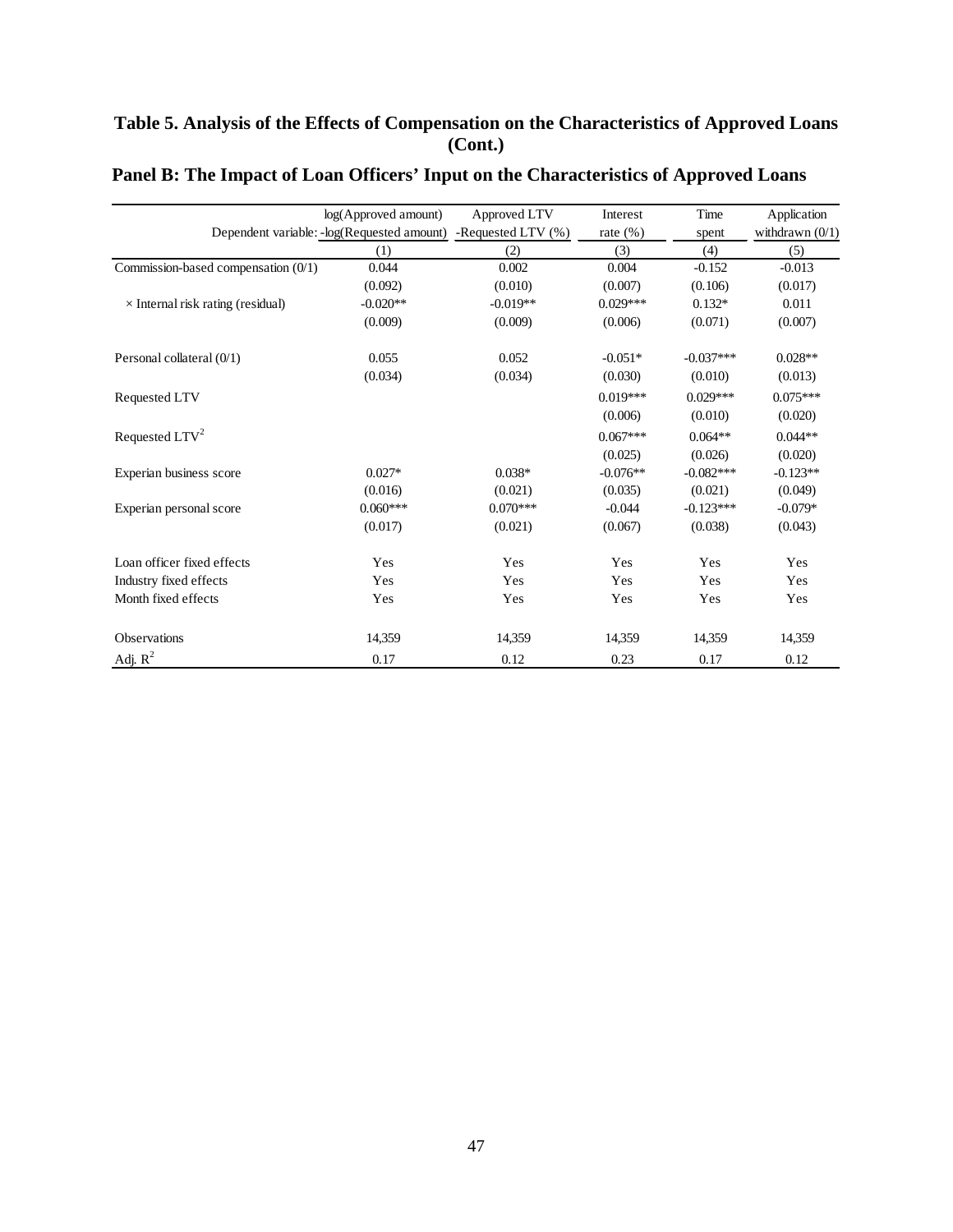### **Table 6. Decision Making and Ex Ante Approval Probability**

The table presents evidence that the higher likelihood of approving loans and excessive default are driven by information asymmetry that loan officers possess. The table uses a sample at the approved loan level. Panel A explores the determinants of loan approval decisions. Panel B explores the relation between the internal risk rating (Columns (1) and (2)) or time spent (Columns (3) and (4)), and the predicted likelihood of approval. All regressions are OLS regressions. Variables are defined in Appendix A. Standard errors are clustered at the loan officer level. Standard errors are reported in parentheses. \*\*\*, \*\*, and \* denote statistical significance at the 1%, 5%, and 10% levels, respectively.

|                                          | Dependent variable: Loan approved $(0/1)$ |            |             |             |             |            |            |             |
|------------------------------------------|-------------------------------------------|------------|-------------|-------------|-------------|------------|------------|-------------|
|                                          | (1)                                       | (2)        | (3)         | (4)         | (5)         | (6)        | (7)        | (8)         |
| Commission-based compensation $(0/1)$    | $0.053***$                                | $0.061***$ | $0.030***$  | $0.031**$   | $0.013*$    | 0.017      | $0.034***$ | $0.040***$  |
|                                          | (0.020)                                   | (0.019)    | (0.010)     | (0.012)     | (0.007)     | (0.020)    | (0.010)    | (0.015)     |
| $\times$ Internal risk rating (residual) |                                           |            | $-0.050***$ | $-0.030***$ |             |            |            | $-0.029***$ |
|                                          |                                           |            | (0.013)     | (0.009)     |             |            |            | (0.009)     |
| $\times$ Experian business score         |                                           |            |             | $-0.010*$   |             |            |            | $-0.010*$   |
|                                          |                                           |            |             | (0.005)     |             |            |            | (0.005)     |
| $\times$ Experian personal score         |                                           |            |             | $-0.027$    |             |            |            | $-0.028$    |
|                                          |                                           |            |             | (0.018)     |             |            |            | (0.018)     |
| $\times$ Second half of the month (0/1)  |                                           |            |             |             | $0.027**$   |            |            | $0.024*$    |
|                                          |                                           |            |             |             | (0.013)     |            |            | (0.012)     |
| $\times$ Tenure above median (0/1)       |                                           |            |             |             |             | $0.030***$ |            | $0.036***$  |
|                                          |                                           |            |             |             |             | (0.008)    |            | (0.008)     |
| $\times$ Male (0/1)                      |                                           |            |             |             |             |            | $0.028***$ | $0.029***$  |
|                                          |                                           |            |             |             |             |            | (0.010)    | (0.009)     |
|                                          |                                           |            |             |             |             |            |            |             |
| Internal risk rating (residual)          |                                           |            | $-0.060**$  | $-0.050**$  |             |            |            | 0.007       |
|                                          |                                           |            | (0.026)     | (0.020)     |             |            |            | (0.015)     |
| Second half of the month $(0/1)$         |                                           |            |             |             | 0.007       |            |            | 0.002       |
|                                          |                                           |            |             |             | (0.012)     |            |            | (0.014)     |
| Tenure above median $(0/1)$              |                                           |            |             |             |             | 0.002      |            | 0.002       |
|                                          |                                           |            |             |             |             | (0.016)    |            | (0.016)     |
|                                          |                                           |            |             |             |             |            |            |             |
| log(Requested amount)                    |                                           | $-0.031**$ | $-0.023***$ | $-0.021*$   | $-0.017*$   | $-0.029**$ | $-0.042**$ | $-0.032**$  |
|                                          |                                           | (0.012)    | (0.008)     | (0.011)     | (0.010)     | (0.012)    | (0.018)    | (0.015)     |
| Personal collateral (0/1)                |                                           | $0.032***$ | $0.023***$  | $0.018**$   | $0.015***$  | $0.036***$ | $0.037***$ | $0.036***$  |
|                                          |                                           | (0.008)    | (0.005)     | (0.007)     | (0.005)     | (0.011)    | (0.008)    | (0.007)     |
| Requested LTV                            |                                           | $-0.016**$ | $-0.017***$ | $-0.015***$ | $-0.013***$ | $-0.024**$ | $-0.024**$ | $-0.019*$   |
|                                          |                                           | (0.008)    | (0.006)     | (0.005)     | (0.004)     | (0.010)    | (0.011)    | (0.010)     |
| Requested LTV <sup>2</sup>               |                                           | $-0.063*$  | $-0.044*$   | $-0.039$    | $-0.027$    | $-0.057$   | $-0.087**$ | $-0.080**$  |
|                                          |                                           | (0.035)    | (0.023)     | (0.028)     | (0.019)     | (0.039)    | (0.038)    | (0.039)     |
| Experian business score                  |                                           | $0.062***$ | $0.046***$  | $0.031*$    | $0.029**$   | $0.053**$  | $0.062***$ | $0.074***$  |
|                                          |                                           | (0.019)    | (0.016)     | (0.018)     | (0.014)     | (0.025)    | (0.022)    | (0.020)     |
| Experian personal score                  |                                           | $0.044***$ | $0.040***$  | $0.037***$  | $0.022***$  | $0.051***$ | $0.044***$ | $0.047***$  |
|                                          |                                           | (0.011)    | (0.008)     | (0.008)     | (0.005)     | (0.013)    | (0.010)    | (0.012)     |
| Loan officer fixed effects               | Yes                                       | Yes        | Yes         | Yes         | Yes         | Yes        | Yes        | Yes         |
| Industry fixed effects                   | Yes                                       | Yes        | Yes         | Yes         | Yes         | Yes        | Yes        | Yes         |
| Month fixed effects                      | Yes                                       | Yes        | Yes         | Yes         | Yes         | Yes        | Yes        | Yes         |
|                                          |                                           |            |             |             |             |            |            |             |
| Observations                             | 14,359                                    | 14,359     | 14,359      | 14,359      | 14,359      | 14,359     | 14,359     | 14,359      |
| Adj. $R^2$                               | 0.12                                      | 0.13       | 0.14        | 0.14        | 0.16        | 0.16       | 0.18       | 0.19        |

## **Panel A: Likelihood of Approving Loans**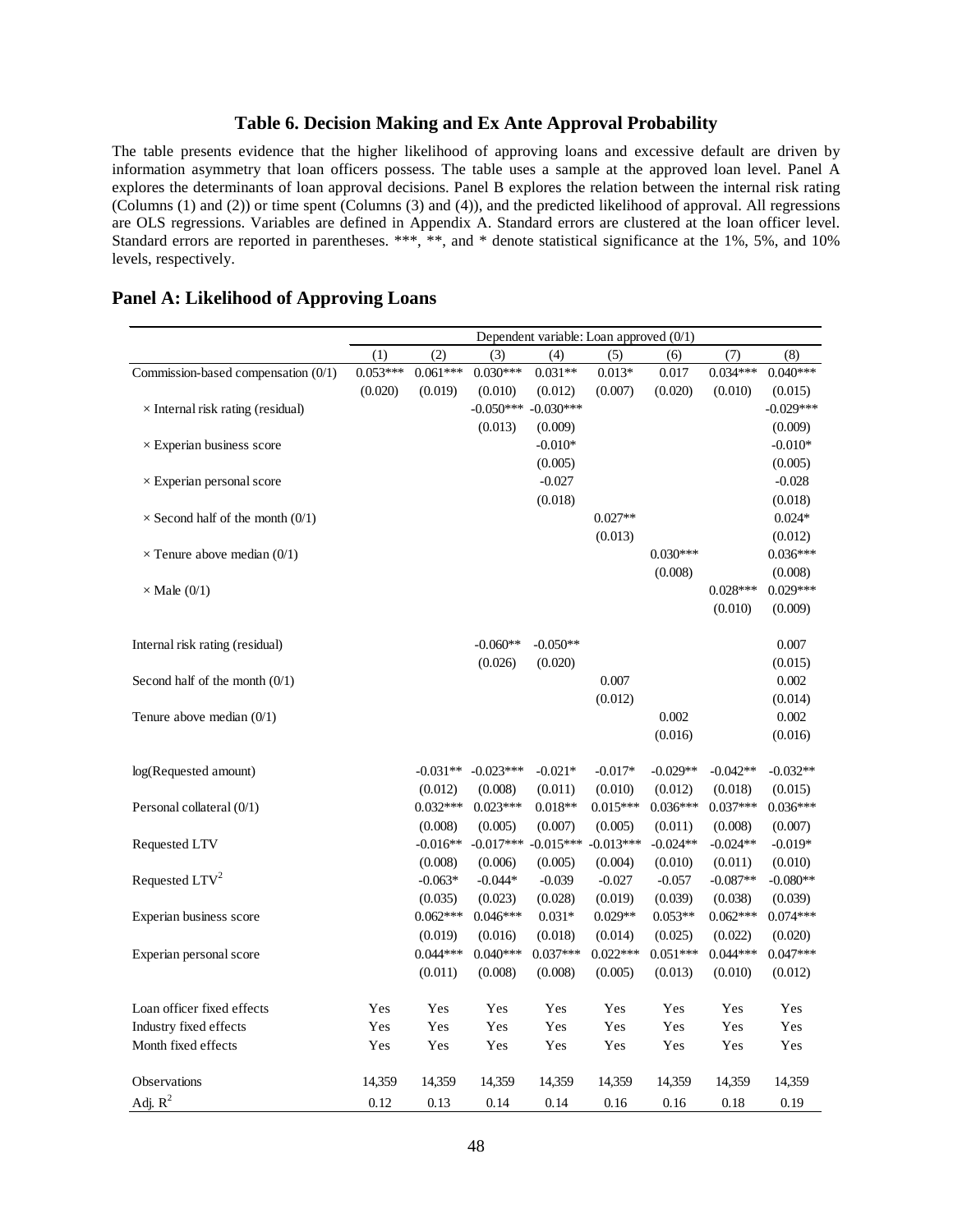**Table 6. Decision Making and Ex Ante Approval Probability (Cont.)** 

**Panel B: Internal Risk Rating and Time Spent as a Function of Ex Ante Approval Probability**

| Dependent variable:                             | Internal risk rating |             | Time spent (months) |             |  |
|-------------------------------------------------|----------------------|-------------|---------------------|-------------|--|
| Sample:                                         | All applications     |             | All applications    |             |  |
|                                                 | (1)                  | (2)         |                     | (4)         |  |
| Commission-based compensation (0/1)             | $-0.069***$          |             | $-0.133***$         |             |  |
|                                                 | (0.022)              |             | (0.042)             |             |  |
| $\times$ Predicted approval probability 0.0–0.2 |                      | $-0.014$    |                     | $-0.165***$ |  |
|                                                 |                      | (0.029)     |                     | (0.035)     |  |
| $\times$ Predicted approval probability 0.2–0.4 |                      | $-0.045$    |                     | $-0.134***$ |  |
|                                                 |                      | (0.029)     |                     | (0.035)     |  |
| $\times$ Predicted approval probability 0.4–0.6 |                      | $-0.087***$ |                     | $-0.060*$   |  |
|                                                 |                      | (0.030)     |                     | (0.032)     |  |
| $\times$ Predicted approval probability 0.6–0.8 |                      | $-0.050*$   |                     | $-0.098**$  |  |
|                                                 |                      | (0.027)     |                     | (0.036)     |  |
| $\times$ Predicted approval probability 0.8–1.0 |                      | $-0.017$    |                     | $-0.144***$ |  |
|                                                 |                      | (0.032)     |                     | (0.032)     |  |
| Predicted approval probability 0.0-0.2          |                      | $-0.013$    |                     | 0.031       |  |
|                                                 |                      | (0.029)     |                     | (0.020)     |  |
| Predicted approval probability 0.2:0.4          |                      | $-0.015$    |                     | $0.014***$  |  |
|                                                 |                      | (0.031)     |                     | (0.005)     |  |
| Predicted approval probability 0.4-0.6          |                      | $-0.013$    |                     | $-0.003$    |  |
|                                                 |                      | (0.030)     |                     | (0.012)     |  |
| Predicted approval probability 0.6-0.8          |                      | $-0.014$    |                     | $-0.017$    |  |
|                                                 |                      | (0.030)     |                     | (0.027)     |  |
| Predicted approval probability 0.8-1.0          |                      | $-0.016$    |                     | $-0.037$    |  |
|                                                 |                      | (0.030)     |                     | (0.040)     |  |
| log(Requested amount)                           | $0.042**$            | $0.039**$   | $0.126***$          | $0.120***$  |  |
|                                                 | (0.016)              | (0.017)     | (0.032)             | (0.035)     |  |
| Personal collateral (0/1)                       | $-0.038***$          | $-0.036***$ | $-0.048***$         | $-0.048***$ |  |
|                                                 | (0.012)              | (0.012)     | (0.014)             | (0.012)     |  |
| Requested LTV                                   | $-0.032***$          | $-0.029***$ | $0.034***$          | $0.032**$   |  |
|                                                 | (0.010)              | (0.010)     | (0.014)             | (0.015)     |  |
| Requested LTV <sup>2</sup>                      | $0.142***$           | $0.139***$  | $0.076***$          | $0.079***$  |  |
|                                                 | (0.037)              | (0.036)     | (0.029)             | (0.025)     |  |
| Experian business score                         | $-0.059**$           | $-0.055**$  | $-0.095***$         | $-0.109***$ |  |
|                                                 | (0.025)              | (0.023)     | (0.020)             | (0.020)     |  |
| Experian personal score                         | $-0.065***$          | $-0.060***$ | $-0.144***$         | $-0.174***$ |  |
|                                                 | (0.012)              | (0.011)     | (0.044)             | (0.047)     |  |
| Loan officer fixed effects                      | Yes                  | Yes         | Yes                 | Yes         |  |
| Industry fixed effects                          | Yes                  | Yes         | Yes                 | Yes         |  |
| Month fixed effects                             | Yes                  | Yes         | Yes                 | Yes         |  |
|                                                 |                      |             |                     |             |  |
| Observations                                    | 30,268               | 30,268      | 30,268              | 30,268      |  |
| Adj. $R^2$                                      | 0.68                 | 0.68        | 0.43                | 0.45        |  |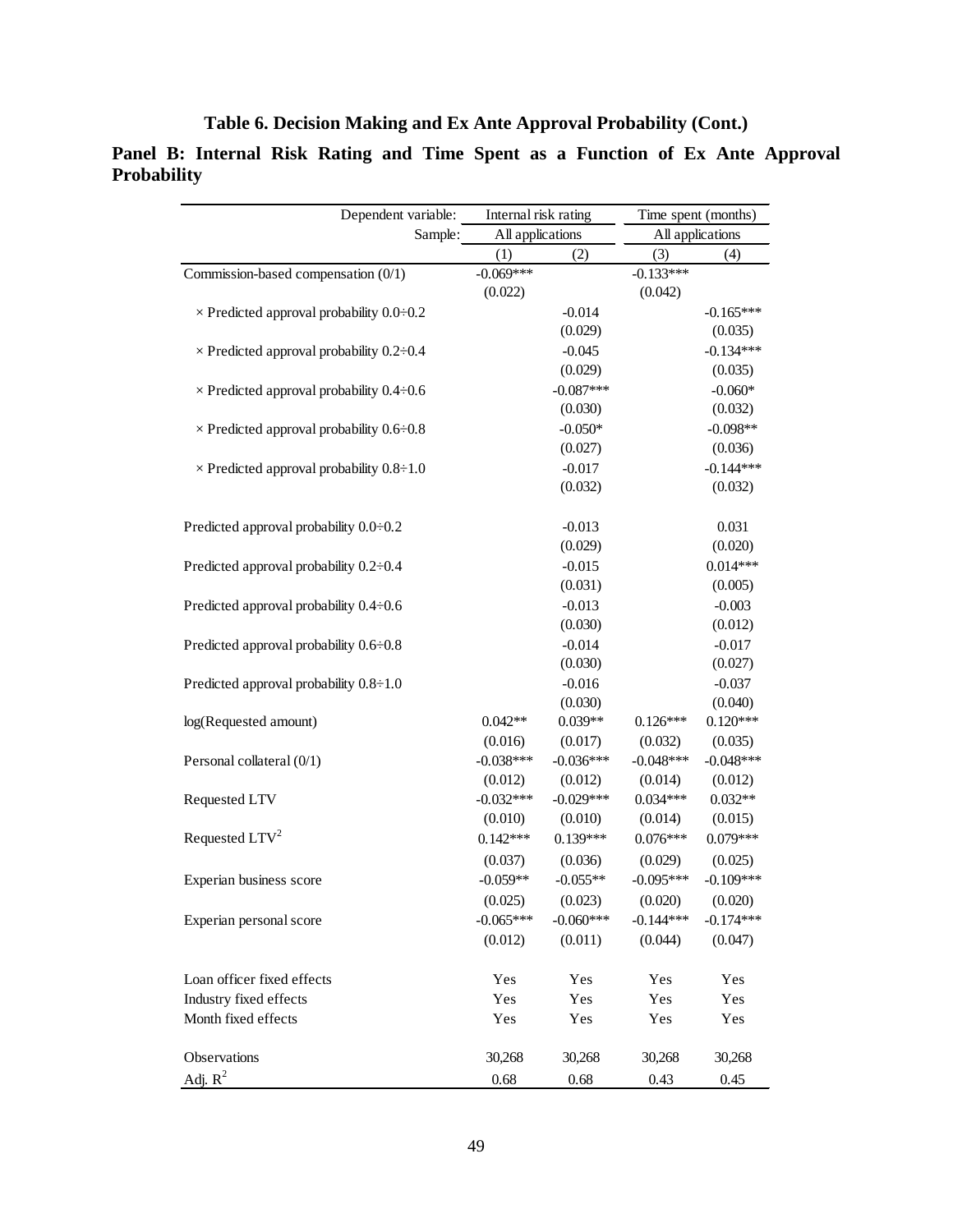# **Table 7. Likelihood of Defaulting**

The table presents an analysis of the effect of commission-based compensation on the likelihood of loan default within 12 months. The table uses a sample at the originated loan level. All regressions are OLS regressions. Variables are defined in Appendix A. Standard errors are clustered at the loan officer level. Standard errors are reported in parentheses. \*\*\*, \*\*, and \* denote statistical significance at the 1%, 5%, and 10% levels, respectively.

| Dependent variable:                   | Defaulted within 12 months $(0/1)$ |            |                |            |
|---------------------------------------|------------------------------------|------------|----------------|------------|
|                                       | (1)                                | (2)        | (3)            | (4)        |
| Commission-based compensation $(0/1)$ | $0.012***$                         | $0.012***$ | $0.012***$     | $0.011***$ |
|                                       | (0.003)                            | (0.003)    | (0.004)        | (0.003)    |
| Interest rate $(\% )$                 |                                    |            | $0.039***$     | $0.035**$  |
|                                       |                                    |            | (0.014)        | (0.014)    |
| Loan officer fixed effects            | Yes                                | Yes        | Yes            | Yes        |
| Industry fixed effects                | N <sub>0</sub>                     | <b>Yes</b> | N <sub>0</sub> | Yes        |
| Month fixed effects                   | N <sub>0</sub>                     | Yes        | N <sub>0</sub> | Yes        |
| <b>Observations</b>                   | 11.164                             | 11,164     | 11,164         | 11,164     |
| Adj. $R^2$                            | 0.21                               | 0.21       | 0.23           | 0.23       |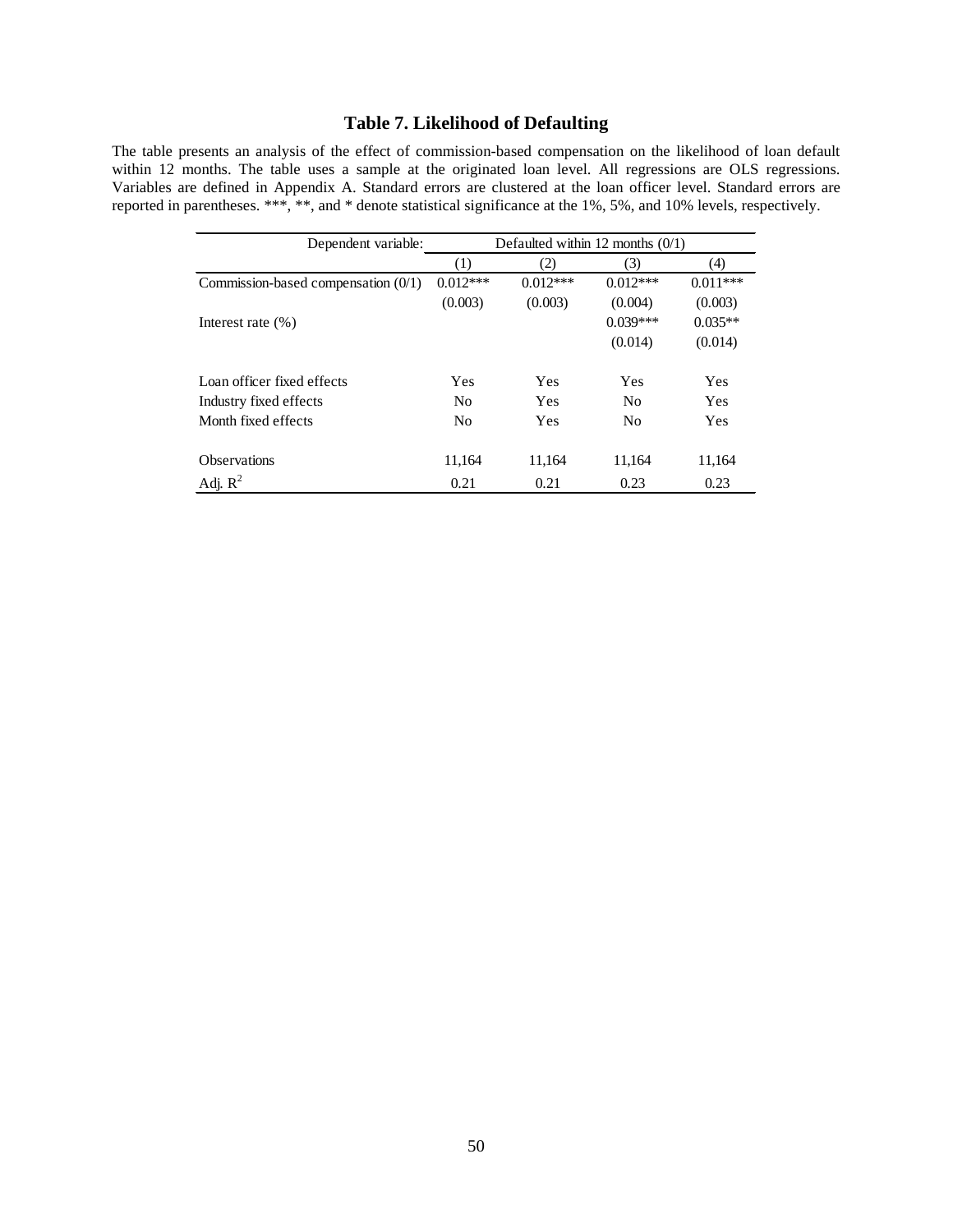# **Table 8. Loan Officer Compensation and Information Asymmetry**

The table presents evidence that the higher likelihood of originating loans and excessive defaults are driven by information asymmetry that loan officers possess (Panel A) and by nonfundamental factors (Panel B). All regressions are OLS regressions. Variables are defined in Appendix A. Standard errors are clustered at the loan officer level. Standard errors are reported in parentheses. \*\*\*, \*\*, and \* denote statistical significance at the 1%, 5%, and 10% levels, respectively.

|                                            | Dependent variable: Defaulted within 12 months (0/1) |            |            |            |            |            |
|--------------------------------------------|------------------------------------------------------|------------|------------|------------|------------|------------|
|                                            | (1)                                                  | (2)        | (3)        | (4)        | (5)        | (6)        |
| Commission-based compensation (0/1)        | 0.002                                                | $0.004**$  | 0.002      | 0.002      | 0.002      | 0.002      |
|                                            | (0.002)                                              | (0.002)    | (0.002)    | (0.002)    | (0.002)    | (0.002)    |
| $\times$ Internal risk rating (residual)   | 0.007                                                |            |            |            |            | 0.007      |
|                                            | (0.011)                                              |            |            |            |            | (0.011)    |
| $\times$ Time spent (residual)             |                                                      | $0.046***$ |            |            |            | 0.019      |
|                                            |                                                      | (0.015)    |            |            |            | (0.015)    |
| x Loan approved (residual)                 |                                                      |            | $0.054***$ |            |            | $0.024**$  |
|                                            |                                                      |            | (0.012)    |            |            | (0.011)    |
| $\times$ Originated LTV (residual)         |                                                      |            |            | $0.035***$ |            | 0.018      |
|                                            |                                                      |            |            | (0.011)    |            | (0.014)    |
| $\times$ log(Originated amount) (residual) |                                                      |            |            |            | $0.183***$ | 0.070      |
|                                            |                                                      |            |            |            | (0.048)    | (0.044)    |
| Internal risk rating (residual)            | $0.086***$                                           |            |            |            |            | $0.036**$  |
|                                            | (0.016)                                              |            |            |            |            | (0.015)    |
| Time spent (residual)                      |                                                      | 0.023      |            |            |            | 0.014      |
|                                            |                                                      | (0.018)    |            |            |            | (0.015)    |
| Loan approved (residual)                   |                                                      |            | $0.049***$ |            |            | $0.028**$  |
|                                            |                                                      |            | (0.012)    |            |            | (0.012)    |
| Originated LTV (residual)                  |                                                      |            |            | $0.024**$  |            | $0.035**$  |
|                                            |                                                      |            |            | (0.011)    |            | (0.016)    |
| log(Originated amount) (residual)          |                                                      |            |            |            | $0.179***$ | 0.058      |
|                                            |                                                      |            |            |            | (0.047)    | (0.043)    |
| log(Originated amount)                     | $0.071***$                                           | 0.009      | 0.028      | 0.026      | 0.010      | 0.009      |
|                                            | (0.022)                                              | (0.026)    | (0.021)    | (0.021)    | (0.026)    | (0.027)    |
| Personal collateral (0/1)                  | $-0.061$                                             | $-0.052$   | $-0.049$   | $-0.043$   | $-0.063$   | $-0.059$   |
|                                            | (0.042)                                              | (0.039)    | (0.036)    | (0.035)    | (0.044)    | (0.041)    |
| Experian business score                    | $-0.001$                                             | $-0.001$   | $-0.001$   | $-0.001$   | $-0.001$   | $-0.001$   |
|                                            | (0.001)                                              | (0.001)    | (0.001)    | (0.001)    | (0.001)    | (0.001)    |
| Experian personal score                    | $-0.001$                                             | $-0.001$   | $-0.001$   | $-0.001$   | $-0.001$   | $-0.001$   |
|                                            | (0.001)                                              | (0.001)    | (0.001)    | (0.001)    | (0.001)    | (0.001)    |
| Originated LTV                             | $0.015**$                                            | $0.013**$  | $0.013**$  | $0.012**$  | $0.016**$  | $0.014**$  |
|                                            | (0.007)                                              | (0.006)    | (0.005)    | (0.005)    | (0.007)    | (0.007)    |
| Originated LTV <sup>2</sup>                | $0.038***$                                           | $0.035***$ | $0.033***$ | $0.028***$ | $0.035***$ | $0.033***$ |
|                                            | (0.002)                                              | (0.002)    | (0.002)    | (0.002)    | (0.002)    | (0.002)    |
| Interest rate (%)                          | $0.060***$                                           | $0.055***$ | $0.042***$ | $0.041***$ | $0.058***$ | $0.049***$ |
|                                            | (0.014)                                              | (0.016)    | (0.014)    | (0.012)    | (0.016)    | (0.017)    |
| Loan officer fixed effects                 | Yes                                                  | Yes        | Yes        | Yes        | Yes        | Yes        |
| Industry fixed effects                     | Yes                                                  | Yes        | Yes        | Yes        | Yes        | Yes        |
| Month fixed effects                        | Yes                                                  | Yes        | Yes        | Yes        | Yes        | Yes        |
| Observations                               | 11,164                                               | 11,164     | 11,164     | 11,164     | 11,164     | 11,164     |
| Adj. $R^2$                                 | 0.26                                                 | 0.25       | 0.26       | 0.27       | 0.29       | 0.31       |

# **Panel A: Explaining the Likelihood of Defaulting**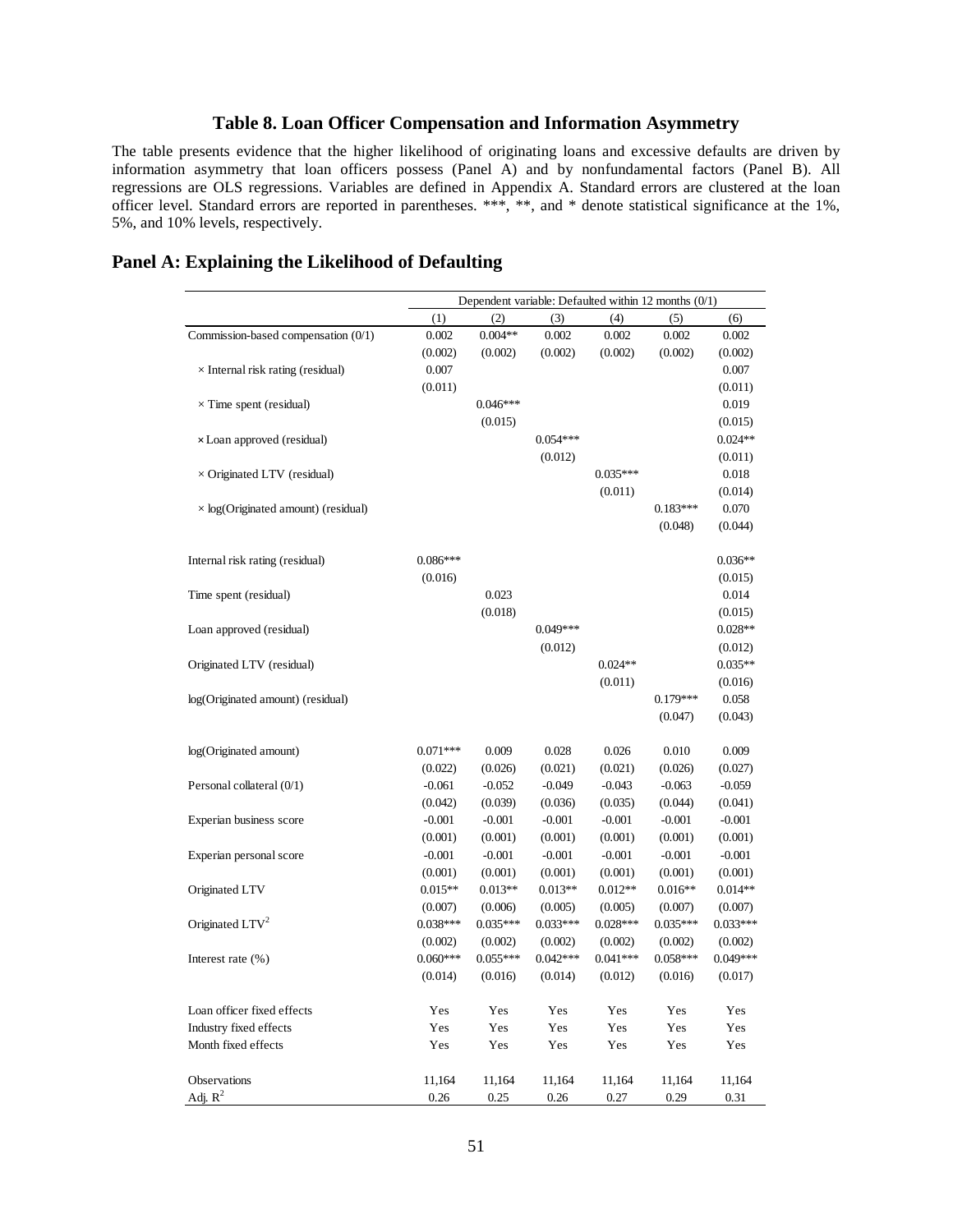|                                         | Dependent variable: Defaulted within 12 months (0/1) |            |            |            |             |
|-----------------------------------------|------------------------------------------------------|------------|------------|------------|-------------|
|                                         | (1)                                                  | (2)        | (3)        | (4)        | (5)         |
| Commission-based compensation (0/1)     | 0.002                                                | 0.002      | 0.001      | 0.003      | 0.001       |
|                                         | (0.002)                                              | (0.002)    | (0.002)    | (0.002)    | (0.002)     |
| $\times$ Second half of the month (0/1) | $0.003***$                                           |            |            |            | $0.003***$  |
|                                         | (0.001)                                              |            |            |            | (0.001)     |
| $\times$ Tenure above median (0/1)      |                                                      | $0.002*$   |            |            |             |
|                                         |                                                      | (0.001)    |            |            |             |
| $\times$ log(Salary)                    |                                                      |            | $0.002**$  |            |             |
|                                         |                                                      |            | (0.001)    |            |             |
| $\times$ Male (0/1)                     |                                                      |            |            | $0.004***$ | $0.004***$  |
|                                         |                                                      |            |            | (0.001)    | (0.001)     |
|                                         |                                                      |            |            |            |             |
| Second half of the month $(0/1)$        | 0.001                                                |            |            |            | 0.001       |
|                                         | (0.001)                                              |            |            |            | (0.001)     |
| Tenure above median $(0/1)$             |                                                      | 0.001      |            |            |             |
|                                         |                                                      | (0.001)    |            |            |             |
| log(Salary)                             |                                                      |            | 0.001      |            |             |
|                                         |                                                      |            | (0.001)    |            |             |
| Male $(0/1)$                            |                                                      |            |            | 0.001      | 0.001       |
|                                         |                                                      |            |            | (0.001)    | (0.001)     |
|                                         |                                                      |            |            |            |             |
| log(Originated amount)                  | $0.081***$                                           | $0.055***$ | $0.050***$ | $0.059***$ | $0.060***$  |
|                                         | (0.024)                                              | (0.017)    | (0.016)    | (0.019)    | (0.019)     |
| Personal collateral (0/1)               | $-0.043$                                             | $-0.031$   | $-0.030$   | $-0.037$   | $-0.036$    |
|                                         | (0.027)                                              | (0.025)    | (0.027)    | (0.029)    | (0.030)     |
| Experian business score                 | $-0.001$                                             | $-0.001$   | $-0.001$   | $-0.001$   | $-0.001$    |
|                                         | (0.001)                                              | (0.001)    | (0.001)    | (0.001)    | (0.001)     |
| Experian personal score                 | $-0.001$                                             | $-0.001$   | $-0.001$   | $-0.001$   | $-0.001$    |
|                                         | (0.001)                                              | (0.001)    | (0.000)    | (0.001)    | (0.001)     |
| Originated LTV                          | $0.011**$                                            | $0.010**$  | $0.010**$  | $0.012**$  | $0.0128***$ |
|                                         | (0.006)                                              | (0.004)    | (0.004)    | (0.005)    | (0.005)     |
| Originated LTV <sup>2</sup>             | $0.035***$                                           | $0.029***$ | $0.031***$ | $0.036***$ | $0.037***$  |
|                                         | (0.002)                                              | (0.002)    | (0.002)    | (0.002)    | (0.002)     |
| Interest rate $(\% )$                   | $0.038***$                                           | $0.036***$ | $0.033***$ | $0.038***$ | $0.036***$  |
|                                         | (0.010)                                              | (0.009)    | (0.011)    | (0.011)    | (0.011)     |
| Loan officer fixed effects              | Yes                                                  | Yes        | Yes        | Yes        | Yes         |
| Industry fixed effects                  | Yes                                                  | Yes        | Yes        | Yes        | Yes         |
| Month fixed effects                     | Yes                                                  | Yes        | Yes        | Yes        | Yes         |
|                                         |                                                      |            |            |            |             |
| Observations                            | 11,164                                               | 11,164     | 11,164     | 11,164     | 11,164      |
| Adj. $R^2$                              | 0.21                                                 | (0.2118)   | (0.2105)   | 0.21       | 0.21        |

# **Table 8. Loan Officer Compensation and Information Asymmetry (Cont.) Panel B: Likelihood of Default—Sensitivity to Nonfundamental Factors**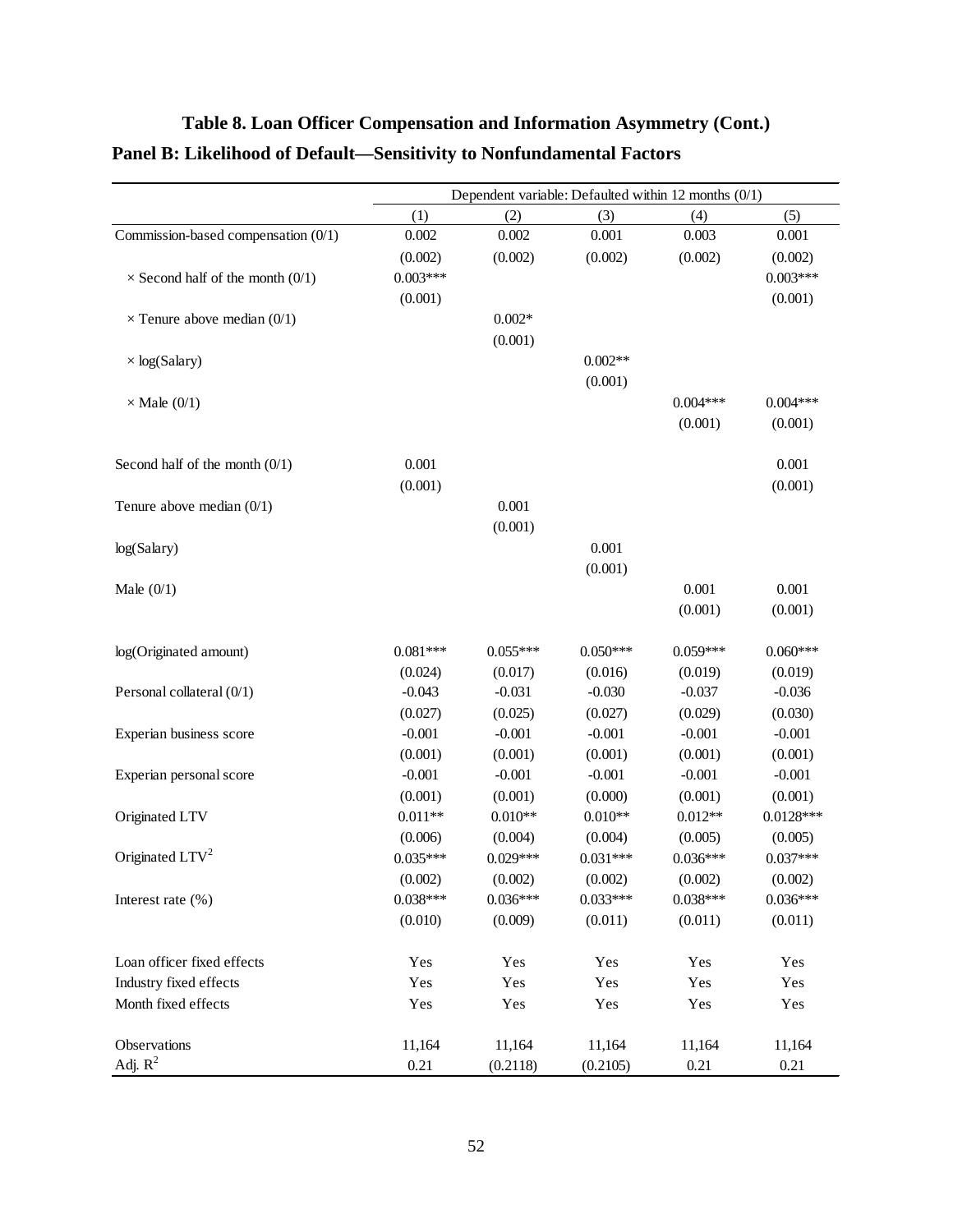# **Table 9. Loan Officers' Salaries**

The table explores the determinants of loan officer salaries. All regressions are ordinary least squares (OLS) regressions. Variables are defined in Appendix A. Standard errors are clustered at the loan officer level. Standard errors are reported in parentheses. \*\*\*, \*\*, and \* denote statistical significance at the 1%, 5%, and 10% levels, respectively.

|                                     | Dependent variable: log(Salary (\$)) |            |            |  |
|-------------------------------------|--------------------------------------|------------|------------|--|
|                                     | (1)                                  | (2)        | (3)        |  |
| Commission-based compensation (0/1) | $0.082***$                           | $0.075***$ | $0.066***$ |  |
|                                     | (0.020)                              | (0.014)    | (0.016)    |  |
| $\times$ Tenure above median (0/1)  |                                      | $0.025**$  |            |  |
|                                     |                                      | (0.011)    |            |  |
| $\times$ Male (0/1)                 |                                      |            | $0.036***$ |  |
|                                     |                                      |            | (0.011)    |  |
| Tenure above median $(0/1)$         |                                      | 0.006      |            |  |
|                                     |                                      | (0.014)    |            |  |
| Male $(0/1)$                        |                                      |            | 0.007      |  |
|                                     |                                      |            | (0.012)    |  |
| Month fixed effects                 | Yes                                  | Yes        | Yes        |  |
| <b>Observations</b>                 | 3,192                                | 3,192      | 3,192      |  |
| Adj. $R^2$                          | 0.54                                 | 0.57       | 0.69       |  |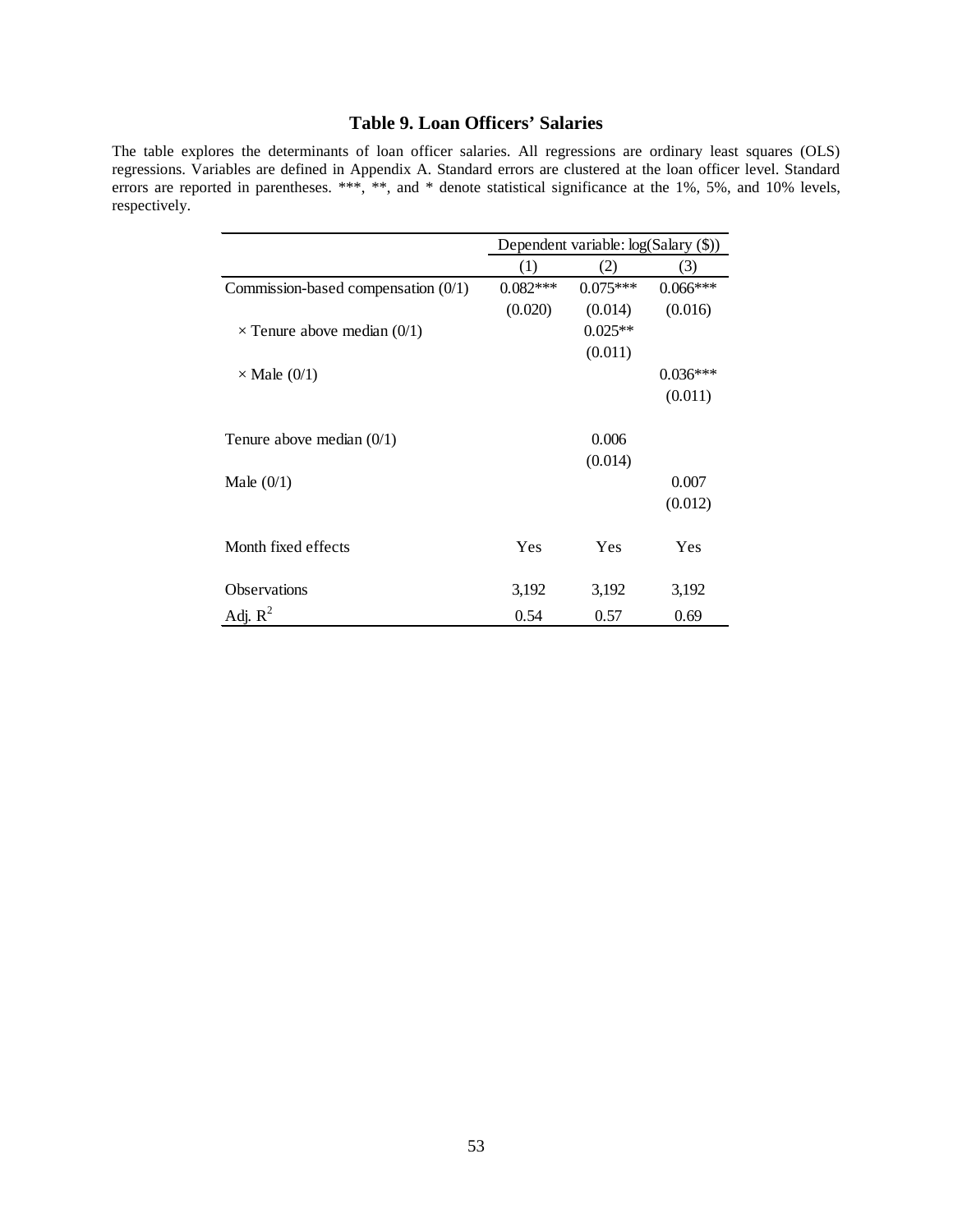**Figure 1. Average Originated Loan Amount over Time and across Groups** 



The chart shows the average loan size. Loan sizes are averaged within group (Groups A and B) and month.





The chart shows the average residual from the internal rating regression (see Appendix B). The residuals are averaged within group (Groups A and B) and month.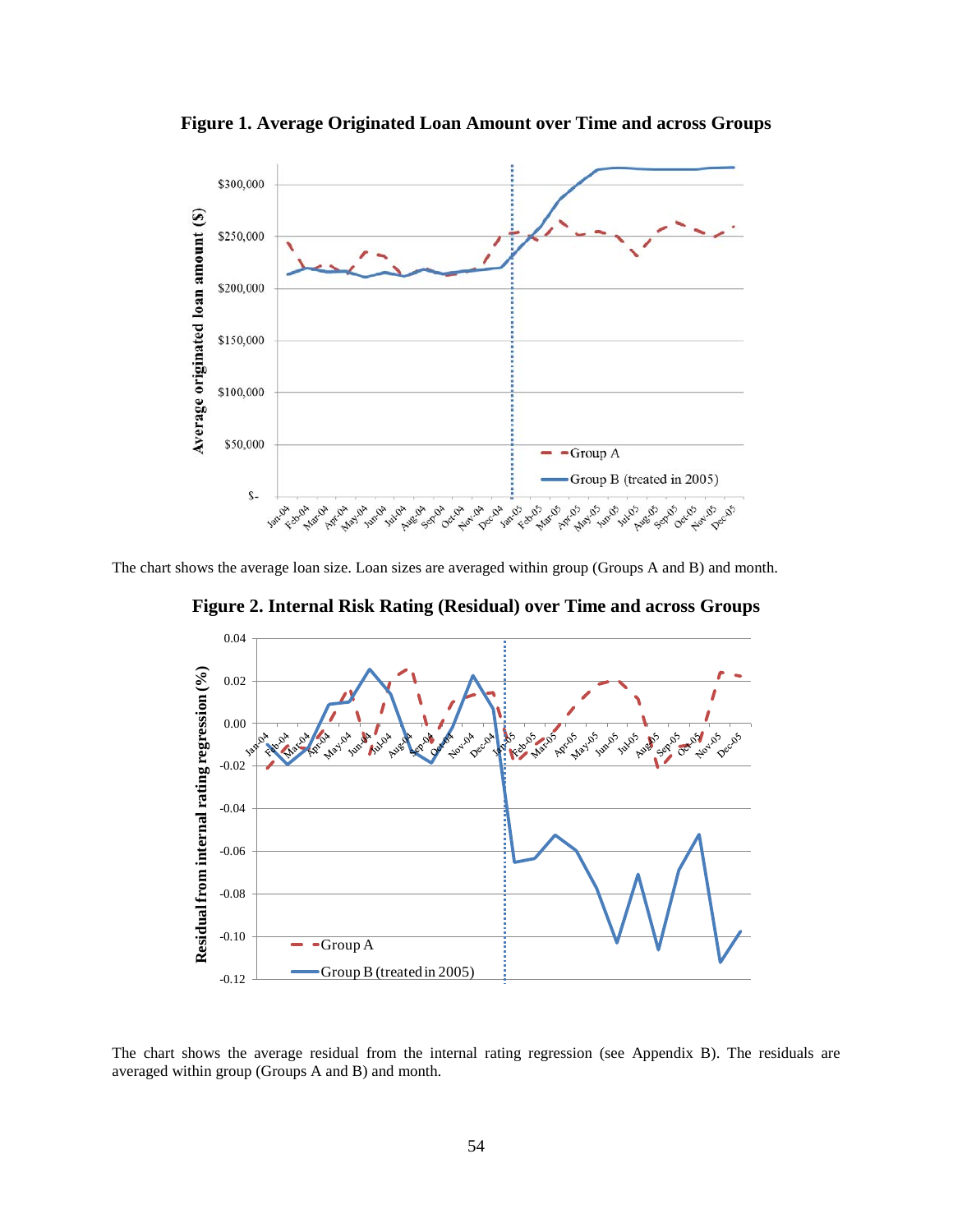

**Figure 3. Approval Rate (Residual) over Time and across Groups**

The chart shows the average residual from the approval regression (see Appendix B). The residuals are averaged within group (Groups A and B) and month. Note that while the sample used in the regression includes only the control sample, the residuals are calculated for the entire sample and therefore do not have a mean of zero.